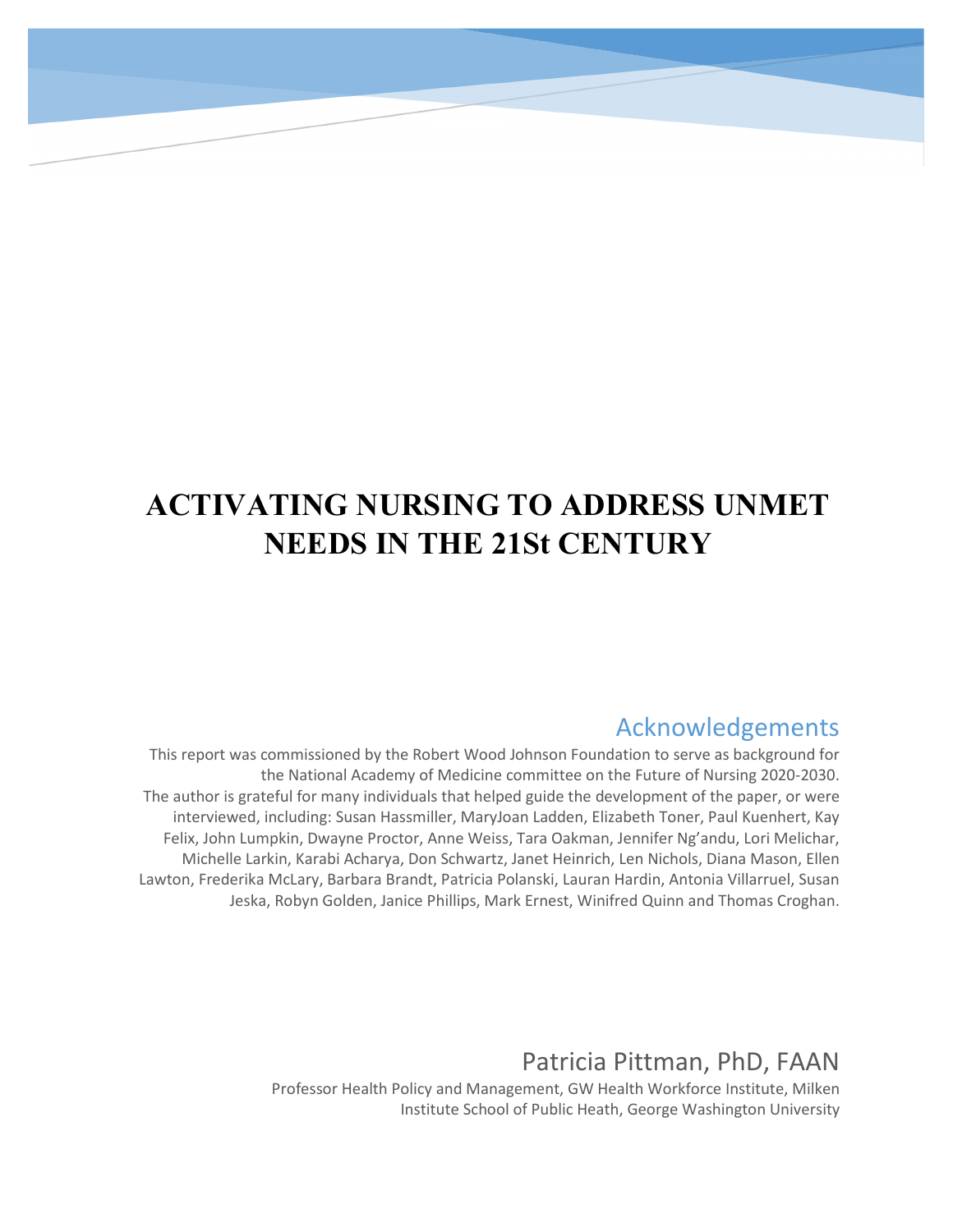#### **Contents**

| The Robert Wood Johnson Foundation's Vision and Supported Initiatives 13                     |
|----------------------------------------------------------------------------------------------|
|                                                                                              |
|                                                                                              |
|                                                                                              |
|                                                                                              |
|                                                                                              |
|                                                                                              |
|                                                                                              |
|                                                                                              |
|                                                                                              |
|                                                                                              |
|                                                                                              |
|                                                                                              |
|                                                                                              |
|                                                                                              |
|                                                                                              |
|                                                                                              |
| PART IV: ENHANCING NURSES' CONTRIBUTIONS IN THE 21ST CENTURY 27                              |
| 1.                                                                                           |
| 2.                                                                                           |
| 3.                                                                                           |
| Aligning jobs, professional development and payment and regulatory policies with these<br>4. |
|                                                                                              |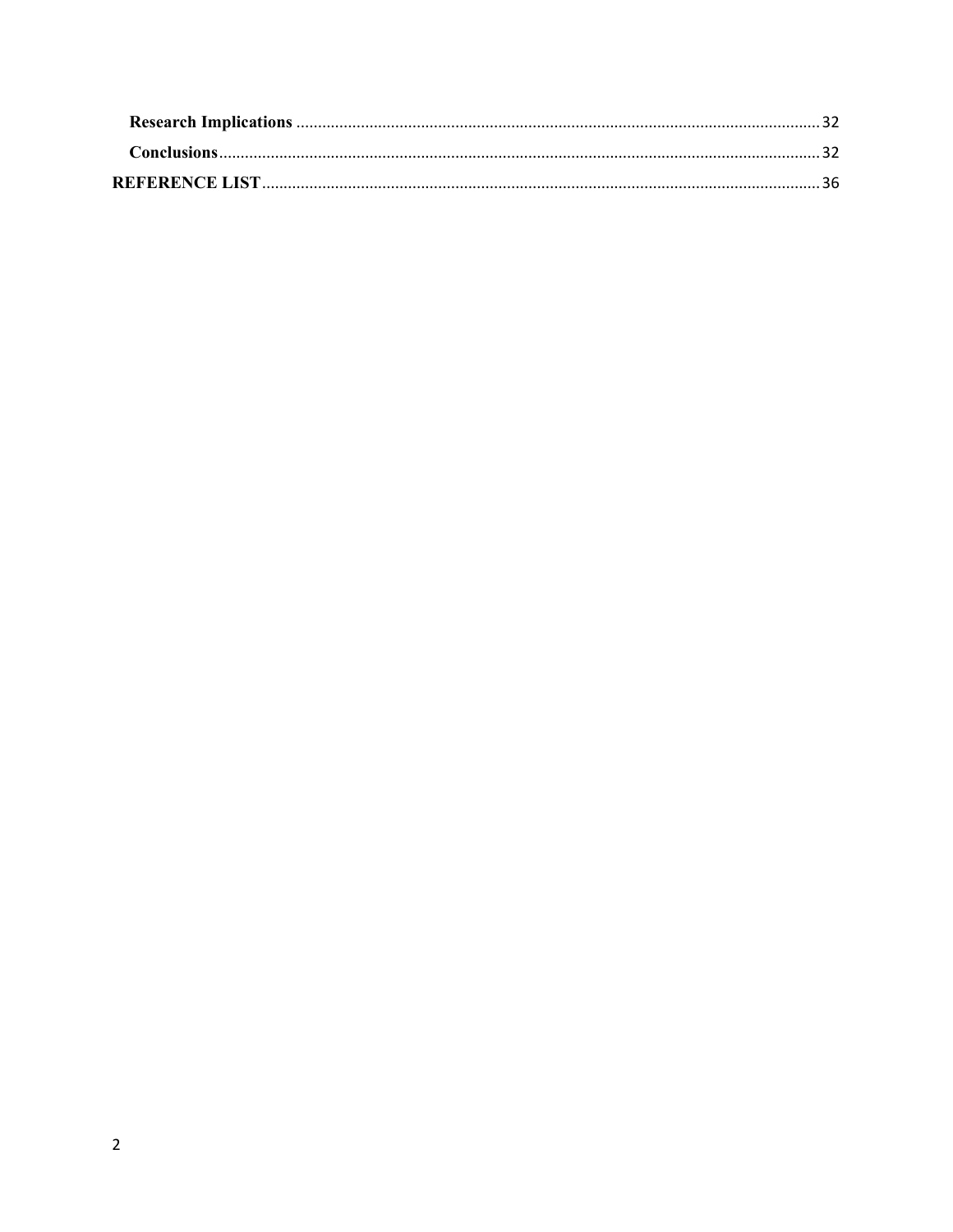#### <span id="page-3-0"></span>**EXECUTIVE SUMMARY**

The deteriorating epidemiological profile in the United States requires more than a traditional medical response. This report argues that the nursing profession could contribute significantly to addressing this crisis if it embraces its historic role at the intersection of medicine and society, and if educators, employers, and policymakers work with nurses to create jobs with roles that allow them to more effectively utilize their education and training. Several recent developments may provide a unique window of opportunity for this to occur, including the Robert Wood Johnson Foundation's reorientation of its mission and programming to focus on building a Culture of Health, the evolving alternative payment arrangements in health care, changes in the oversight of tax-exempt hospitals' community benefit spending, the ability of new health technologies to decentralize the delivery of care, and changes to the physician workforce.

The report is divided into four sections. Part I describes the historical forces that defined two models of nursing—one with a holistic focus on patients, families, and communities in the context of social justice, and the other focused largely on support roles with a defined set of clinical tasks in the hospitals. Part II describes the current epidemiological situation and provides background for major contextual developments that may help reposition nursing. Part III focuses on nursing today and provides examples of the types of nurse-led, or nurse-involved, models that have evidence of impact and are successfully spreading. Part IV concludes with an analysis of what it would take to activate nursing and scale up this holistic approach to addressing unmet needs of the  $21<sup>st</sup>$  century.

Between 1910 and the 1930s, an important branch of nursing focused on patients in the context of their relationships and environment, and it developed a strong partnership with social workers. Yet by the 1920s, the expanding dominance of the medical profession, and following World War II, the growth of the hospital sector and the emergence of pre-paid health insurance companies, severely constrained this approach to nursing. Nurses were largely relegated to passive support roles in the context of professional hierarchies and silos that separated health professions according to their ability to bill for services. Home and community-based nursing care were marginalized, as physicians and hospitals emerged as the central players in the health care system.

Then, in the context of the women's movements in the 1960s and '70s, nursing experienced a partial renaissance, developing alternative patient-centered care models and moving nursing education into the university, where the profession formalized nursing science and theories. In the subsequent 50 years, however, many of these alternative nurse-led initiatives faced challenges of financial sustainability and remained largely outside the mainstream health care market. Nursing education also faced an incessant push by hospital employers to prepare graduates for clinical jobs in hospitals, a priority that trickled down into nurse licensure and education accreditation standards.

Today, the context is changing, and while both strands of nursing history co-exist, there are new opportunities for nurses to contribute to building a Culture of Health. With life expectancy stagnating and other industrialized nations far outperforming the United States on many health indicators, analysts point to the so-called diseases of despair and growing economic and social inequities as the primary drivers of poor population health outcomes. There is growing recognition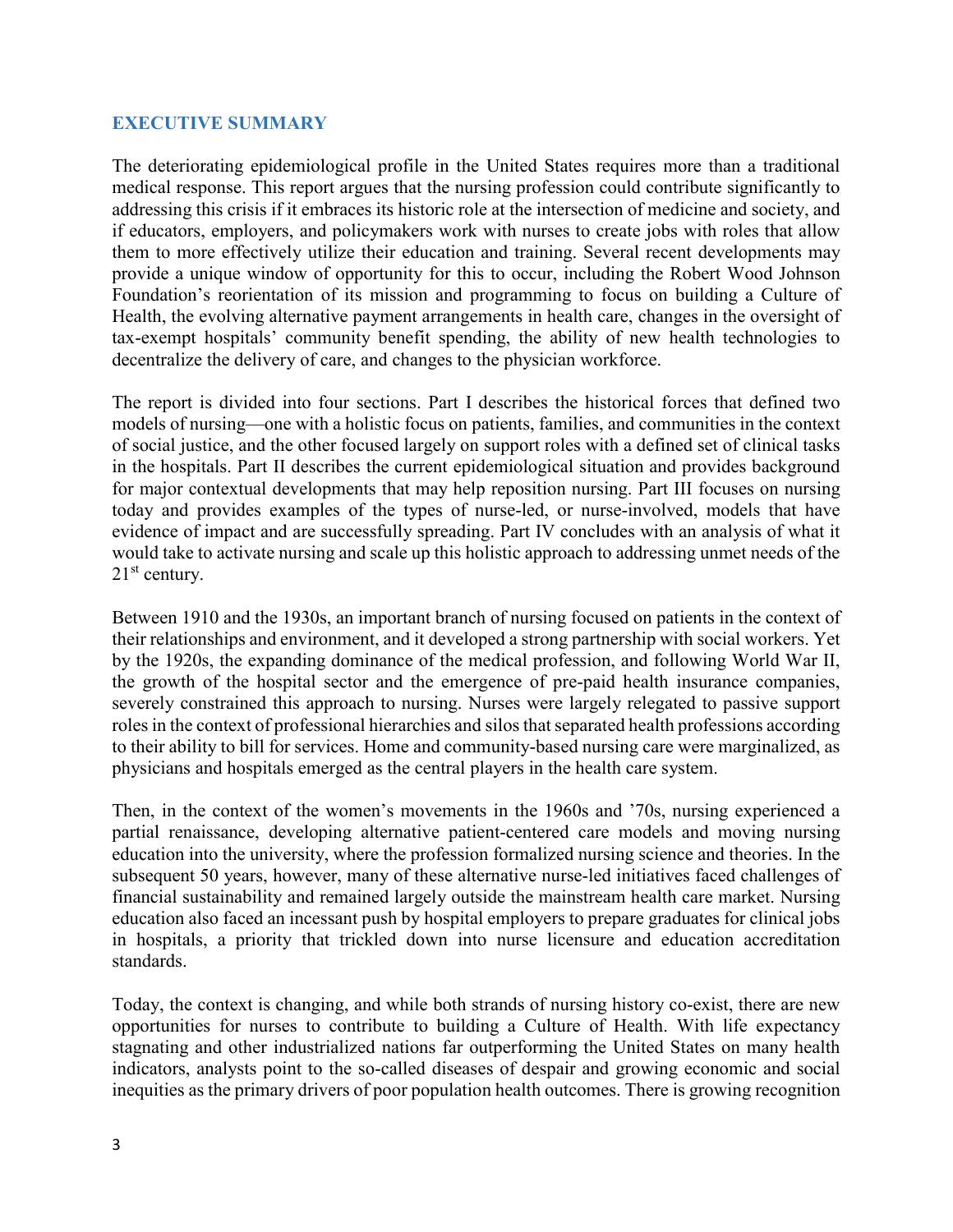that medical care alone is insufficient to address these health problems, and that a variety of new policies and initiatives are needed to incentivize the health care sector to consider the social determinants of health—including historic problems of racial, ethnic, gender and other forms of discrimination—as well as economic and geographic disparities in access to basic needs, such as affordable housing, transportation, quality education, healthy foods, and child care.

Several developments suggest that change may be afoot. Among the efforts that have emerged since passage of the landmark 2010 Affordable Care Act (ACA) is the Robert Wood Johnson Foundation's reorientation of all their philanthropic investments toward building a Culture of Health in America, which has fueled the design and testing of new cross-sector and community engagement models around the country. A second significant contextual development is the slow decline of fee-for-service payments in health care and the expansion of alternative value-based payment arrangements. Alternative payment methods are driving a transformation of the delivery system, and in some places expanding nurses' work into areas such as coordinating care, managing care transitions, conducting home visits, and developing community-based partnerships. Payments linked to patient reported outcomes are also placing a spotlight on nurses' work and providing opportunities for nurses to focus on patient and family preferences.

Three additional developments may speed the process of transformation. New oversight of taxexempt hospitals requires the conduct of community health needs assessments and the implementation of subsequent community health benefit plans. The advancement of health technologies is facilitating the decentralization of health care and the engagement of patients in their own health care plans. And lastly, the physician workforce is experiencing changes that may alter the traditional relationship with nurses, including a decrease in self-employment among physicians, a reduction in their autonomy vis-à-vis managed care, and the growing participating of women, who now outnumber men among medical students.

All of the factors may help to explain why some large health systems and other healthcare employers are exploring old and new models of care that are nurse-led or involve expanded roles for nurses. Some of the most prominent models echo the successful partnership of nursing and social work of the early  $20<sup>th</sup>$  century, and include care coordination for complex patients with a variety of wraparound services, interdisciplinary home care teams for the elderly and new mothers, programs to prevent the need for children to enter foster care, and stand-alone modern innovations outside the health sector, such as walking-to-school programs.

These conditions, and the wide ranging models of nursing care that exist, suggest that there is an opportunity to re-activate the massive U.S. nurse workforce to address the new epidemiological needs of the 21<sup>st</sup> century. For this to occur, progress is needed on a variety of fronts, including the following:

- (1) Identifying the core functions of nursing in the  $21<sup>st</sup>$  century
- (2) Choosing to work at the intersection of disciplines
- (3) Aligning nursing education with core functions
- (4) Aligning jobs, professional development, payment and regulatory policies with core functions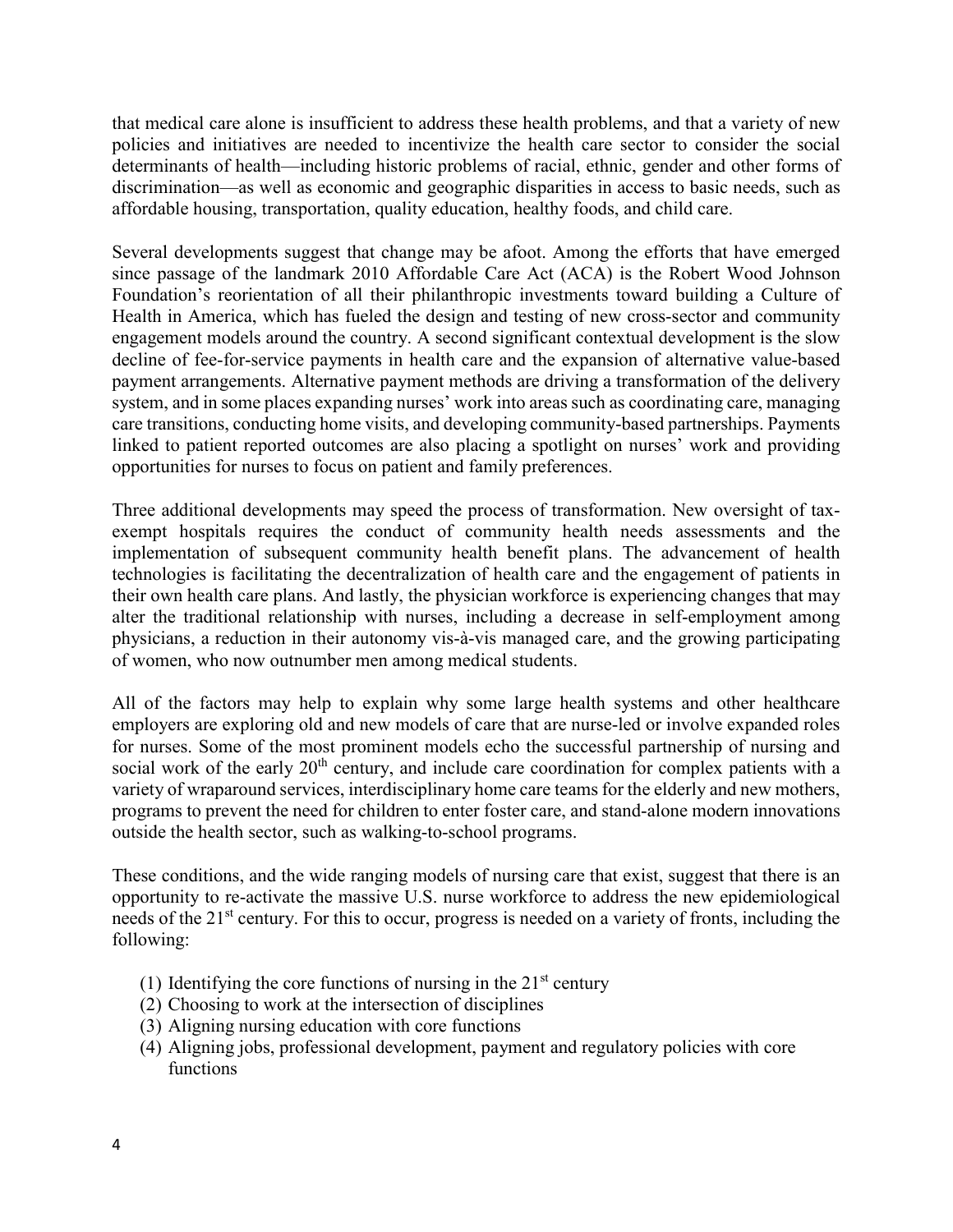Nursing roles and the settings in which nurses' work are diverse and they will likely continue to diversify. As such, the profession will intersect and overlap with other professions and communitybased personnel. Such intersections may not always be comfortable for nurses, but if they are embraced as opportunities for innovation, they could lead to the kind of creative social solutions that characterized Lillian Wald's vision of nursing in the early 20<sup>th</sup> century.

Regardless of the settings, or even sectors, in which a nursing job exists, nursing has the potential to help the nation focus on health and well-being as holistic values, and nurses can bring a specific set of knowledge and skills that are desperately needed in the 21st century United States.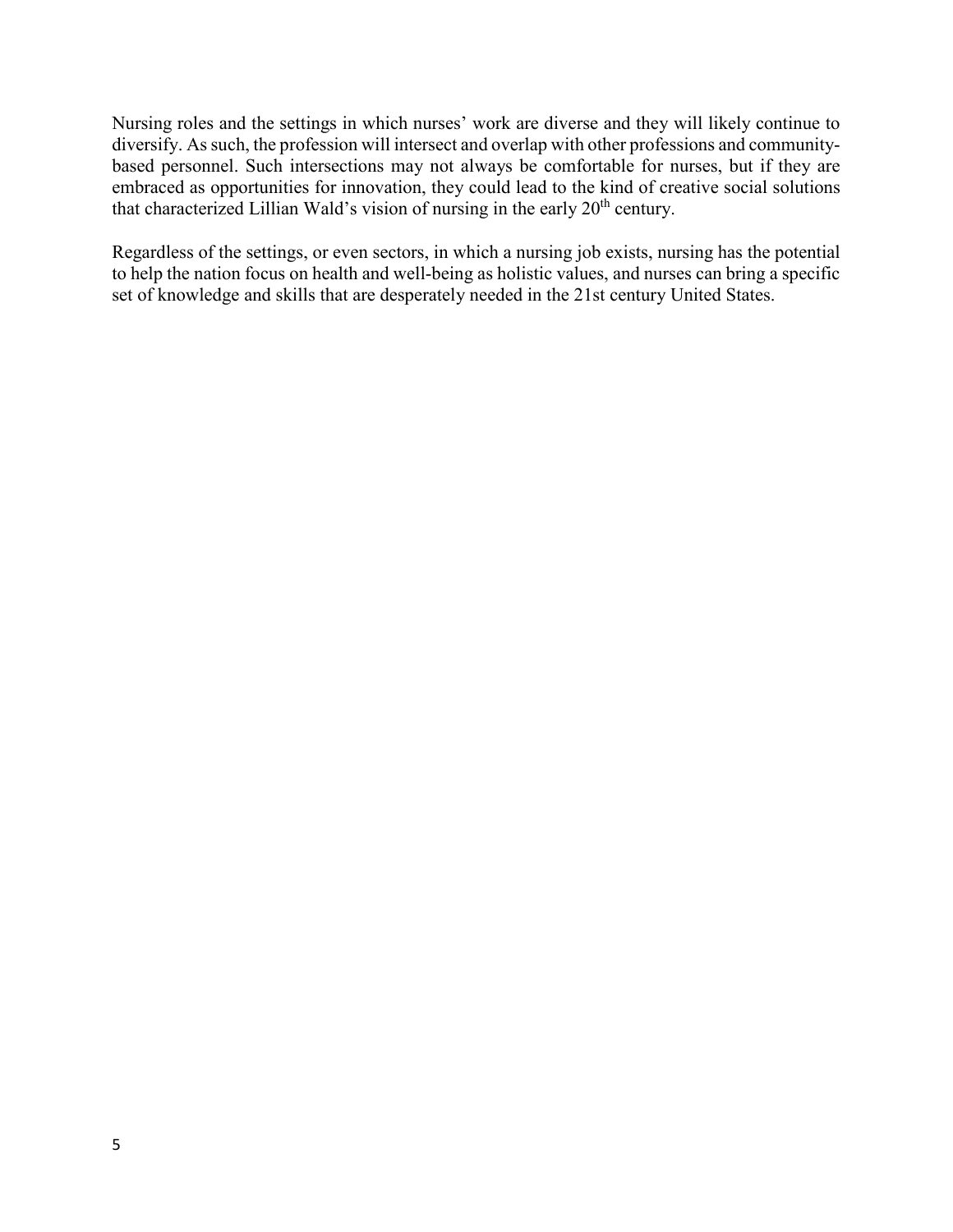# <span id="page-6-0"></span>**PART I: 20TH CENTURY NURSING**

#### <span id="page-6-1"></span>**Early Vision**

From its beginnings in the late 19<sup>th</sup> century, "nursing care" in the United States has been grounded in a holistic approach to health promotion, with an implicit recognition of the subjective experience of individuals, including family and community relationships and the environment in which they live. These elements stand in contrast to a focus on health as simply the absence of disease. Florence Nightingale, who has been widely viewed as one of the profession's first and most articulate leaders, wrote in the mid-19<sup>th</sup> century about the need for nurses to play a role that is unique, i.e., one that is different from the role of physicians, and is proactive and self-directed. She wrote nursing has incorrectly been assumed to be simply *"the administration of medicines and the application of poultices."* Instead, she argued, nursing should focus on context, which for her was "*the proper use of fresh air, light, warmth, cleanliness, quiet and the proper selection and administration of diet - all at the least expense of the vital power of the patient" (1969).*

Following the Nightingale era, women of high social standing, who were not afraid to bypass physician authority, took it upon themselves to visit hospitals where destitute women comprised the support staff. They called for both professionalizing these jobs and improving sanitation. Initially concerned that educated women would be less likely to follow their orders, doctors, over time, began to see the benefit of nurse education and begrudgingly accepted the work of women's organizations like New York's Charity Aid Association (CAS) and later the Young Women's Christian Association (YWCA) (Rothman, 1978, p. 87- 88).

By the early 20<sup>th</sup> century, another pioneer, Lillian Wald, expanded the focus of nursing to the living conditions in immigrant tenements of New York City. She wrote:

#### WHAT IS NURSING?

Nursing is the protection, promotion, and optimization of health and abilities, prevention of illness and injury, facilitation of healing, alleviation of suffering through the diagnosis and treatment of human response, and advocacy in the care of individuals, families, groups, communities, and populations (*American Nurses Association, 2015)*.

"*The call to the nurse is not only for the bedside care of the sick, but to help in seeking out the deep-lying basic causes of illness and misery"* (1934)*.* Wald founded the Henry Street Settlement, which sent trained nurses to care for the sick in their homes. They mobilized a wide array of resources and established partnerships with a variety of community organizations that included donations of medicine, food, bedding, and cab fares. They arranged loans and housing subsidies, and they sought out and paid for others to clean, cook, and provide childcare. They organized community campaigns to clean roofs, disinfect houses, and clean up trash. They organized jobtraining classes and educated the community, through individual instruction, as well as classes for mothers and a kindergarten for children. They were especially concerned about the health of immigrants and African American communities because they had the highest mortality rates, so they trained and hired nurses from those communities to extend their work. Their work also extended into advocacy for "upstream" policy reforms in the areas of industrial workplace conditions, education, recreation, and housing. Wald wrote that nurses were "*the indispensable*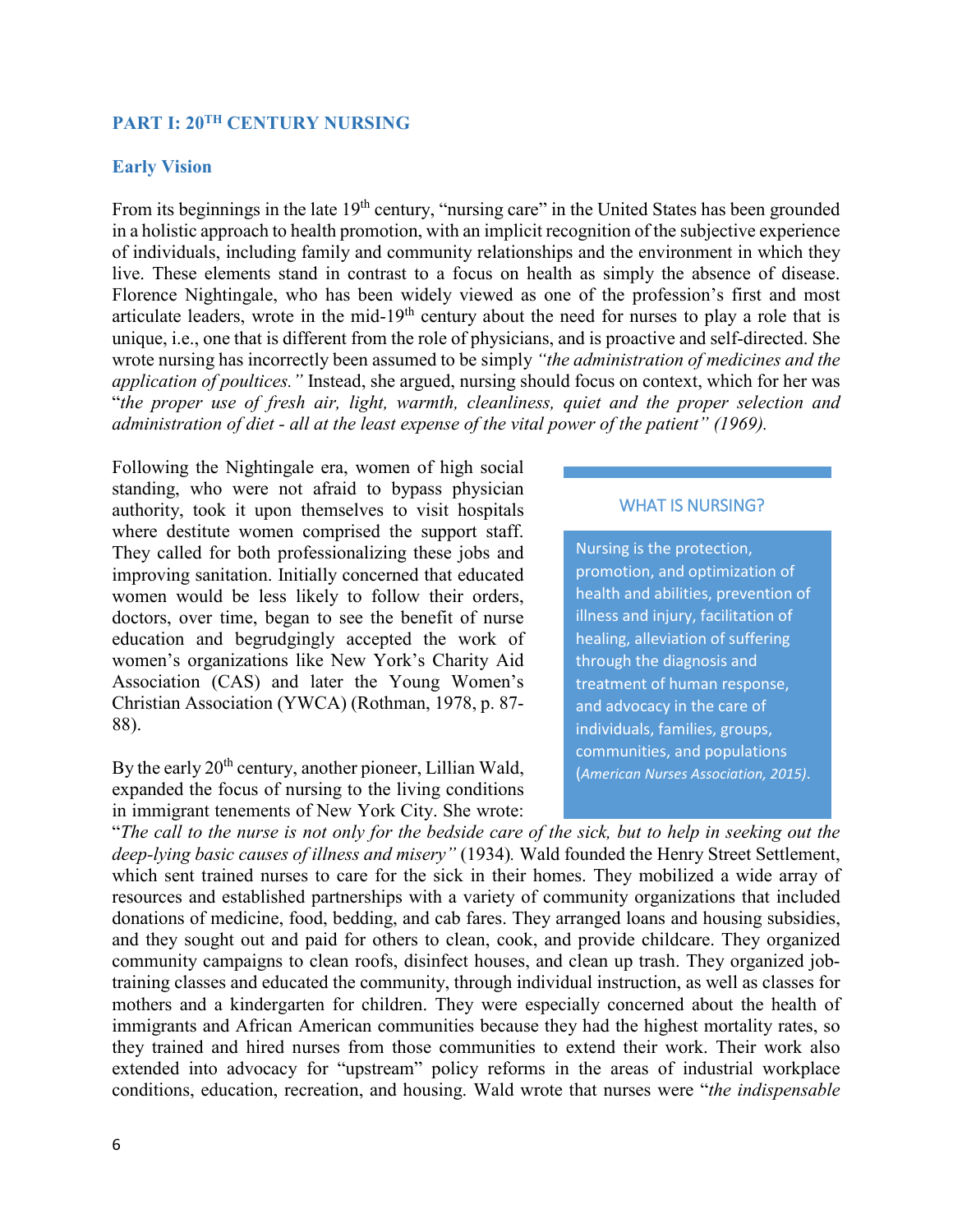*carriers of the findings of scientists and the laboratories to the people themselves, using their sympathy and training to make as legible as language permits the facts of health and life…What a change is this from the priestly secrecy of the old-fashioned medical practitioner!"* (1934).

In a major step toward institutionalizing this approach to nursing care and making it financially sustainable, in 1909 Wald convinced the Metropolitan Life Insurance that they should cover nursing care as a means of reducing death rates among their members. By 1911, visiting nurse services (VNS) were available to more than 90 percent of Metropolitan policyholders (10.5) million) across 2,000 cities (Rothman, 1978). It became the first national insurance for home-based care.

Building on the success of this model, and following women's suffrage in 1920, the women's movement turned their attention to expanding nursing care. In 1921, they had a major victory with the passage of the Sheppard-Towner Act, the first federally funded health care program in the United States (Rothman, 1978). The field of preventive health care at that time remained largely outside the scope of physicians' private practice, allowing women to consolidate their leadership. The aim was to build on the VNS model to reduce infant and maternal mortality through prevention and health promotion. The program sent public health nurses into homes to teach better health practices and established a network of free nurse-staffed clinics. Nurses referred sick patients to doctors, but sought to maintain a rigid separation between public clinics and physicians' private practices in order to avoid antagonizing doctors.

# <span id="page-7-0"></span>**"Passive-ication"**

While the VNS of New York continues its extraordinary work to this day, a number of historic forces conspired to constrain the scope of its work. First, medicine had been gathering force following the 1910 publication of the Flexner Report, which called for increased educational standards. The professionalization of medicine, as described by Paul Starr, also meant the establishment of economic control. Starr argued that "*The advancement of science cannot explain the competitive advantage of medicine. Knowledge must be transferred into authority, and authority into market power, before gains from scientific advances can be privately appropriated by a profession." (*1982, p. 144). Physicians constructed an economic monopoly by establishing clear professional boundaries, including the enactment of state practice acts, which aimed to exclude medical "sects" and to reduce nurses' autonomy. As one physician leader in 1914 advocated, there was an urgent need not only to regulate "*the practice of medicine as it is popularly known, but also all those who desire to treat the sick for compensation as a profession. This should include the regulation of midwives and all sects desiring to treat the sick for compensation*" (Hamowy, 1978).

By 1929, the medical profession had mounted a campaign against the maternal-child programs of the Sheppard-Towner Act that ultimately led to its repeal and reallocation of funds in accordance with the American Medical Association's priorities. The campaign against Sheppard-Towner, according to Rothman, went so far as to brand the new health bureau as a "Bolshevik plot" inspired by Moscow. Although medicine had until then restricted its activities to patients with diseases, general practitioners saw the growth of public clinics staffed by nurses and a few sympathetic female doctors as representing a lost opportunity for expansion. They declared preventive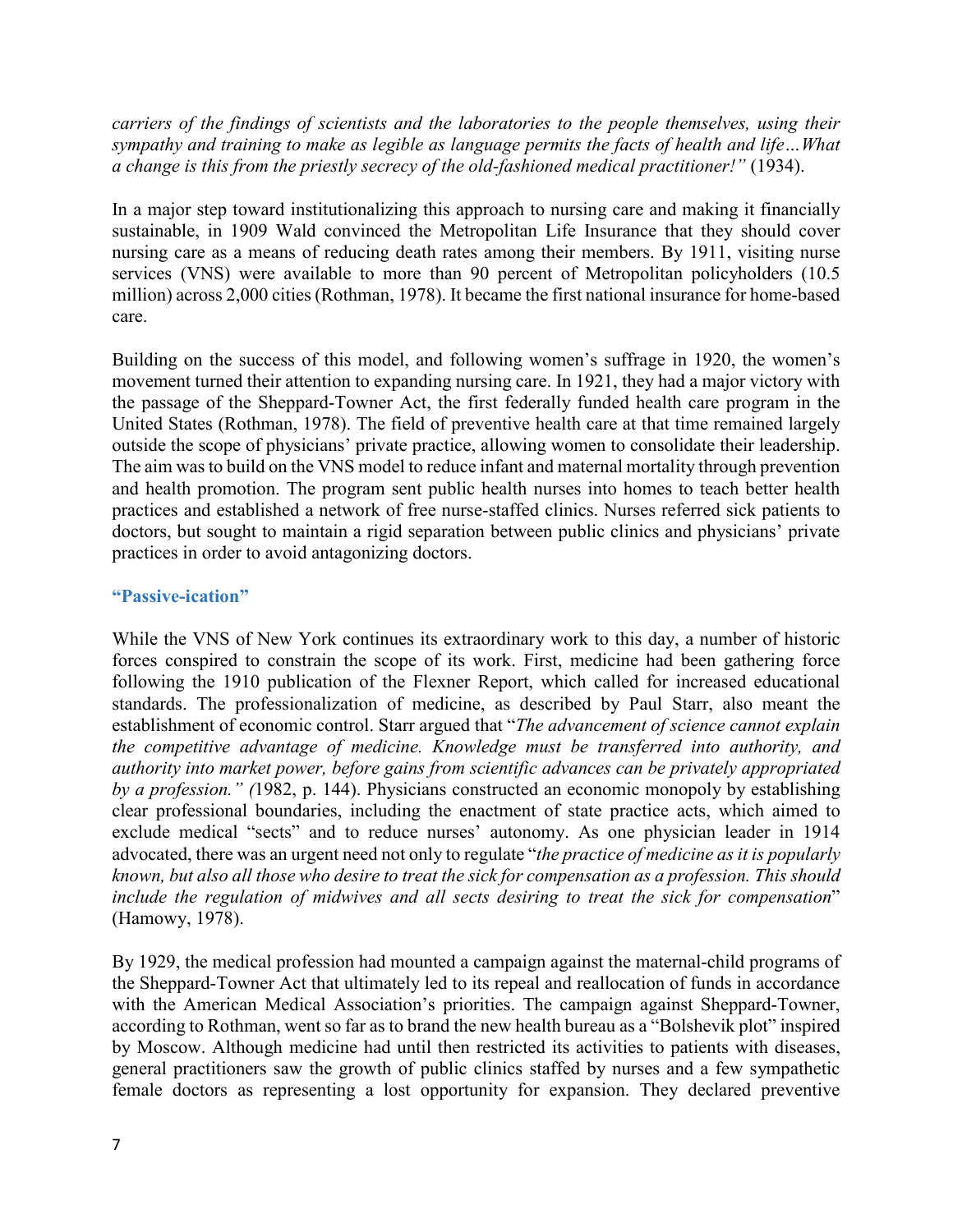screening and health promotion as part of their private domain. Suddenly, the well-baby and healthy pregnant women were defined as "medical problems," and pediatricians and obstetricians voiced their objection to these services "being turned (over) to lay organizations" (Rothman, 1978, p. 151). With the success of the campaign and elimination of the Act, Rothman argued that women were denied their expertise in the field of health (1978, p. 142). Wald was clear in her views on this and wrote: "*The nurse question has become the women question"* (Wald, 1934, p. 76).

A second complicating force relates to the challenge of interprofessional work. When Wald retired in 1933, the unified vision of nursing and social care was threatened. Wald had selected a social worker to head the Henry Street Settlement and a nurse to lead nursing services. A power conflict between the two wings of the organization subsequently ensued, leading to their split into two separate entities, with each claiming the other was imposing on their area of professional expertise. During her tenure, Wald's unique leadership style was undoubtedly able to transform interprofessional tension into a creative and flexible approach to health. She was unafraid to embrace the intersection of nursing and social care, and, as is often the case, it was precisely at this intersection where creativity in finding solutions to the intractable social problems of the time was most able to flourish.

Buhler-Wilkenson posits that the reduction in the prevalence of tuberculosis may have reduced the return on investment for Metropolitan Life Insurance (1999). Rothman argues, however, that the real blow to this holistic model of nursing care came when pre-paid health insurance emerged during the

# A THEORY OF NURSING

**Jean Watson's** Philosophy and Science of Caring represents one of the theories of nursing that has emerged (2008). She calls for nursing to return to its "caring" roots and argues that medical cures are insufficient. She posits that core to nursing practice are 10 "curative" factors:

- 1. Forming humanistic-altruistic value systems;
- 2. Instilling faith-hope;
- 3. Cultivating a sensitivity to self and others;
- 4. Developing a helping-trust relationship;
- 5. Promoting an expression of feelings;
- 6. Using problem-solving for decision-making;
- 7. Promoting teaching-learning,
- 8. Promoting a supportive environment;
- 9. Assisting with gratification of human needs; and
- 10. Allowing for existentialphenomenological forces.

1940s (1978). When Metropolitan Life Insurance terminated their contracts with nurses, they argued that their services should be covered by private health insurance. However, few of the new health plans included nurse home visits in their benefits, and it was only through the New York City Department of Health and Welfare that some of the independent nursing services were able to continue.

As public health nursing lost ground in the United States, hospitals were of course emerging as a new market force. Over the following decades, nurses' work reverted to the support role they had provided to physicians in hospitals prior to their professionalization. Hospitals' rise in prominence also challenged physicians, who wanted to maintain autonomy from the hospital without losing control of it; doctors needed to use hospitals and laboratories without being employees (Starr, 1982). In this context, Starr argues, physicians recognized the need for "*competent and loyal*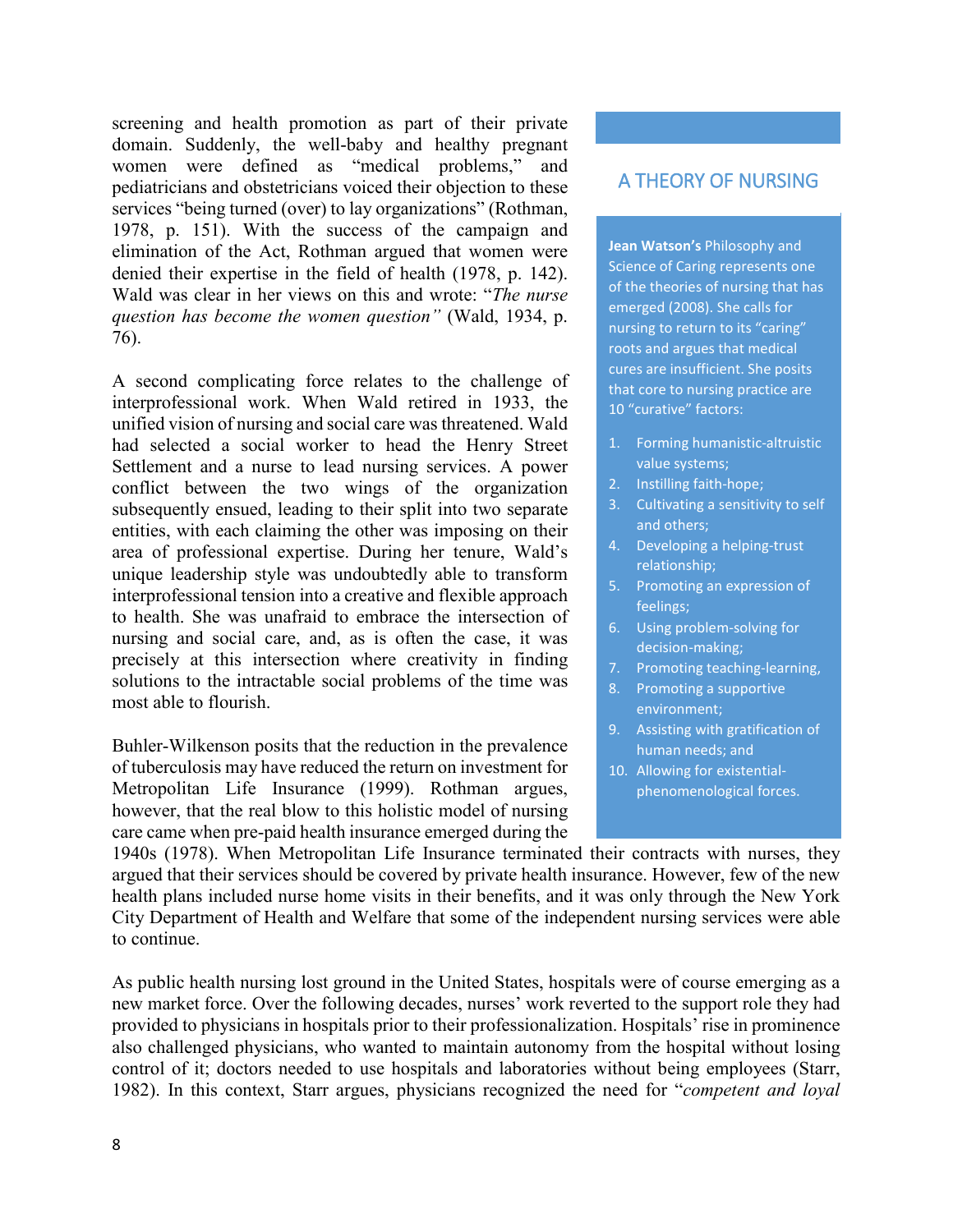*assistants*" to work in their absence. Women, whom they hoped would not challenge the authority or economic position of the doctor, would fill these auxiliary roles (Starr, 1982, p. 221).

In 1946, the federal government provided massive aid for the construction of new hospitals via [the Hill-Burton Act,](https://www.npr.org/sections/health-shots/2016/10/02/495775518/a-bygone-era-when-bipartisanship-led-to-health-care-transformation) further centralizing health care. With this expansion of hospitals came a seemingly insatiable demand for more hospital nurses, a process that further re-directed the history of nursing.

With the passage of Medicare in the mid-1960s, the role of physicians in society was enhanced, particularly with regard to their economic dominance (Rothman 2002). The contradictions inherent in physicians' professional identity between the impetus to assert an economic monopoly, on the one hand, and the "high-minded duties" of the profession on the other, had, until then, restrained physicians from raising their fees beyond the reach of the poor, with fees varying according to ability to pay. Beginning in 1966, however, physician incomes rose dramatically largely as a result of Medicare, since there was now guaranteed payment for services. Indeed, President Lyndon Johnson agreed to allow physicians' to set their prices as a means to offset their original opposition to Medicare (Rothman 2002).

Further widening of the gap between physicians and nurses developed during that period as result of the rise on specialized procedures that delinked reimbursement from the clock, and the emergence of pharmaceutical companies' practice of "*spending freely to win physician favor*" (Rothman 2002: p 115).

# TYPES OF NURSES

**Advance Practice Registered Nurses (APRN)** are licensed as registered nurses (RNs) who also hold at least a master's degree, in addition to the initial nursing education and licensing. They treat and diagnose illnesses, advise the public on health issues, manage chronic disease, and engage in continuous education. Specialty areas:

- **Nurse Practitioners** prescribe medication, diagnose and treat minor illnesses and injuries
- **Certified Nurse-Midwives** provide gynecological and low-risk obstetrical care
- **Clinical Nurse Specialists** handle a wide range of physical and mental health problems
- **Certified Registered Nurse Anesthetists** administer over 65 percent of anesthetics

**Registered Nurses (RN)** must pass the National Council State Boards of Nursing (NCLEX) licensure test, after obtaining a bachelor of nursing (BSN), an associate degree in nursing (ADN), or a diploma degree. Increasingly, the BSN is valued by employers, and younger ADN graduates often continue directly into BSN programs. RNs:

- Perform physical exams and health histories before making critical decisions
- Provide health promotion, counseling, and education
- Administer medications and other personalized interventions
- Coordinate care, in collaboration with a wide array of health care professionals

**Licensed Practical Nurses (LPN),** also known as Licensed Vocational Nurses (LVNs), work under the supervision of an RN, APRN, or MD. They:

- Check vital signs and look for signs that health is deteriorating or improving
- Perform basic nursing functions, such as changing bandages and wound dressings
- Ensure patients are comfortable, well-fed, and hydrated
- May administer medications in some settings

#### **Nursing Assistive Personnel**

- **Certified Nurse Assistants (CNA)** are unlicensed, but certified, support staff that work in hospitals and nursing homes under the supervision of nurses. Training programs are between 75 and 120 hours, depending on state requirements
- **Home Health Aides** are similar to CNAs, but work in homes and hospice settings
- **Personal Care Aides (PCA)** work in homes and in many states there are still no training requirements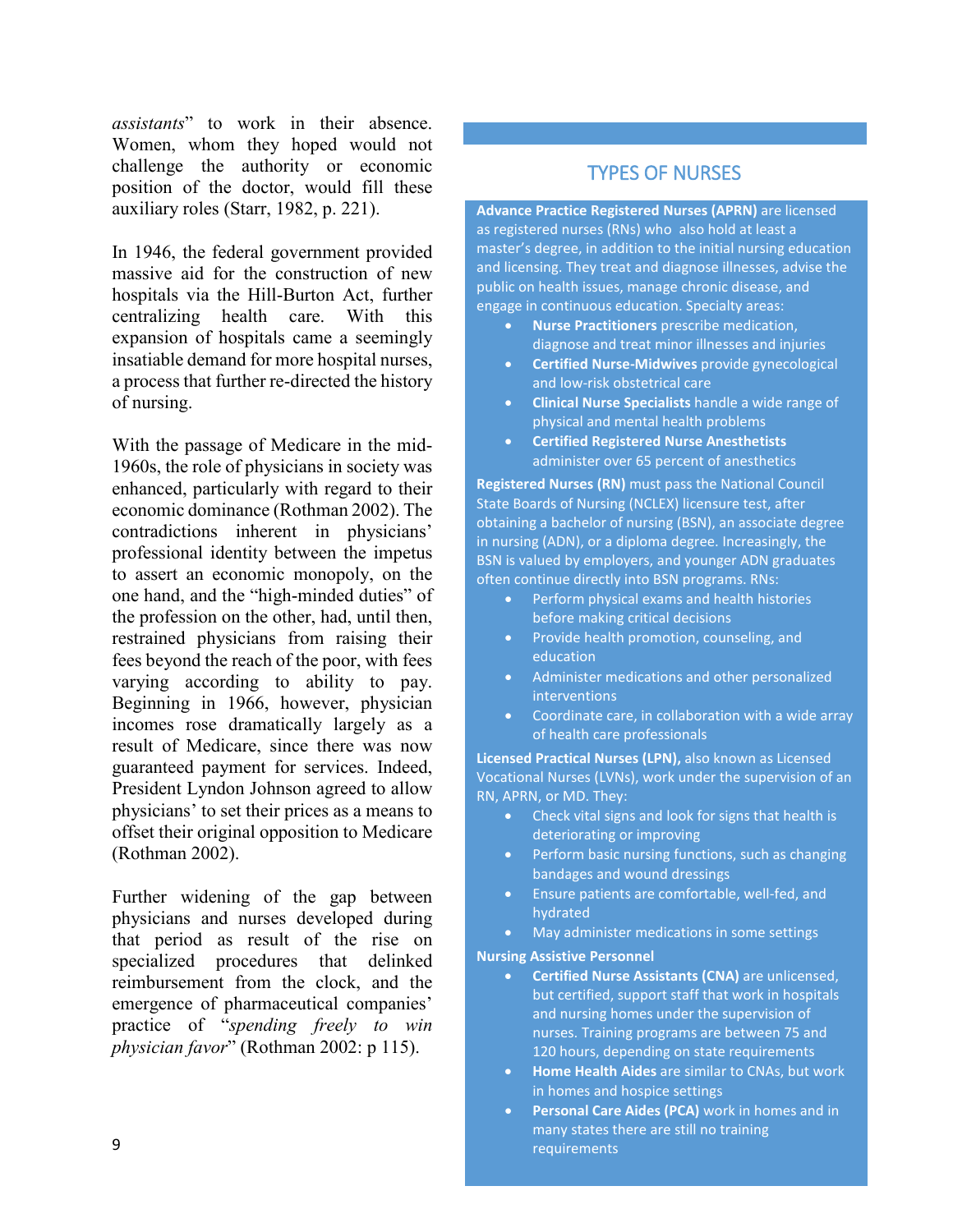#### <span id="page-10-0"></span>**The Second Wave of Feminism**

Even as the power of medicine grew in the 1960s and 1970s, it was also a time of social unrest and the second wave of feminism. The women's health movement of the period was focused not just on improving access to care, but reforming care models as well, and, as in the period surrounding suffrage, nurses played a prominent role in conversations about how best to meet population health needs. With the publication of [Our Bodies, Ourselves,](https://www.ourbodiesourselves.org/) the women's movement called for a demedicalization of women's reproductive health, more female providers, empowerment of patients, families, and communities to promote their own reproductive health, and novel care settings, such as peer support groups (Rothman, 1978).

Until the 1960s, most nurses were educated in hospitals, although there were a few graduate level and later a few pre-licensure programs in academic settings. Beginning in the 1960s, however, nurses sought to expand the autonomy of their education, and more and more nursing programs opened in community colleges, where associate degrees in nursing (ADN) were conferred, and in universities, where bachelor degrees in nursing (BSN) were awarded. This allowed the profession greater control over the curriculum and meant nurses could pursue higher degrees and specialization within nursing. During subsequent decades, academia promoted formalization of theories of nursing care, as well as other nursing-specific scientific endeavors (Malka, 2007).

Certified nurse midwives (CNMs) and nurse practitioners (NPs) played a central role in the women's health movement during those years, and in many rural settings have since then continued to expand their role as key health care providers (Fairman, 2008). As physicians continued to specialize and primary care shortages intensified, experienced nurses believed they could help to fill the gap. One outgrowth was the development of the first NP program at the University of Colorado in 1965. The NP programs that began to spread around the country retained a strong focus on increasing access to primary care for the rural and urban poor.

A small number of nurse midwives, under the leadership of Mary Breckenridge, launched a small training program in rural Kentucky in the mid-1920s, and in the late 1930s a few graduate programs in midwifery were developed. However, it was not until the 1960s and 70s that CNMs became a key part of a feminist alternative care model, and more and more young women chose this professional path. Nurse anesthetists, the third type of advanced practice registered nurse (APRN), also dates back to the 1920s with a few independent schools, but gained new prominence during the 1960s and 1970s. Clinical nurse specialist, the fourth APRN, emerged as a hospitalbased profession in the 1970s. These four types of APRNs, which by the early 1980s all required a minimum of a master's degree, were trained to work in collaboration with physicians, but with full autonomy as needed. Physician organizations, however, have generally opposed allowing them full scope of practice; although, state-by-state, APRNs and allies concerned about access to care have been able to convince legislators of the need for reform (see [Campaign for Action\)](https://campaignforaction.org/issue/improving-access-to-care/).

While many of the freestanding nurse programs that emerged in the 1960s and 70s have survived over time, they have not changed our mainstream market-driven health care system. For example, by 2016, there were just 153 nurse-led clinics, despite abundant evidence that they provide costeffective care (Campaign for Action, 2018). Among the constraints they face are restrictive state scope of practice laws, which in some states still require expensive physician supervision. Perhaps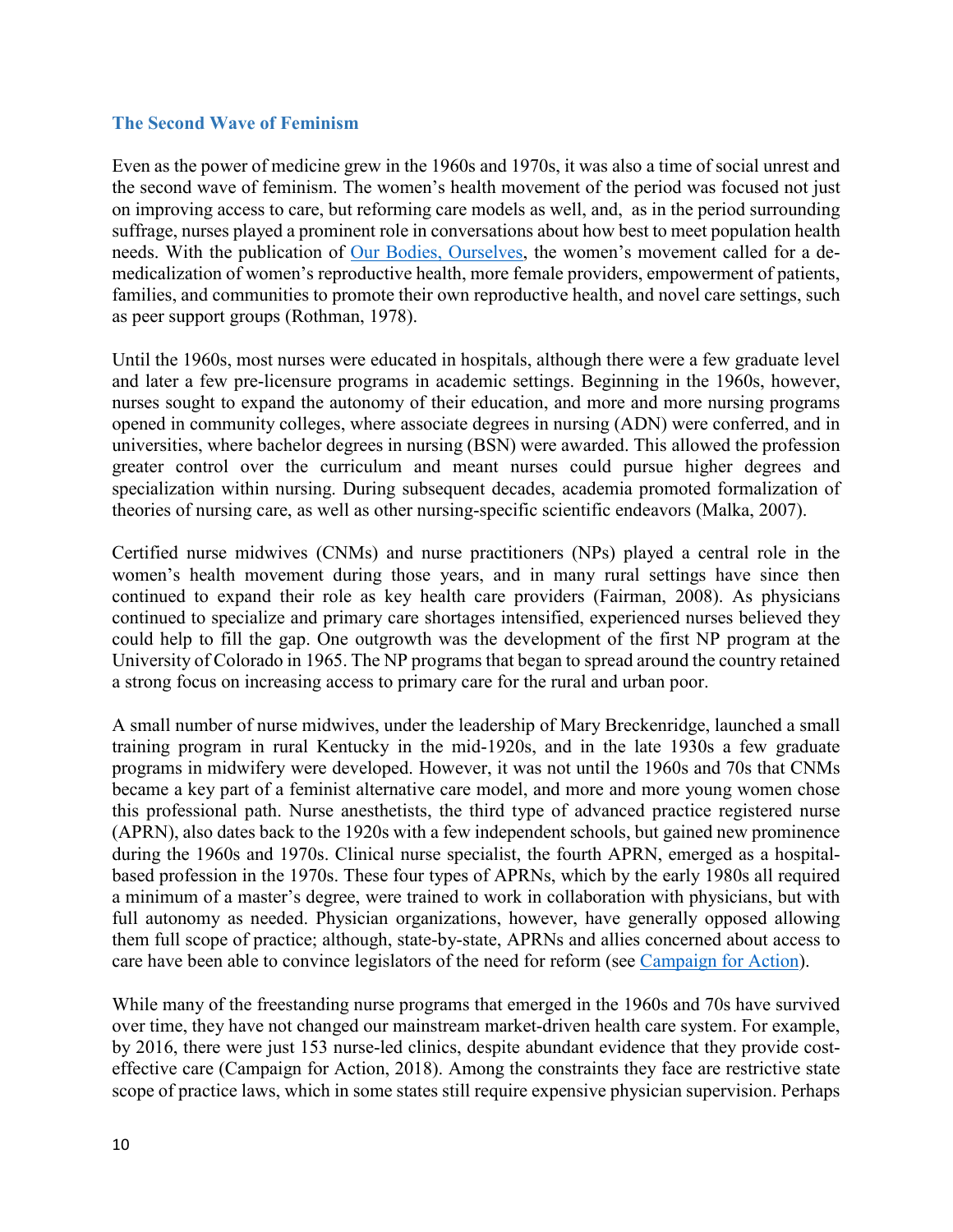even more importantly, many of these clinics have experienced financial challenges, as they were funded by short-term start up grants from foundations. Federal funding has often eluded nurse-led clinics that grew out of schools of nursing, since in order to qualify they must establish a community board and give up schools' control.

The NP workforce is growing more rapidly than the physician workforce, and studies show that they are more likely than physicians to provide care for patients in rural and underserved areas (Buerhaus, et al., 2015). Indeed, they now provide over a quarter of the primary care delivered in rural settings. NPs, however, are also been subject to the pull of hospital settings. Particularly since the restriction of medical resident hours in hospitals in 2011, hospitals have increasingly viewed NPs as cost effective (Pittman, et al., 2018). As of 2014, only 60 percent of NPs were practicing in primary care (Barnes, et al., 2018).

Interestingly, despite the wide range of roles that nurses have played in recent history, Gallup (2018) reports that nurses have been ranked as the most trusted profession in the United States for the last 17 years. Sociologists believe that public trust affords a legitimacy that is essential for any profession to be able to operate autonomously (Starr, 1981, p. 157). Starr writes that the strength of the "class" depends on its ability to win support from outside the membership, which, in turn, depends upon fulfillment of tasks set by interests wider than its own. We see this currently in the work that AARP has undertaken to advance APRN scope of practice reforms, which it views as critical to expanding access to care for their membership. This trust and validation by patient groups is a critical asset to be leveraged by the profession as it considers its future direction.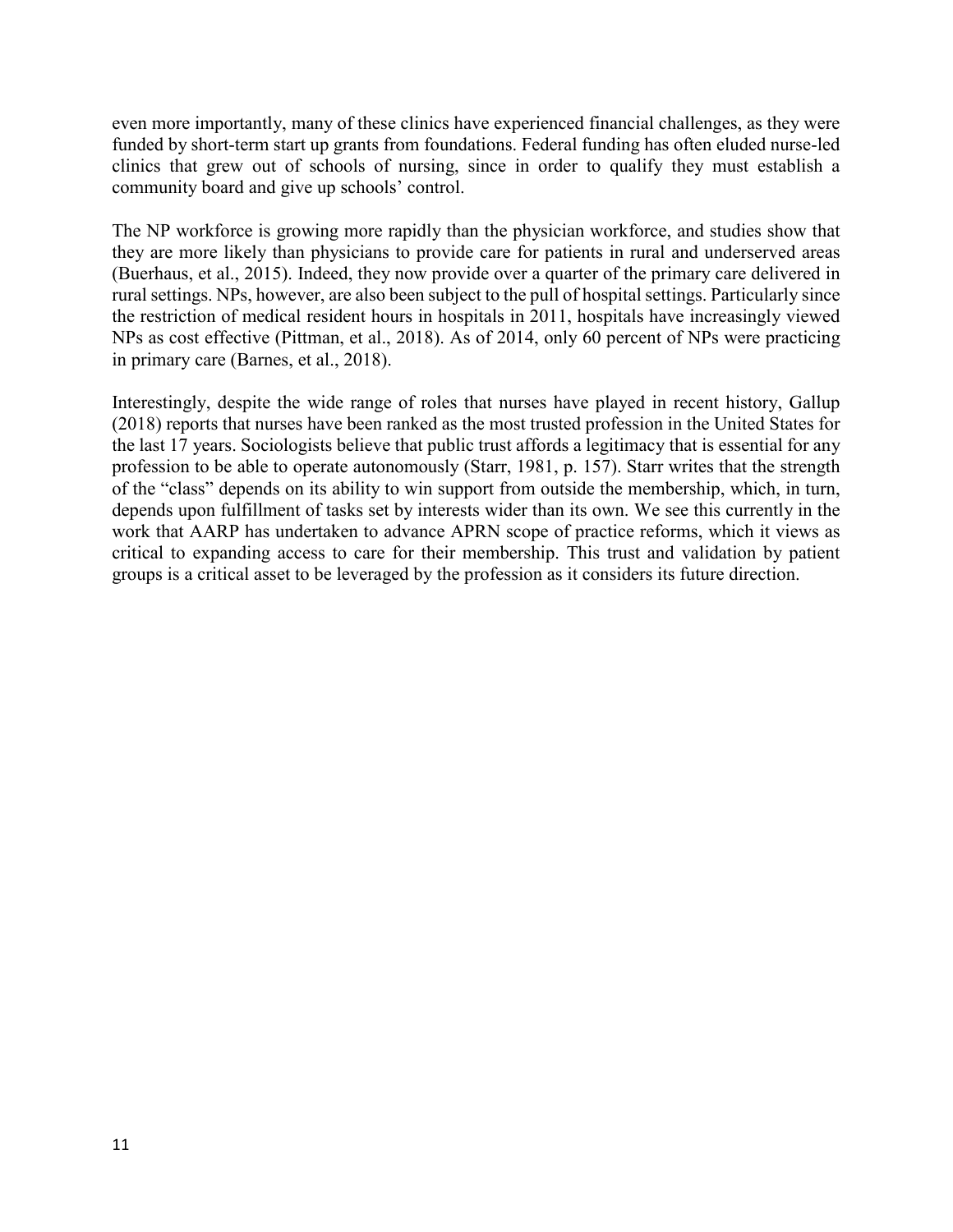# <span id="page-12-0"></span>**PART II: THE CURRENT CONTEXT**

# <span id="page-12-1"></span>**The New Epidemiological Reality**

With unemployment in the United States now below 4 percent and economic expansion increasing the demand for a larger technical workforce, policymakers and employers are increasingly concerned about the high proportion of adults that remain outside the workforce due to poor health (Manyika, et al., 2017). It is well-known that other developed nations outperform the United States in health rankings, despite our spending far more than other nations on health care (Bradley, et al., 2013).Recent reports reveal that the situation is worsening, not improving. The Centersfor Disease Control announced for the second year in a row that life expectancy has fallen, driven in large part by suicides, drug overdoses, obesity, and chronic diseases. A new *Lancet* paper lays bare the growing gap with other nations, with the United States expected to fall from  $43<sup>rd</sup>$  in 2016 to  $64<sup>th</sup>$ in 2040 among 195 nations; at the same time, China is predicted to rise to  $39<sup>th</sup>$  place (Foreman, et al., 2018).

The term "diseases of despair" has been used to describe many of the conditions that are crippling our workforce (Case & Deaton, 2015). These are health conditions rooted in social determinants, rather than germs or genes, and include substance abuse, mental health, obesity-related conditions, asthma, maternal mortality, and low birth weight. Maternal mortality, for example, has long been viewed as an outcome measure related to access to quality care and is often a measure of health inequity. In the United States, maternal mortality is now three times as high for black women than white women, and epidemiologists have shown that high-income black mothers with access to quality care are more at risk than uninsured poor white counterparts (Reeves & Mathews, 2016). The emerging hypothesis is that it is the continued effects of racism over time (weathering) that place these mothers at risk (Villarosa, 2018).

Social indicators of inequity that are also alarming include declining high secondary school graduation rates, black men's high rates of incarceration and their risk of being killed in confrontations with police, childhood and adult trauma, and social isolation. Case and Deaton argue that factors such as the decline of employment, income, marriage, education, and health, together have caused a "cumulative disadvantage" that results in a downward spiral, with fewer opportunities, lower income, increased social isolation, and a sense of helplessness (2017).

A recent study by the Department of Defense reveals the magnitude of the challenge. In 2017, the Defense Authorization Act (NDAA) authorized the addition of another 20,000 troops on top of existing accession requirements. However, a study by Spoehr and Handy (2018) demonstrated how difficult this will be. Among 17-to-24 year olds eligible for recruitment, 59 percent are not qualified because of a health conditions (obesity, substance abuse, mental health problems, and asthma). Additional disqualifiers included criminal records (10 percent) and lack of high school/GED degree (25 percent). The report concludes that just 29 percent of this age group were eligible for recruitment.

These epidemiological challenges are markedly different from the 20<sup>th</sup> century, when medical cures represented the dominant paradigm. Interest in investing in upstream solutions to the health crisis are being driven by employers, who are concerned that economic growth will be hampered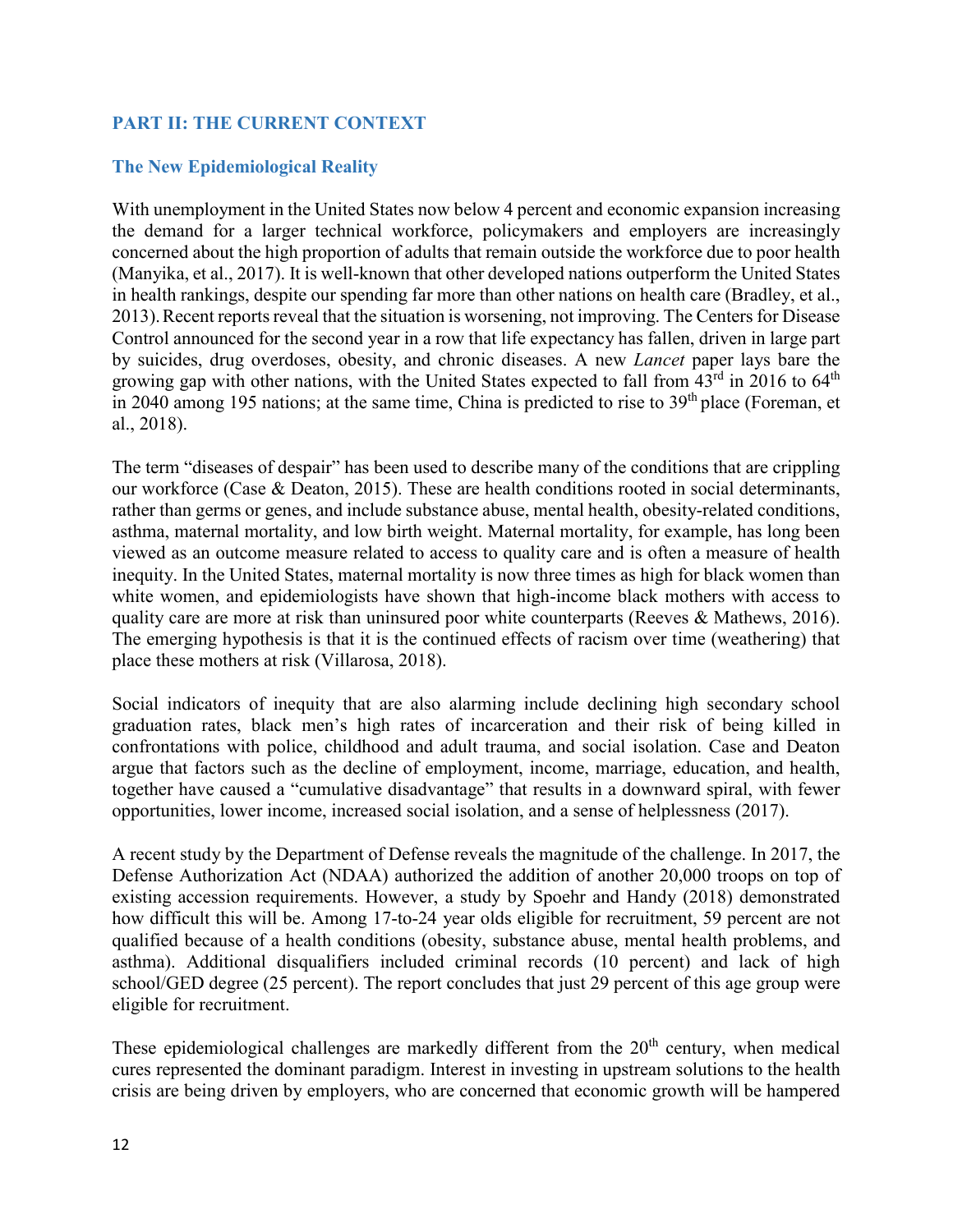without a way to bring people back into the workforce, and that medical care alone will not solve the problem. For example, faced with the recruitment challenges described above, the military is exploring ways to invest in communities, with a special focus on childhood nutrition and physical activity.

Research suggests that the poor health outcomes across the United States are not inevitable (AHRQ, 2017). Cross-country comparisons by Bradley and colleagues show that social spending and coordination of social services with health care improve outcomes and reduce health inequities in other nations (Bradley, et al., 2016). There is also evidence in the United States that investments in the social determinants of health, many of which are deeply connected to the social and economic structures that have constrained progress for certain population groups, can arrest the decline for specific at-risk groups.

In this context, a confluence of new developments is driving investments in social determinants of health and health equity, and these investments may set the stage for a reintroduction of nursing care in its original vision. First, the Robert Wood Johnson Foundation (RWJF) is motivating changes around the country with a new focus on a Culture of Health and promotion of models that are oriented toward cross-sector collaboration. Second, the movement toward value-based payment (VBP) in health care is leading health plans and providers to expand the focus of their services to include the social determinants of health. Third, new oversight of tax-exempt community benefit spending may lead to increased investments in community health. Fourth, new health information technologies have the potential to decentralize health care and enhance patient engagement. Fifth, the decline of the solo practioner model among physicians, and the dramatic rise in the percent of physicians employed by organizations, may portend further changes in the dynamic among health professions. As detailed in Part III, these changes are providing a new context in which to reconsider nursing's contributions to advancing our nation's health.

# <span id="page-13-0"></span>**The Robert Wood Johnson Foundation's Vision and Supported Initiatives**

In 2014, RWJF announced an overarching vision that would orient its philanthropy—a vision calling for the nation to work together to build a Culture of Health, "enabling all in our diverse society to lead healthier lives, now and for generations to come." Four action areas were identified.

- 1. *Making health a shared value*, including mindsets and expectations, civic engagement around health, and a sense of community;
- 2. *Fostering cross sector collaboration*, including partnerships, investments in collaboration and policies that support it;
- 3. *Creating healthier, more equitable communities,* including the built environment, social and economic environment, and policy and governance; and,
- 4. *Strengthening integration of health systems,* including care coordination, integration with public health and social services, and focusing on consumer-driven care.

Another critical resource supported by RWJF and led by the University of Wisconsin is the *County Health Rankings and Roadmaps*. In addition to interactive comparative statistics to quantify each county's outcomes for a range of health-related conditions, they also measure social determinants and equity in an overarching framework. The project has used the same framework to organize the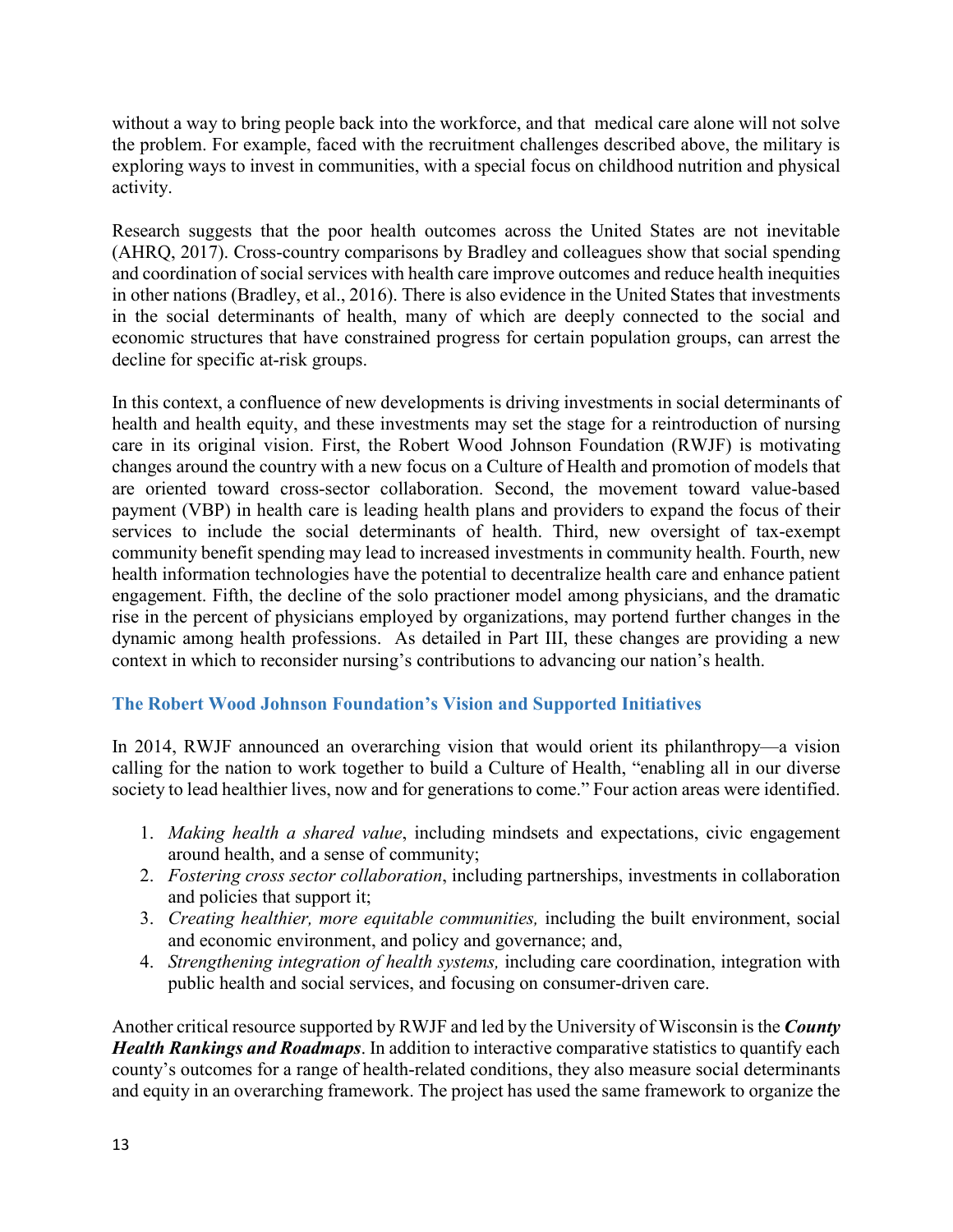evidence of what works. The measurement and evidence on "what works" spans the following domains, with the relative weighting of clinical care at just 20 percent.



**County Health Rankings & Roadmaps**

The roadmaps categorize interventions by key decision makers, including funders, non-profits, business, educators, government, health care, community members, public housing, and community development. Understanding the levers that each of these groups may control is, of course, an important part of planning change.

Another major RWJF investment has been support for the creation in 2017 of a National Academy of Medicine (NAM) multi-year [Culture of Health](https://nam.edu/programs/culture-of-health/)  [Program.](https://nam.edu/programs/culture-of-health/) While many of the National Academies' of Sciences, Engineering, and Medicine (National Academies) efforts in the past have included a focus on social determinants of health (see sidebar), the goal of this program is to identify strategies to increase health equity through a series of consensus studies, public workshops, community events, and tools for stakeholders. As of October 2018, three stakeholder meetings have been convened to showcase a range of social movements working in

# RELATED NATIONAL ACADEMIES OF SCIENCES, EINGINEERING, AND MEDICINE REPORTS

- Achieving Rural Health Equity and Well-Being: Proceedings of a Workshop (National Academies, 2018a)
- Assessing Progress on the IOM Report The Future of Nursing (National Academies, 2016)
- Building the Case for Health Literacy: Proceedings of a Workshop (National Academies, 2018b)
- Community-Based Health Literacy Interventions: Proceedings of a Workshop (National Academies, 2018c)
- Crossing the Quality Chasm: A New Health System for the 21st Century (IOM, 2001)
- Exploring Early Childhood Care and Education Levers to Improve Population Health: Proceedings of a Workshop (National Academies, 2018d)
- Exploring Early Childhood Care and Education Levers to Improve Population Health: Proceedings of a Workshop—in Brief (National Academies, 2018e)
- **Exploring Tax Policy to Advance** Population Health, Health Equity, and Economic Prosperity: Proceedings of a Workshop—in Brief (National Academies, 2018f)
- Faith–Health Collaboration to Improve Population Health: Proceedings of a Workshop—in Brief (National Academies, 2018g)
- Health Professions Education: A Bridge to Quality (IOM, 2003)
- Integrating Social Needs Care into the Delivery of Health Care to Improve the Nation's Health (National Academies, 2018h)
- Permanent Supportive Housing Evaluating the Evidence for Improving Health Outcomes Among People Experiencing Chronic Homelessness (National Academies, 2018i)
- Transforming the Financing of Early Care and Education (National Academies, 2018j)
- Violence and Mental Health: Opportunities for Prevention and Early Detection: Proceedings of a Workshop (National Academies, 2018k)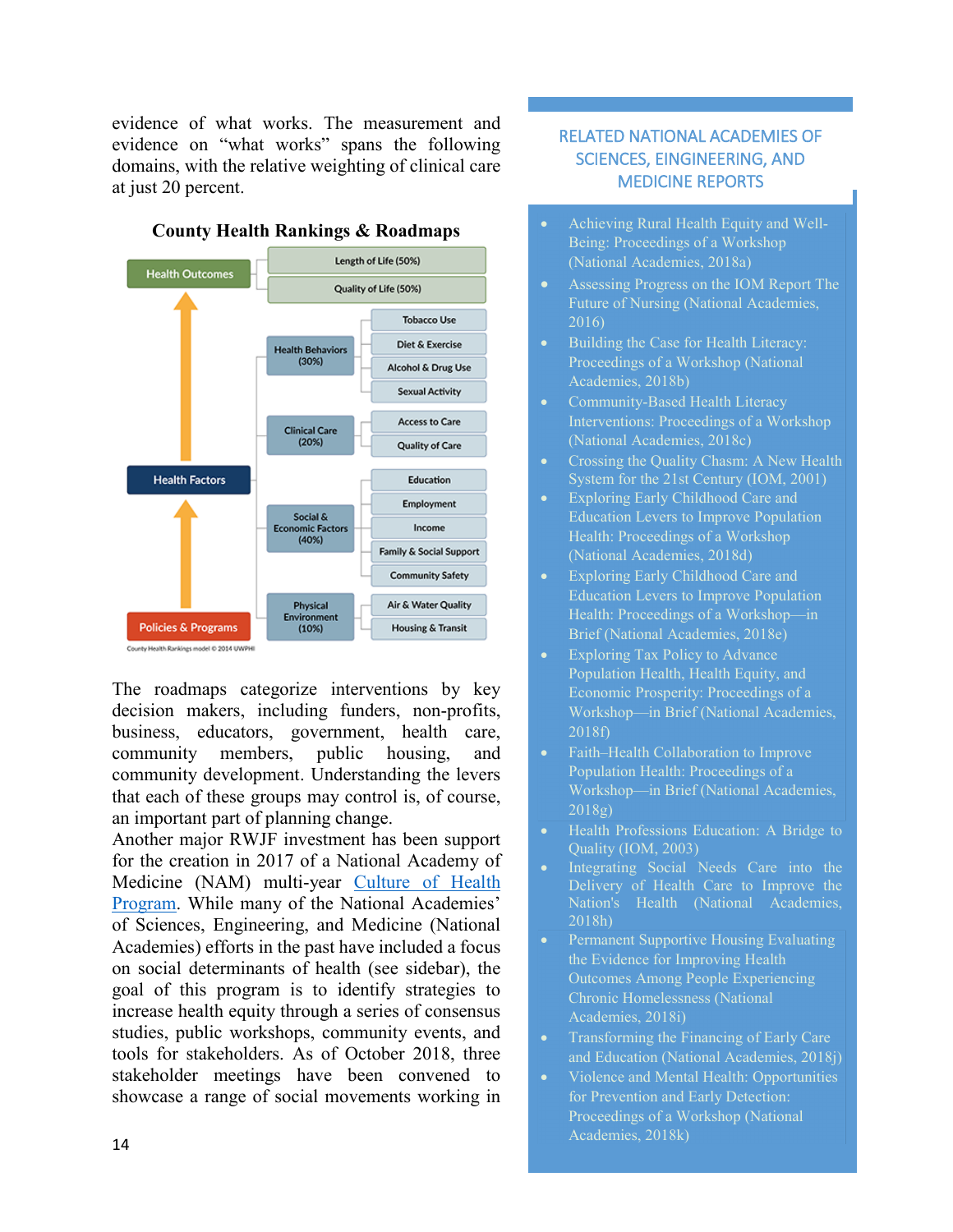this area (NAM, 2017a; NAM, 2017b; NAM, 2018). The first of the consensus studies emanating from the program was Communities in Action: Pathways to Health Equity (National Academies, 2017). The report concludes that there is ample evidence that community-based solutions are effective at increasing health equity, and the report presents nine examples of such initiatives*.* 

# <span id="page-15-0"></span>**Value-Based Payment in Health Care**

A second major contextual development is growth of value-based payment (VBP) for health care services, which its advocates argue has the potential to radically redesign care to address population health and health equity (Nichols & Taylor, 2018). Since the early 2000s, there has been strong bipartisan support for changing the manner in which health care is reimbursed. The logic of traditional fee-for-service (FFS) is to drive patients to doctors and hospitals, rather than keeping them healthy at home, and FFS has also been blamed for much of the overuse of services, with its associated harm to patients (Brownlee, 2007).

While capitation and global payments are favored as the alternative approach by some, increasingly there is a recognition that a blended approach is preferred, with some bundled payments for a set of procedures associated with a disease, some rewards for high quality, and some penalties for poor outcomes (Laschober, et al., 2015). The figure below was developed by Mathematica Policy Research to describe the confluence of alternative payment efforts in the health sector (Laschober, et al., 2015). Additional payment reforms that align social services are also being developed in some states, such as New York and North Carolina under the Delivery System Reform Incentive Payment (DSRIP) Medicaid waiver.

# **Mathematica Policy Research's Model of VBP**



A major component of both the penalties and the rewards in VBP for hospitals is patient experience, which in 2018 has been estimated to comprise about 25 percent of payment (Dempsey, 2018, p. 27). In addition, research has shown that patient experience is closely tied to patient safety and quality (Dempsey, 2018). Nurse staffing levels, as well as nurses' attitudes toward patient care in the hospital setting in particular, has been shown to directly impact patient-reported Hospital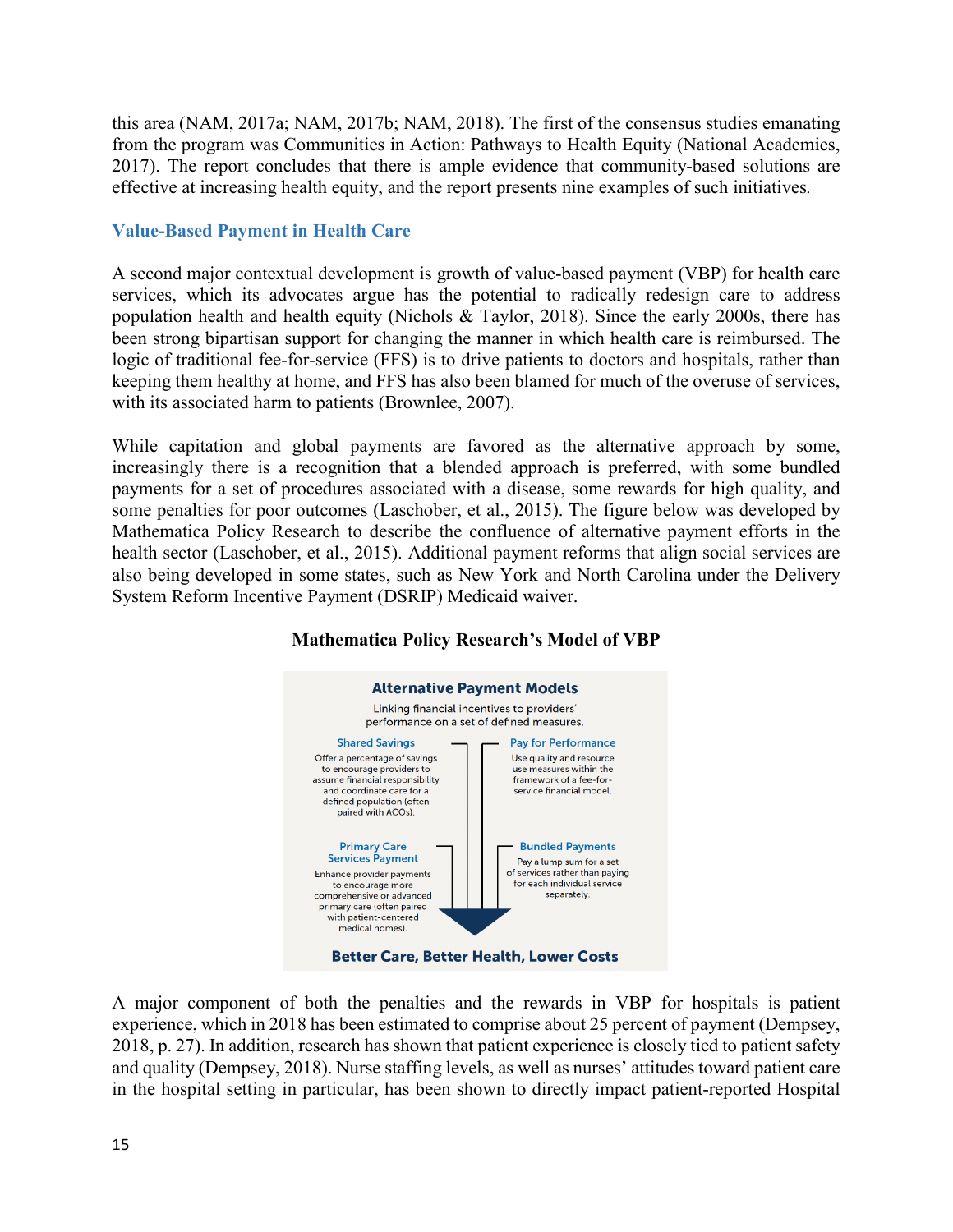Consumer Assessment of Healthcare Providers and Systems (HCAHPS) scores, which are tied to hospital reimbursement (Martsolf, et al., 2016).

Consistent with the emphasis on patient-centered care, in 2010 Congress established the Patient-Centered Outcomes Research Institute (PCORI) as a private nonprofit organization, funded through a new tax on health plans, which was estimated to generate between \$3.5 and \$4.5 billion through 2019. Comparative effectiveness research funded by PCORI must include patient participation and must report outcomes from the perspective of patients. As a result, a wide range of instruments that allow researchers to assess the impact of interventions on patient-reported outcomes have been developed. Because the most "nurse-sensitive" quality measures are patientreported measures, advancements in this area have the potential to highlight nurses' work, and in particular demonstrate the value of nurse-led compassionate care, as described in Part III, in part because of the caring component of nursing practice (Dempsey, 2018).

A second scientific endeavor driving the outcome-based payment movement is the Center for Medicaid and Medicare (CMS) Innovation Center, which was also created as part of the Affordable Care Act in 2010. Congress provided it with \$10 billion over 10 years to invest in the development and evaluation of innovations in delivery systems. It now appears likely that it will be re-funded for another 10 years in 2020. Among the most important programs the Center has supported are those with shared savings at their core, including the different levels of accountable care organizations (ACO) that incentivize provider organizations to form a network of providers that assume responsibility for patients across a continuum of care. The Innovation Center also supported the Comprehensive Primary Care (CPC) initiative, and its newer version, CPC Plus.

The Innovation Center's programs are increasingly focused on the integration of health services with social and community-based services in an effort to address the social determinants of health. They have launched a five-year initiative called Accountable Health Communities (AHC) to test the impact of health care services forming partnerships with social services and community organizations. Integrated Care for Kids is another new program that creates wraparound services for children at risk of being sent to foster care. Maternal Opioid Misuse (MOM) models a Centersupported program that focuses on mothers with substance abuse.

These experiments at the level of Medicare and Medicaid are spreading to private insurers, suggesting that nationwide there is growing acceptance that the health care sector must begin both the lengthy process of redesigning care and the process of building partnerships across social sectors if they are to manage risk-based contracts successfully (Erikson, et al., 2017; Pittman & Scully-Russ, 2016).

One of the effects of these alternative payment approaches is that to the extent that single providers are less likely to be billing for a service, leading health systems are viewing team-based care as more efficient. This leads to a more diversified workforce in which all professionals work to the top of their education and license (Bodenheimer & Bauer, 2016). Teams may add new team members, such as community health workers, and may change nurses' roles. An important NAM discussion paper recently synthesized the evidence on teams showing that, among other improved outcomes, they result in a reduction in clinician burnout (Smith, et al., 2018). Other lessons from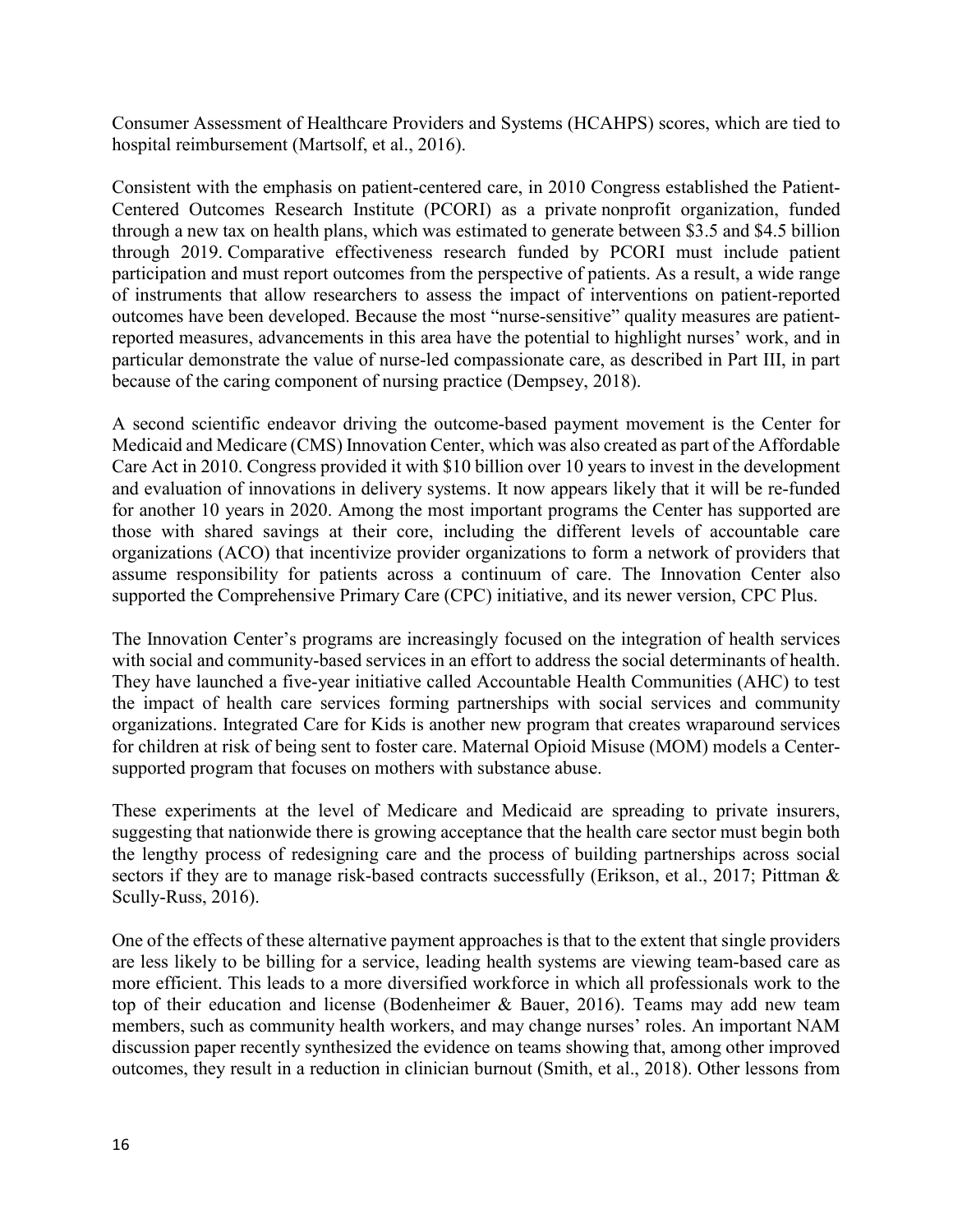the field on team-based care have been synthesized in a recent RWJF report on Promising Interprofessional Collaboration Practices (CFAR, et al., 2015).

Payment reforms are beginning to change nurses' roles. In some places, nurses are moving from the position of passive support staff into positions as active partners with other care professionals. Additional investments in population health analysis, care coordination, and care transitions are also expanding nurses' roles in these areas. Nurse-led alternative models of care are also being noticed and adopted, as documented in Part III.

# <span id="page-17-0"></span>**Oversight of Tax-Exempt Hospitals' Community Benefit Spending**

A third, perhaps less profound, but nevertheless potentially important development for nursing is the enhanced regulation of nonprofit hospitals. In return for their tax-exempt status, these hospitals are expected to contribute a portion of their revenues to benefit their communities. Historically, community benefit spending has been small, but when public outrage erupted over the excessive charges imposed on uninsured patients and the unreasonable collection practices of these hospitals, Congress had to act.

As a result of Congressional prodding, in 2009 the Internal Revenue Service issued a new policy stipulating what would constitute acceptable hospital community benefit spending practices and requiring to be reported on tax returns. Allowable expenditures included financial assistance to persons unable to pay, participation in Medicaid and other means‐tested entitlement programs, research, health professions education, and, importantly, community health improvement activities. A recent study, however, suggests that based on the 2011 tax year, community health improvement spending "remained negligible in relation to other activities" (Rosenbaum, 2016).

Then, in 2010, the ACA included a requirement that tax-exempt hospitals conduct a community health needs assessment (CHNA), and produce a corresponding action plan to improve the health of nearby communities as part of their community benefit requirements (ASTHO, 2017). The first CHNAs began in 2012-2014, although final regulations were not completed until 2014 (Alberti, et al., 2018).

Hospitals have varied in the degree to which they have seized this opportunity to address the social determinants of health. Major professional associations, however, including the American Association of Medical Colleges and the American Academy of Nursing, believe in the potential of these reforms and have mounted support programs to strengthen hospitals' capacity and commitment to develop and implement CHNAs (AAMC, n.d.; Swider, et al., 2017).

Alberti and colleagues report that among teaching hospitals, the increase in community benefit spending was more than 20 percent between 2012 and 2015, totaling almost \$18.5 billion in 2015 (2018). Rosenbaum, on the other hand, argues that while it is too soon to tell how much of this will be allocated to community health, even incremental increases would be important (2016).

Some authors also believe that a new public health accreditation requirement could help spur additional community investments by hospitals (Swider, et al., 2017). In 2013, the Public Health Accreditation Board (PHAB), funded by RWJF, added a new accreditation standard that obligates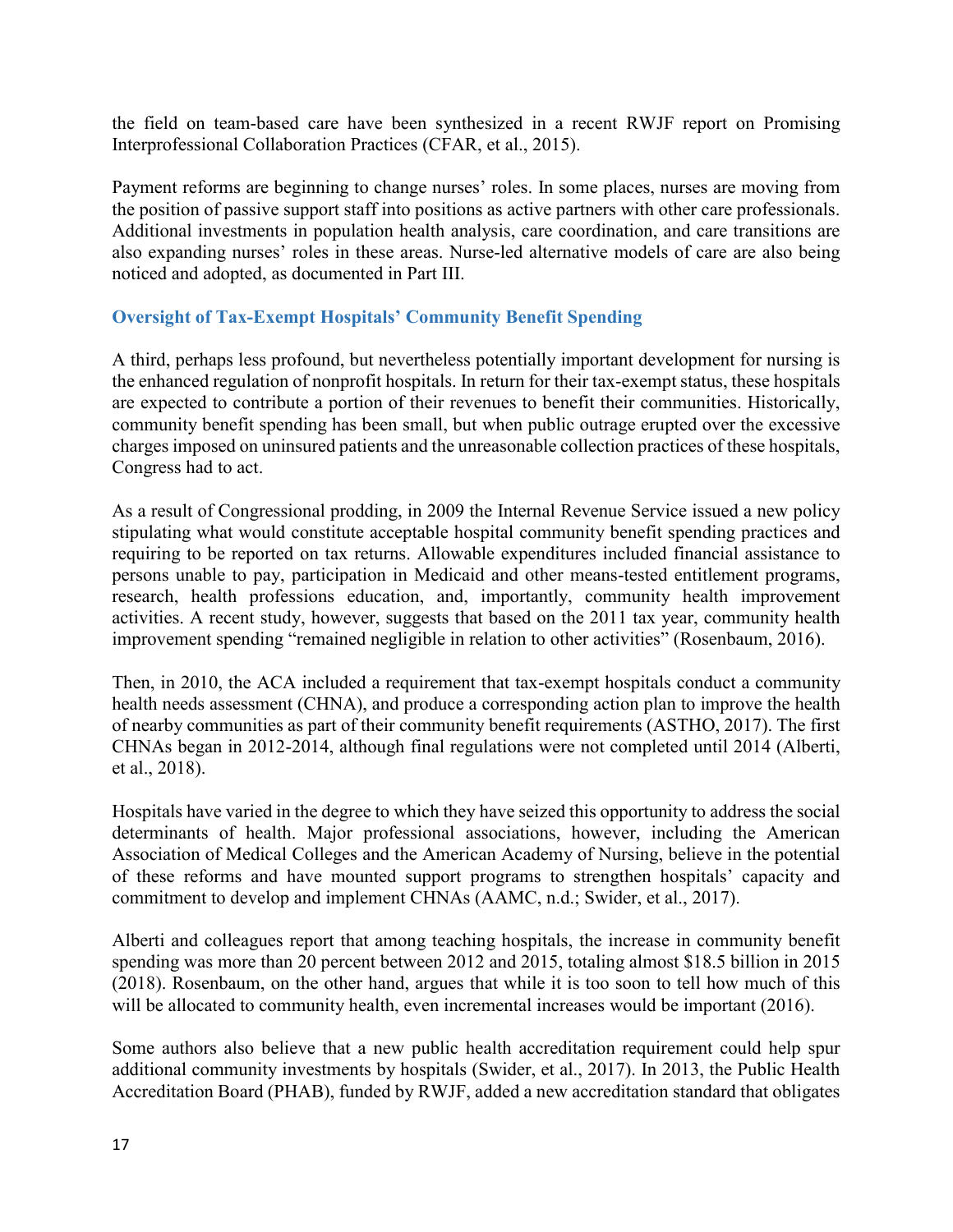local public health departments, which must also conduct community health assessments, to collaborate with hospitals in this task. By working with public health departments, Swider and colleagues argue, hospitals may begin to see the importance of community health investments.

These developments are relevant to nursing because more funding for community health has the potential to increase community health jobs. Nurses, among others, are well suited to fill them.

# <span id="page-18-0"></span>**New Health Technologies**

Another important contextual development that is relevant to the nursing profession's ability to address unmet needs is the innovation and adoption of new health technologies, in particular information technologies. The massive 2009 federal investment in health information technologies (HIT), and in particular electronic health records (EHRs), has spurred this process as health care organizations increase data utilization to understand population health and tailor programs to the most at-risk groups. This data analysis has in turn enabled care coordination and care transition models to proliferate, and allowed providers to proactively increase their preventive services and health promotion for specific groups. A leading example of this has been the Camden Coalition's "hotspotting" (n.d.), which they describe as using "data to discover the outliers, understand the problem, dedicate resources, and design effective interventions."

In addition, the emergence of telehealth, a plethora of innovative health apps, and various consumer-friendly diagnostic testing kits and medical devices has the potential to facilitate a decentralization of services into homes and communities. This idea that care can be delivered remotely, and that patients and families can assume some of the tasks previously carried out by clinicians and support staff, is potentially a seismic shift in the culture of health services and health professionals. While it is unclear how far the change will go, without doubt, it will be a factor that will influence the work of nurses going forward. In particular, it could allow more nurses to leave hospital settings and work autonomously in homes and in community settings.

# <span id="page-18-1"></span>**Changes in the Physician Workforce**

A fifth and final development that may be relevant to the question of how nursing will evolve in the future concerns changes in the autonomy of physicians and the feminization of the profession. Whereas in the  $20<sup>th</sup>$  century, most physicians were essentially shop owners, as of  $2016$ , less than half of physicians (47.1 percent) were practice owners, and the remainder were employed by organizations (Kane 2018). Associated with this shift, many have argued that the advancement of managed care, even in its current less rigid iteration, has reduced the autonomy of physician decision-making (Starr 1982, Rothman 2002). Equally significant, is the trend of increased female participation in medicine. Historically a male dominated profession, the American Association of Medical Colleges (AAMC) reports that, as of 2017, the number of women enrolling in U.S. medical schools exceeded the number of men. Whether this change is related to the decline in physician autonomy is an open question (Rothman 2002).

Given the history of nursing and medicine in the last century, a period during which physician organizations fought to reduce nurse's roles to a passive support function in acute care settings, the new developments may portend changes in the relationship of the two professions. While the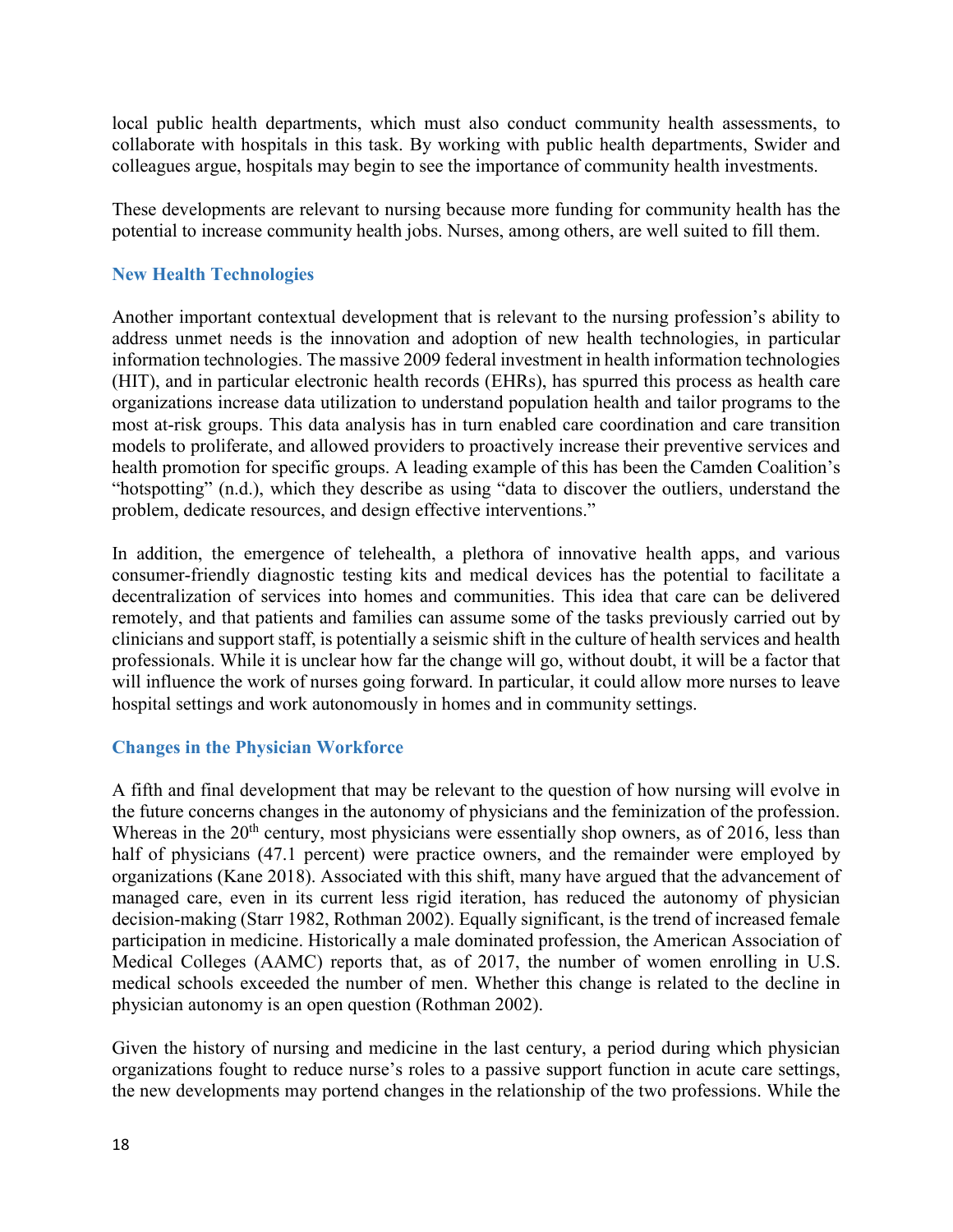American Medical Association continues to lobby at the state level against full practice authority for nurse practitioners, studies show that the majority of nurse practitioners on the ground report good relations with physicians (Poghosyan, Norful, & Martsolf 2017). The slow, but steady increase in the employment of RNs outside the hospital, particularly in primary care settings, also suggests a new dynamic may be possible in which nurses are becoming more active partners in teams [\(Center for Interdisciplinary Health Workforce Studies,](http://healthworkforcestudies.com/) 2018, Bodenheimer and Bauer 2016).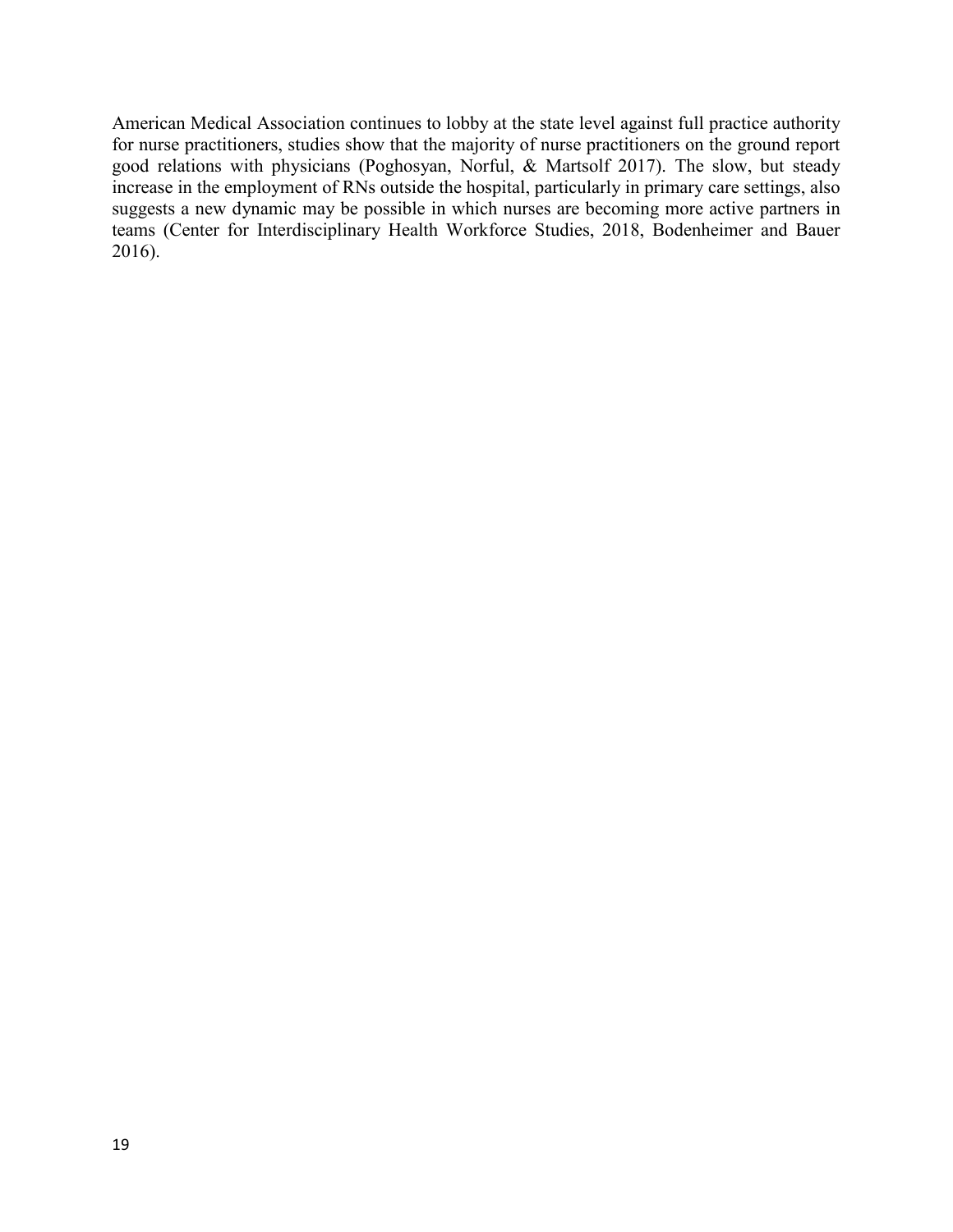#### <span id="page-20-0"></span>**PART III: NURSING CARE TODAY**

Part II described the various contextual developments that are creating opportunities for change – including RWJF's work to build a Culture of Health; reorientation of payments to incentivize health care organizations to focus on patient, as well as population health outcomes and their social determinants; additional investments in community health by hospitals; and the potential for new technologies to decentralize health care delivery. In this section, we review the ways that nurses' roles are already beginning to change as a result of these developments.

Studies are just beginning to emerge that attempt to describe (or anticipate) how alternative payment programs are leading health care organizations and payers to see nurses' expertise differently. Common themes include the idea that nurses are being "activated" in new roles and new jobs, and in the context of diverse teams, every member must practice to the full extent of his or her education and license (Buerhaus, et al., 2015; Pittman & Forest 2016; Fraher, Spetz, & Naylor, 2015). One study shows a progressive shift from reliance on physicians to an expanded use of NPs and physician assistants (PAs) in primary care, especially in safety net settings, and in settings that have been accredited as primary care medical homes (PCMH) (Park, et al., 2018). Data analysis and increased use of patient risk segmentation are becoming more common and are functions that are often overseen by a nurse supervisor (Erikson, et al., 2017). Care coordination and care transitions have become essential functions for hospitals and ACOs, and these roles are often filled by nurses at different levels (Fraher, Spetz, & Naylor, 2015). Another study reported that ACOs are moving registered nurses (RNs) from inpatient settings to ambulatory care settings (Pittman and Forest 2016). There are also signs that health systems and health plans are increasing their use of community health workers (CHWs), and CHWs are supervised by nurses or social workers (Malcarney, et al., 2017).

Examples of innovations that are either led by or include nurses are also being documented across a broad swath of health care and community-based settings. Some systems have integrated nurseled programs that target specific groups or problems. Other initiatives remain as stand-alone interventions that are funded by government or philanthropy. Still others have become for-profit start-up vendors that contract with large health systems.

As mentioned in Part II, an important secondary database on interventions that improve health is the County Health Rankings and Roadmaps. An analysis of 160 interventions that they rank as "scientifically supported" found that 35 (about 22 percent) explicitly include nurses or are nurse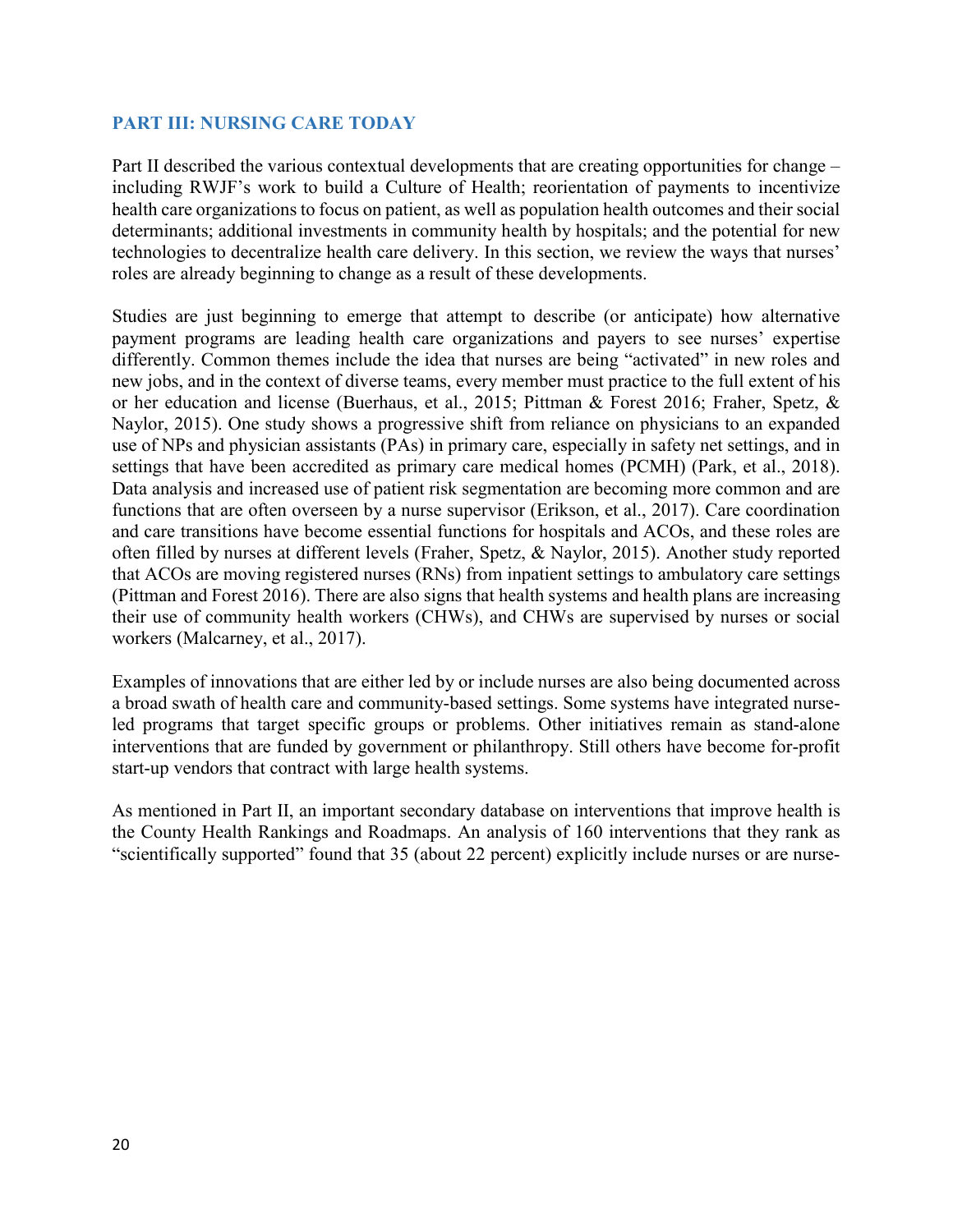led. The breakdown by domains of these programs suggests that nurses are engaged in all four areas, although clinical remains the most dominant (see table below).

Another useful database is the American Academy of Nursing (AAN) Edge Runner Series, which focuses on innovative nurseled programs that have demonstrated results. As of November 2018, AAN had recognized 57 nurse-led innovations across the spectrum of health (2015a). Martsolf and colleagues studied these programs and assessed the extent to which they contributed to building a Culture of Health (2016b). They found that the majority (54 percent) were focused on increasing access to care for rural and underserved populations. However, of these, 75 percent focused on wellness and community outreach, 28 percent focused on navigation and advocacy assistance, 28 percent targeted chronic disease management and 21 percent focused on culturally appropriate approaches to outreach and care.

Below are examples of programs drawn from the Edge Runner Series, as well as other sources when indicated, that span a variety of settings.

# <span id="page-21-0"></span>**Hospitals and Health Systems**

# **DISTRIBUTION OF 35 SCIENTIFICALLY SUPPORTED INTERVENTIONS LED BY OR INVOLVING NURSES**

#### *Source: County Health Ranking and Roadmaps*

#### **Health Behaviors: 10**

- Diet and Exercise (7 items)
- Sexual Activity (1 items)
- Tobacco Use (2 items)

#### **Clinical Care: 16**

- Access to Care (6 items)
- Quality of Care (10 items)

#### **Social and Economic Factors: 10**

- Community Safety (2 items)
- Education (4 items)
- Employment  $(2 \text{ items})$
- Family and Social Support (2 items)

#### **Physical Environment: 3**

• Housing and Transit (3 items)

An example of combining a set of programs aimed at improving community health is the Southwestern Vermont Health Care's Accountable Community of Health (AAN, 2015b). The initiative uses nurses and other health professionals in a variety of expanded roles. It is guided by a community board that meets monthly. The initiative includes several component programs, including

- Transitional Care Nursing follows patients post-discharge to connect them with resources;
- Community Care Team engages community partners in the development of care plans and collaborative care coordination for patients with substance use and mental health issues;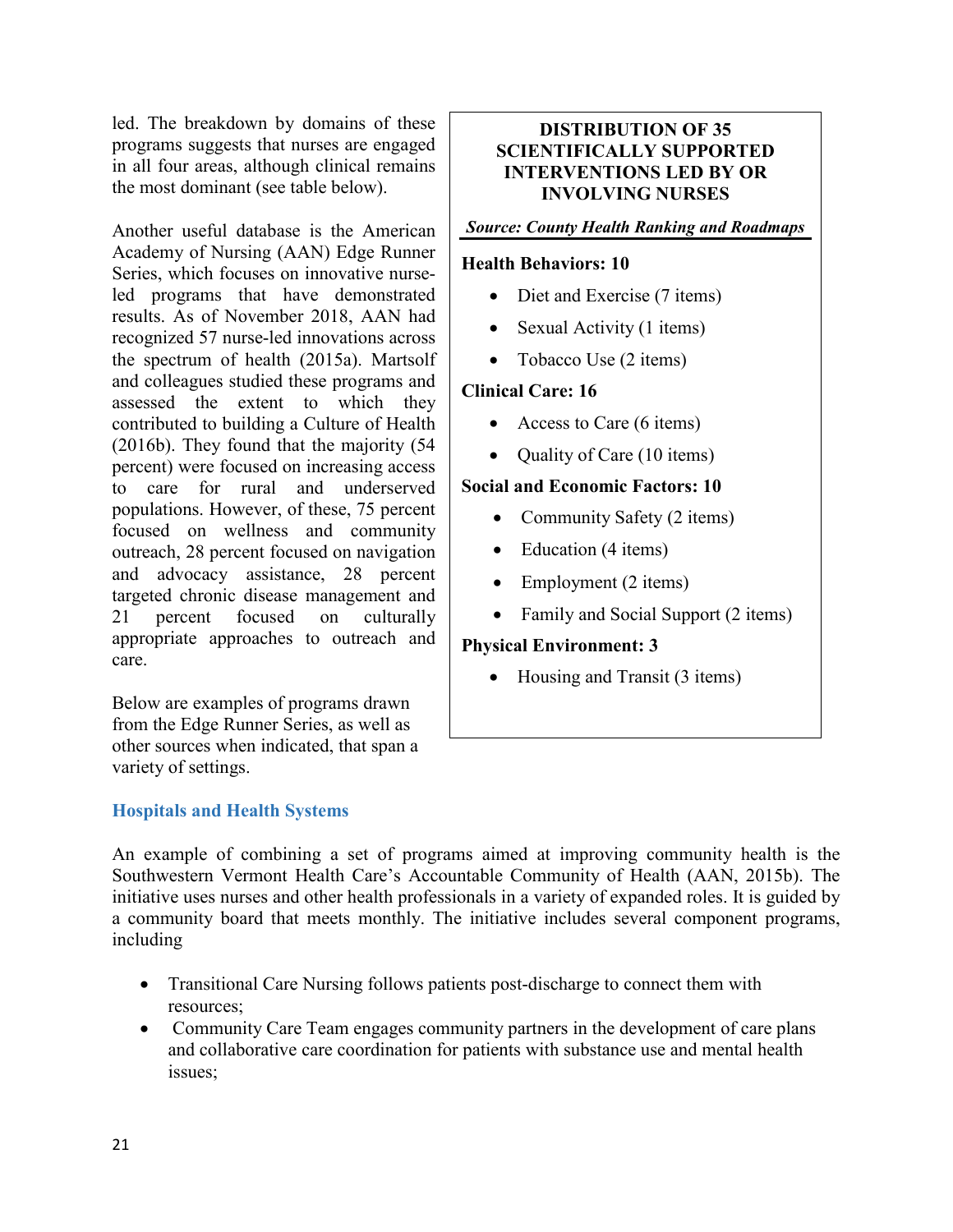- Interventions to Reduce Acute Care Transfers (INTERACT<sup>TM</sup>) trains nursing assistants to detect changes in patients' conditions to reduce hospitalizations;
- Certified Diabetes Nurse Educators embeds nurses trained in diabetes prevention and management in primary care offices, hospitals and skilled nursing facilities;
- Integrated Social Work links patients being discharged from hospitals to transitional care social workers who, in turn, connect patients and families to community resources;
- Home Safety Initiative, under the supervision of occupational therapists, trains high school students from low-income neighborhoods to improve the safety of homes for the elderly and disabled by installing railings and taking other safety measures;
- Medication Management and Education uses hospital pharmacists to perform comprehensive medication management/education for patients in both hospitals and primary care settings;
- Emergency Department Embedded Physical Therapists employs physical therapists in the emergency department (ED) to initiate treatment planning before discharge; and.
- Maternal Transitions of Care uses nurses to visit expectant mothers with a substance use disorder.

Results to date include a 56 percent reduction in hospital admissions and a 34 percent reduction in ED visits among patients with addiction and mental illness who had frequented the ED in the prior six months.

# <span id="page-22-0"></span>**Compassionate Connected Care**

In the context of VBP that includes measures of patient and caregiver experience in payment policies, Christina Dempsey, chief nurse officer at Press Ganey, developed an action framework to address suffering of patients, their families, and of the nursing staff that attend them (Dempsey, 2018). Compassionate Connected Care establishes four specific connections to mitigate suffering: clinical excellence, operational efficiency, caring behaviors, and a culture of engagement (Press Ganey, 2014). She argues that nursing students who often use simulation to practice clinical skills have not been adequately prepared to express compassion, nor are they well-prepared to work towards their own well-being at work. As a result, she works with health care organizations to help frontline staff, in particular nurses, emphasize caring over and beyond delivery of medical interventions. The model teaches nurses to acknowledge suffering of patients and their families by using nonverbal and verbal communication to express compassion, to address anxiety, to facilitate patient and family autonomy, and to help coordinate and anticipate care. The model uses many of these same principles to promote greater staff engagement, including understanding and adopting a shared mission, vision, and values.

Press Ganey research has shown that reducing suffering and improving staff engagement results in better patient experience (as measured by HCAHPS scores), lowers rates of hospital-acquired conditions, shortens lengths of stay, and reduces 30-day readmission rates, all of which result in higher revenues for health care organizations under the new CMS National Quality Strategy (Dempsey, 2018, p.183).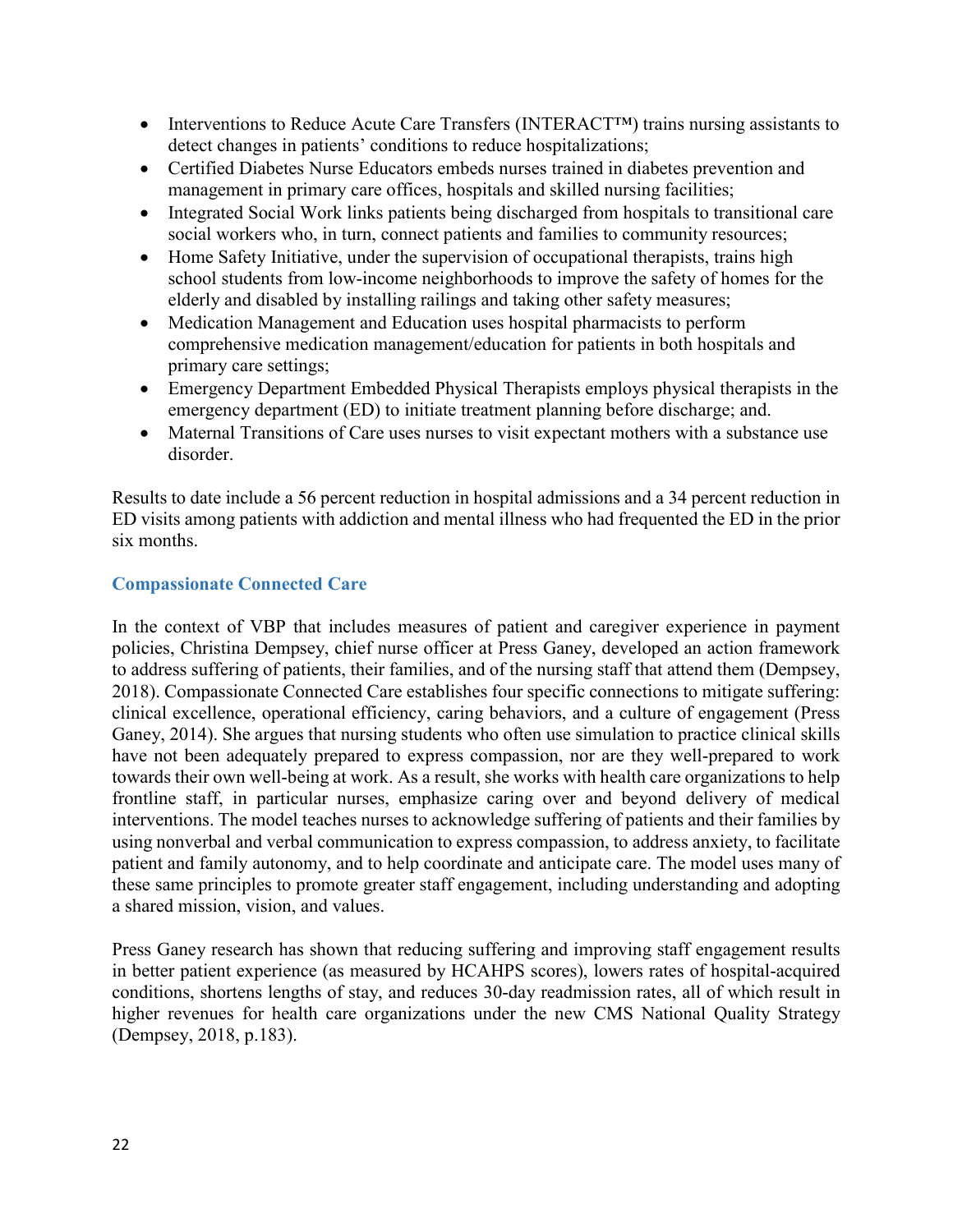#### <span id="page-23-0"></span>**Schools**

School nurses are traditionally funded by local governments, making their jobs vulnerable to economic swings and budgetary cuts. The Vine School Health Center is a school-based nursemanaged clinic in Knox County, TN that also serves an additional 10 schools through telehealth services (AAN, 2015d). Through a Health Resources and Services Administration (HRSA)-funded Nurse Education, Practice, Quality and Retention (NEPQR) Program grant, the clinic was able to expand services to include food, housing, clothing, insurance, financial support for rent and utilities, and individual and family therapy. The center is now the primary care provider for 77 percent of children in these schools, and in a recent survey more than a quarter of responding parents indicated that they would have taken their child to the emergency room for care had the telehealth service not been available.

# <span id="page-23-1"></span>**Aging in Place**

The Community Aging in Place, Advancing Better Living for Elders (CAPABLE) model is a multidisciplinary (nursing, occupational therapy, and handyman) intervention to reduce health disparities among older adults is an example of a nurse-led, home visit intervention that provides comprehensive needs-based services to the elderly. Its goal is to help older adults "age in place." Funded by Medicaid and Medicare in 13 cities and eight states, the program has successfully reduced admissions to hospitals and nursing homes, reduced incorrect medication dosing, and improved nutrition and diet. With an annual cost of \$2,825 per member, the program reports savings of more than \$10,000 per member per year for Medicare.

#### <span id="page-23-2"></span>**Complex Care**

The Complex Care Center (AAN, 2015c) aims to stabilize complex patients by mentoring and maximizing existing resources in their circle of care. While nurse-led, it is an interdisciplinary effort to link providers in a shared plan of care that addresses social determinants of health (housing, transportation, financial barriers, or mental health/trauma). The Center focuses on changing the system, rather than just trying to change patients' behavior. Twenty-five Trinity Health hospitals adapted the model, and it is currently in evaluation for roll out across the system. In a study of 1000 patients over 12 months, the model resulted in greater than  $40\%$ reduction in inpatient admissions and ED visits, a one-million-dollar improvement in operating margin and a 23 percent return on investment. Aspects of the model were adapted by the State of Vermont in the design of their care coordination teams under the CMMI State Innovation Models grant initiative. The model is now being adapted in settings ranging from community collaboratives to safety net hospitals through the National Center for Complex Health and Social Needs.

#### <span id="page-23-3"></span>**Maternal Child Home Visits**

The Nurse-Family Partnership is one of the most studied nurse-led innovations, dating back 40 years. Its resilience undoubtedly is due to continued funding by HRSA, but it has also gained new visibility in the last several years in the context of heightened interest by health systems and health plans in nurse-led models. The program sends nurses to visit mothers living in poverty during their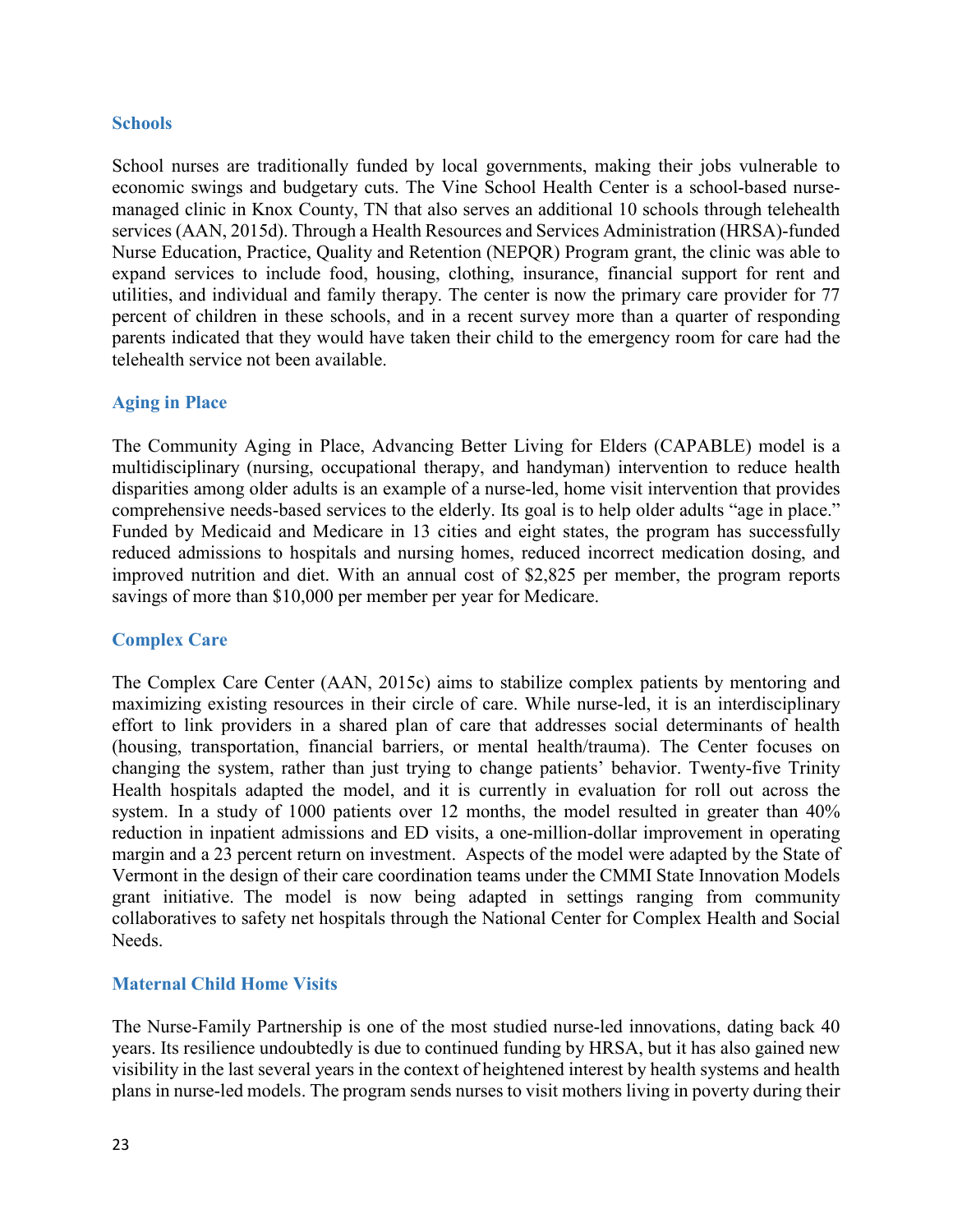first pregnancies up until the child is 2 years old. Key to the program's success is the trust that is built between nurse and mother, allowing nurses to serve as advisers on a wide range of issues facing the family. The program now operates in 44 states. Studies show that for every dollar invested in the program, \$5.79 is saved for the highest risk families served. Results include a 48 percent reduction in child abuse and neglect, 67 percent fewer behavioral and intellectual problems in children at age 6, 72 percent fewer convictions of mothers, 82 percent increase in months employed, and 35 percent fewer hypertensive disorders during pregnancy (Nurse-Family Partnership, 2018).

# <span id="page-24-0"></span>**All-Inclusive Care**

The Program of All-Inclusive Care for the Elderly Benefits (PACE) was originally designed for those who need long-term care and are certified as eligible for nursing home care. It consists of wraparound services that assess an enrollee's needs, develop care plans, and deliver all services (including acute care services and when necessary, nursing facility services). The team is composed of a dietician, a driver, a home care liaison, a nurse, an occupational therapist, a PACE center supervisor, personal care attendants, a physical therapist, a primary care NP or physician, a recreational therapist or activity coordinator, and a social worker. It is now a Medicare benefit, and there are more than 100 PACE organizations around the country. Studies show that, despite the fact that all participants were nursing-home-certifiable, the risk of being admitted to a nursing home following enrollment was reduced to 14.9 percent within three years (Friedman, et al., 2005). The model is currently being tested by CMS' Innovation Center to see if it could be adapted for disabled individuals age 21 and older who are dually eligible for Medicare and Medicaid.

#### <span id="page-24-1"></span>**NP Home Wellness Visits**

United Health Group's HouseCalls uses NPs to visit Medicare Advantage patients when new members who are still living in their homes join a plan. Typically a full hour, the NP visit includes an extensive assessment of the member's health, family situation, and living conditions. They then refer to disease management and other social programs as needed. A RAND study reported that the program has resulted in 14 percent fewer hospital and nursing home admissions, and actually increased (rather than replaced) visits to primary care physicians within the plan by 6 percent (Mattke, 2015).

# <span id="page-24-2"></span>**Urgent Care Clinics**

Urgent care and retail clinics that are staffed exclusively by NPs have been expanding rapidly around the country. Their stated aim is to increase access by providing convenient locations and hours at a low cost (Wallace & Daroszewski, 2015). A recent study suggests there may be cost savings for health plans in this model. Poon and colleagues found that utilization of non– emergency department acute care venues increased by 140 percent, while emergency room visits for low-severity conditions decreased by 36 percent among commercially insured Americans between 2008 and 2015 (2018).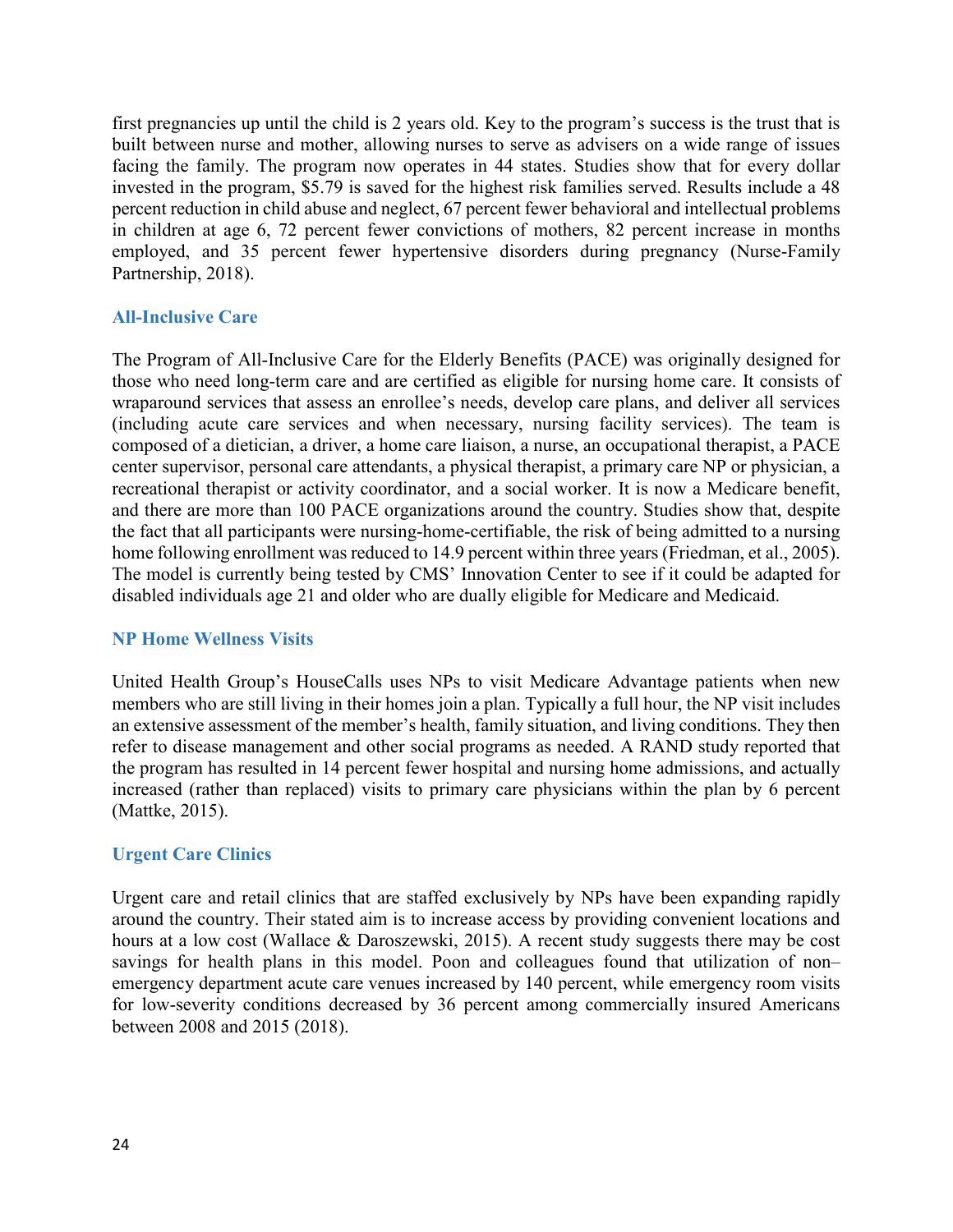# <span id="page-25-0"></span>**Physical Activity**

Walking School Bus is a program that has spread across the country and allows children to walk to school with adult chaperones using a fixed route, with stops and pick-up times. Studies show that it increases physical activity, improves health outcomes, improves sense of community, increases academic achievement, and reduces vehicle miles traveled and emissions (Smith, et al., 2015). The program was embraced by a family nurse practitioner in Springfield, MA., where one of the most successful versions of the programs now exists.

# <span id="page-25-1"></span>**Food Security**

The Department of Nursing at Rush University Medical Center implemented a social determinants of health screening tool in their emergency department, and is piloting it in four inpatient units. Staff nurses integrate the screenings into their daily nursing assessment and are helping to establish linkages to needed resources. At a community level, the assessments quickly revealed food insecurities, transportation and housing as priorities. Partnering with community organizations in Chicago, the nurses designed a Food Surplus initiative which repackages unused food from hospitals and restaurants and delivers them to families in need. Since 2015, the program has served over 40,000 meals. They also provide of a month's worth of food to patients identified as experiencing food insecurity before they are discharged. Nine hospitals/universities and organizations across the country have adopted the model to date (personal communication  $3/2/19$ ).

#### **Volunteering**

A recent survey of nurses found that 80 percent of the sample participate in some volunteer activity in their communities (McCollum, et al., 2017). This involved activities such as providing screenings at community events, offering advice on diet or exercise, and educating the public on the importance of hand washing and vaccinations. But the study also found that nurses report checking in on elderly neighbors, serving on local boards and commissions, and organizing fundraising efforts for community causes.

The array of examples presented above suggests there has been some uptake of nurse-led and nurse-involved initiatives, by health systems, health plans, and local governments, and that these programs are grounded in an expansive vision of nursing care.

All of these cases represent expanded roles in which nurses go beyond a limited set of clinical tasks and approach their functions in a holistic manner. This may include efforts to: 1) build trust and extend compassion for patients families and communities; 2) assess unmet social and emotional needs (e.g., trauma-informed care) in health care settings; 3) connect patients with community services; 4) carry out specialized roles focused on care coordination and care transitions; 5) conduct home visits; and/or 6) lead nurse clinics in school/workplace/parish/prisons, etc. In addition, nurses frequently volunteer in their communities, demonstrating their interest in addressing the needs of their communities.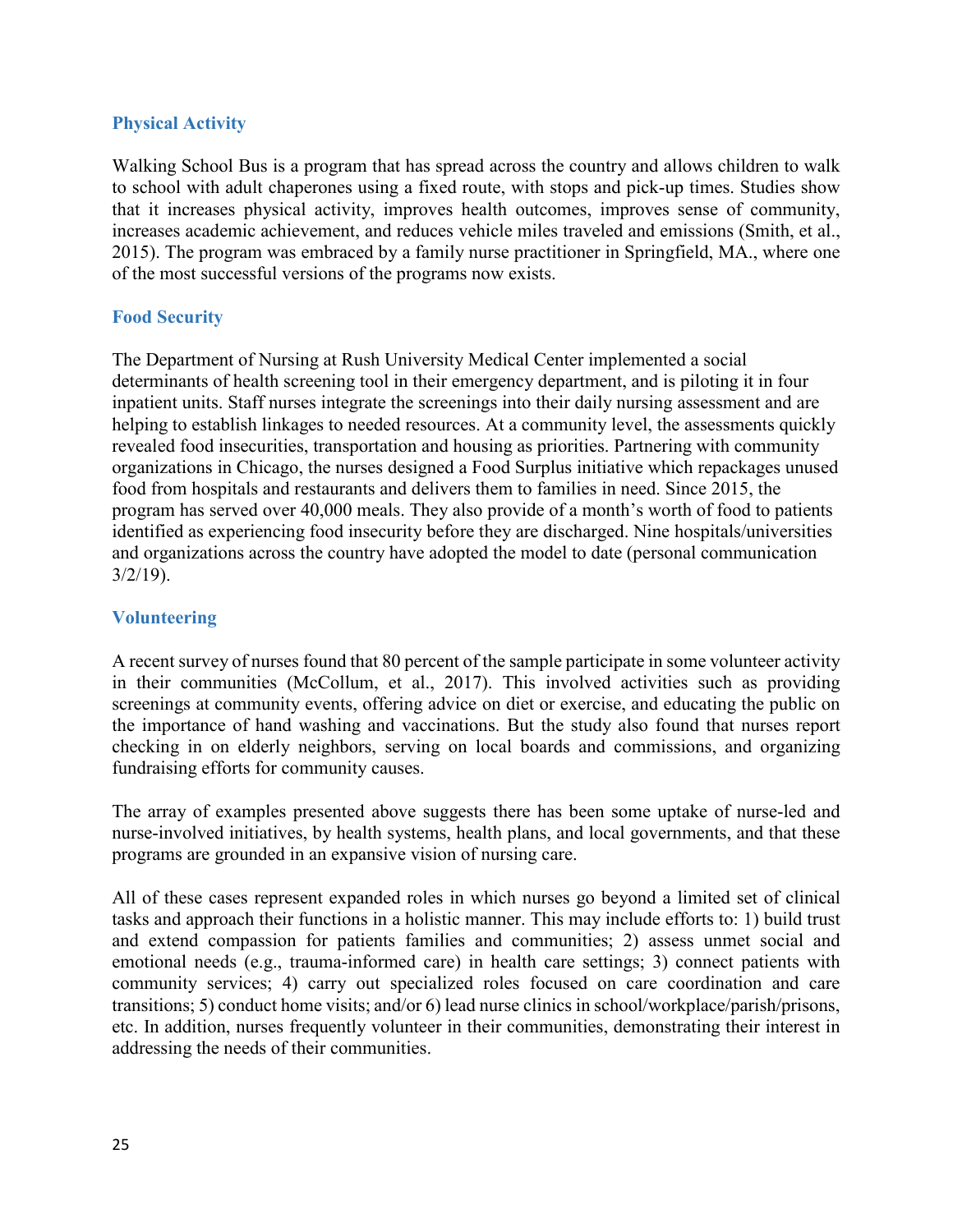Data on the breadth and distribution of nurses' current jobs is lagging; it has been 10 years since the last National Sample Survey of Registered Nurses (NSSRN), and the 2018 survey NSSRN results are not expected until the spring of 2019. It is likely that the new data will show that nurses in 2018 are employed in more varied settings and are carrying out far more diverse roles than they were 10 years earlier. It will be important to see, for example, how often they are employed as nurses outside the health care setting; i.e., are they being employed by city planners and transportation departments to work in teams to consider the health impact of different transportation routes; are they being employed by large companies to improve occupational and community health; are they being employed by law firms and advocacy groups interested in criminal justice reform, etc.?

In the next and final section, the report examines what it would take to accelerate this process of expanding opportunities for nurses to help meet the unmet needs of the 21<sup>st</sup> century.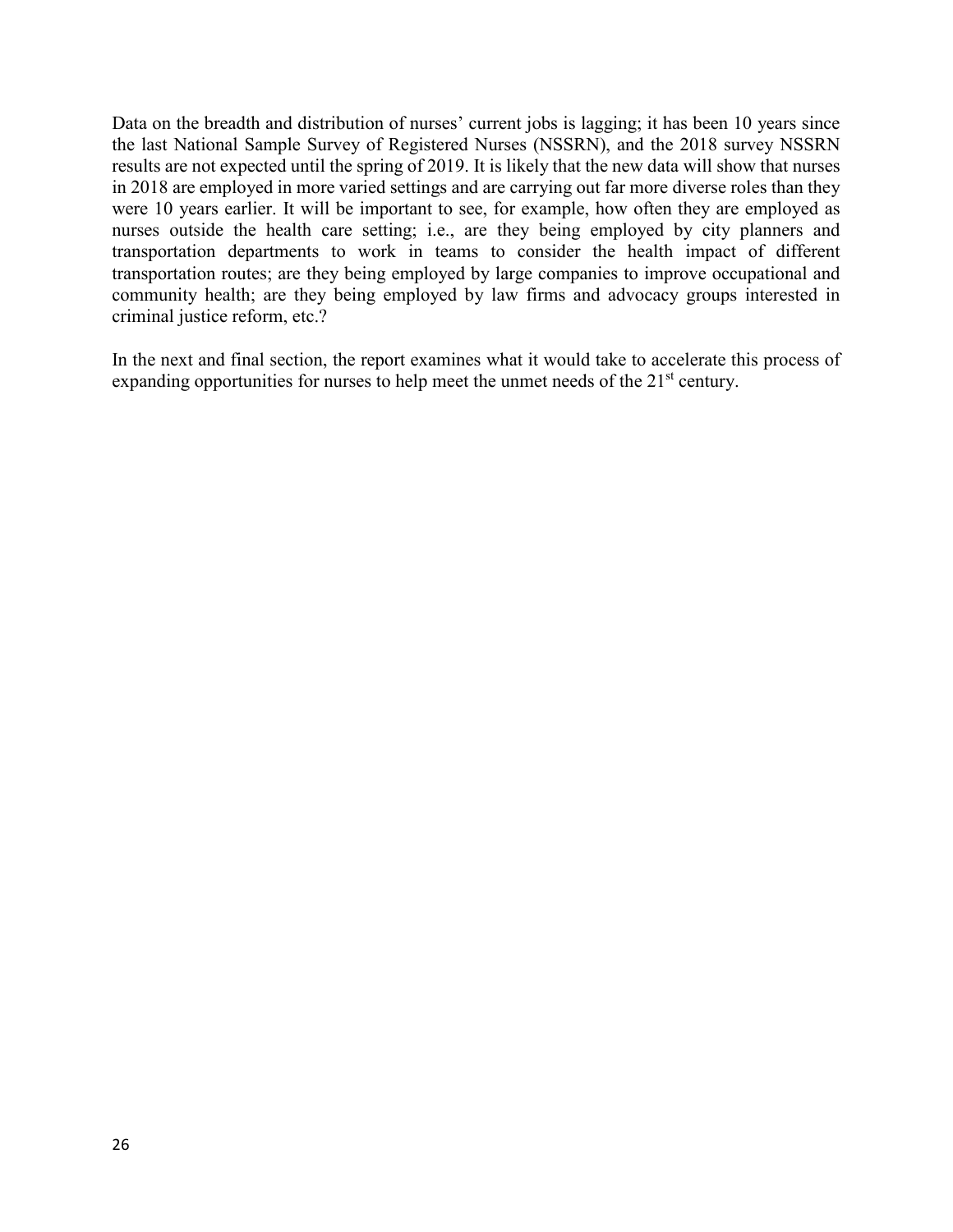# <span id="page-27-0"></span>**PART IV: ENHANCING NURSES' CONTRIBUTIONS IN THE 21ST CENTURY**

As reviewed in Part II, the epidemic of diseases of despair and other chronic conditions are demanding a shift in the types and locations of health services, as well as better collaboration of health professionals with other sectors. As documented in Part III, there is growing recognition that the old model of centralized health services organized around the idea of medical cures may have worked in the  $20<sup>th</sup>$  century, but is insufficient today. As care begins to decentralize, returning to homes and communities, it is much more difficult to ignore the social, economic, and physical conditions of health, and collaborating with other sectors to resolve these kinds of problems becomes more feasible.

In this context, nurses have an historic opportunity to reclaim and expand their original vision of nursing practice. This vision, specifically at the beginning of the  $20<sup>th</sup>$  century, and then again in the 1960s, has been grounded in a holistic focus on patients in the context of their full psychosocial well-being as members of families, workplaces, and communities.

Given the new landscape, with more and more employers and policymakers recognizing the importance of investing in the social determinants of health and health equity, the question facing the nation is: what will it take to achieve a vision in which the nursing workforce is prepared and activated to play a leading role in addressing unmet needs in the 21<sup>st</sup> century? For this to occur, nurses, employers, and policymakers must be inspired to make it happen across a broad spectrum of settings where they live and work.

The analysis of the literature reviewed in the proceeding sections point to at least four important areas for deliberation.

- 1. WHAT: Identifying core functions of nursing practice that are critical no matter where nurses work.
- 2. HOW: Choosing to work at the intersections of disciplines.
- 3. EDUCATION: Aligning nursing education with these functions.
- 4. PRACTICE AND POLICY: Aligning jobs, professional development, payment and regulatory policies with these functions.

# <span id="page-27-1"></span>1. **Identifying core functions of nursing practice**

Nursing has been defined at many stages of history, and current definitions from the American Nurses Association stake out an expansive role for the profession. The 2015 ANA Code of Ethics defines nursing as "*the protection, promotion, and optimization of health and abilities, prevention of illness and injury, facilitation of healing, alleviation of suffering through the diagnosis and treatment of human response, and advocacy in the care of individuals, families, groups, communities, and populations."* In practice, however, key elements of this definition are absent in many job settings.

A re-conceptualization of the core functions of an activated nurse workforce would help nurses, their employers, consumers and other health professionals more clearly see nurses' potential. It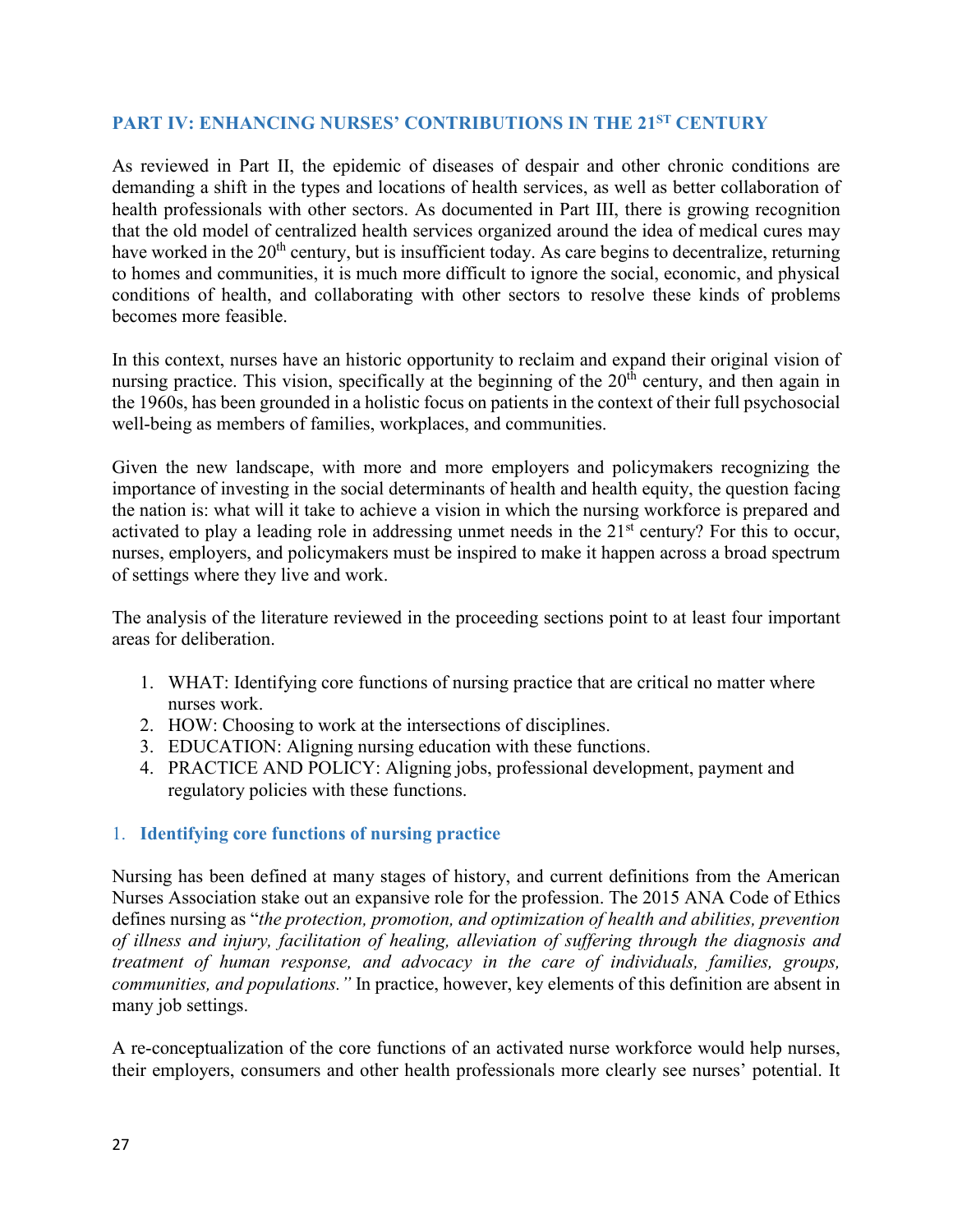may also allow nurses to more clearly identify areas that could be delegated to other team members, so that they can focus on what is essential in their practice.

Core functions emerging from the prior section of this report, include the following:

- A. *Extending compassion and establishing trust with patients, families, and communities*. Based on Gallup polls, it appears nurses are indeed aware of and have consumers' trust, but more work in acute care, as well as ambulatory and community-based settings, may be needed for organizations to allow nurses to practice in this way. The business arguments for this are strong. Not only is 25 percent of CMS's new quality payment strategy directly linked to patient and caregiver experiences, but, as Press Ganey's work has demonstrated, improved patient experiences also improve other outcomes, such as hospital acquired conditions and readmissions (Dempsey, 2018).
- B. *Assessing patients', families' and communities' unmet needs in the context of their lives and their goals.* Most nurses are trained to assess the social, emotional and economic aspects of patients' lives, in addition to their clinical conditions. While public health nurses conduct comprehensive assessments, nurses have not always been encouraged or even allowed to conduct such assessments in many other settings. Health care organizations under VBP contracts are beginning to see how essential such screening is, and how it can be used to support patient autonomy.
- C. *Building partnerships within and outside the health sector to find solutions*. Establishing new partnerships requires outreach, negotiation and the development of systems to manage partnerships across entities within the health sector, as well as with other sectors and community organizations. Some of this is occurring already through ACOs, AHCs, and CHNAs, for example, but more is clearly needed. Nurses can leverage these relationships to find collaborative solutions for individuals, families, and communities. Nurses are already being used as "boundaries spanners" within the health sector in their work as care coordinators and care transition specialists. Extending those boundaries outside the health sector should also be considered "part of the job."
- D. *Identifying and advocating for collective upstream solutions.* In the process of collaborating across sectors to find solutions, nurses confront systemic injustices. Part of nursing's function, therefore, should arguably include advocacy for collective upstream solutions. Including these challenges in nursing's practice may be controversial, but many would argue that it was core to nursing in the early  $20<sup>th</sup>$  century.

# <span id="page-28-0"></span>2. **Choosing to Work at the Intersections**

With the core elements of nursing practice defined, the question of how nurses practice in the context of other professionals emerges. The nursing profession faces a choice. Should nurses emulate other professions that have fought for and acquired dominance by establishing boundaries that exclude other professionals, and identifying services over which they can claim a monopoly (Freidson, 1970; Starr, 1982)? Or should nurses take an alternative path, one that deepens their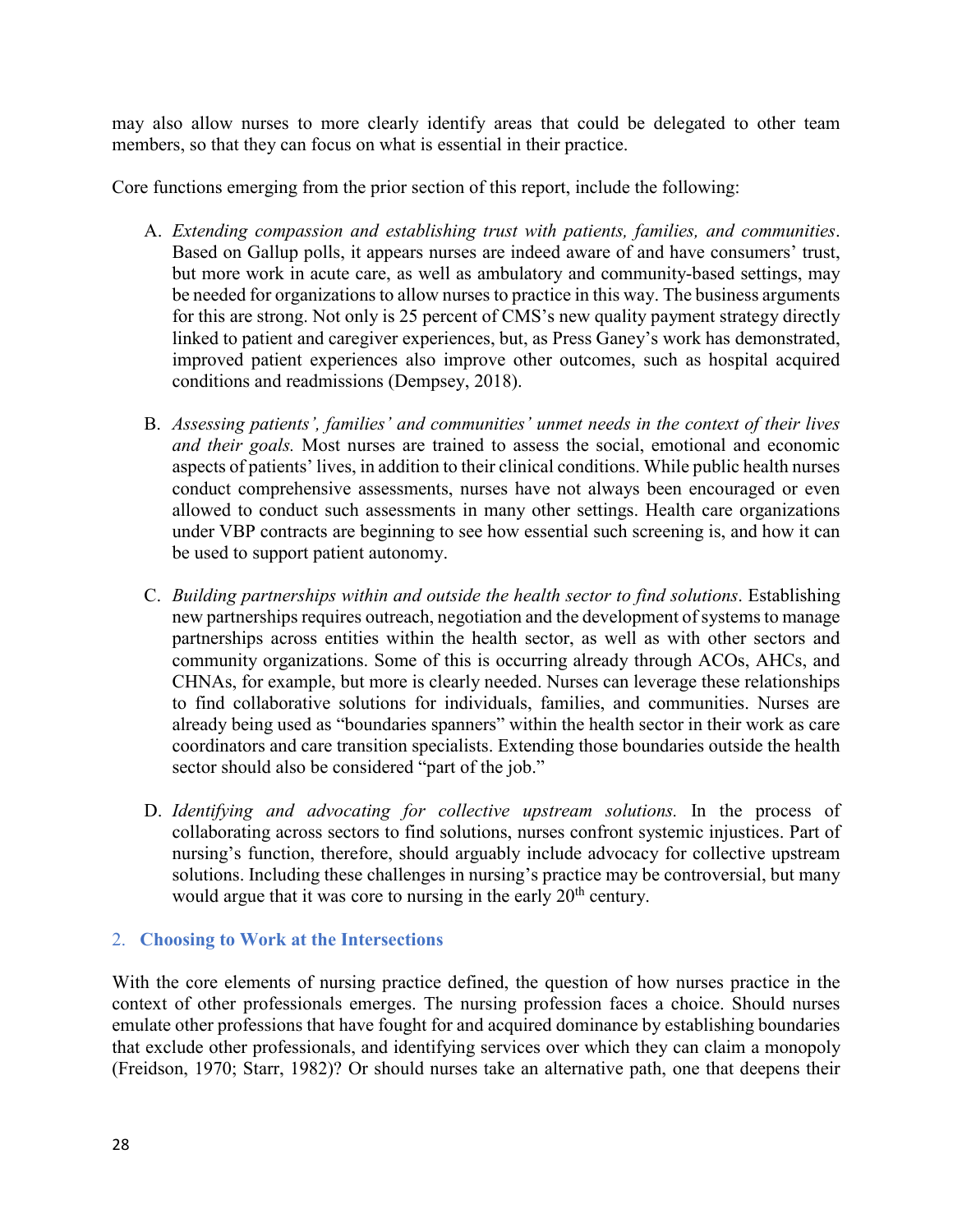commitment to working at the intersection of disciplines, with far less concern about boundaries and exclusivity?

The literature on innovations suggests that it is at the intersection of disciplines where there is the highest potential for creativity and structural change [\(Johansson,](https://www.amazon.com/Frans-Johansson/e/B001K8FXLC/ref=dp_byline_cont_book_1) 2004). Johansson writes: "*When you step into an intersection of fields, disciplines, or cultures, you can combine existing concepts into a large number of extraordinary new ideas."* Psychologists believe that intersections provide the opportunities for making new associations, and while human brains prefer finding order and resolving perceived problems quickly based on past experience, it is these new associations that lead to innovation (Johansson 2004).

Intersections are by definition uncomfortable, especially as a profession seeks autonomy and prestige. Yet this is where the promise of innovation lies. As reviewed in Part I, in the early 20<sup>th</sup> century nurses accomplished extraordinary things by working at the intersection of nursing and social work (Wald, 1934). Today, as care teams expand and diversify, nurses again have the opportunity to welcome the contributions of community health workers, pharmacists, dieticians, city planners, and others, both into roles nurses have traditionally occupied, and in new spaces where nurses have been less present.

Working at the intersection of disciplines is also embedded in a larger call for "boundary spanning," defined as the process of making connections among otherwise unconnected groups in the quest for a higher goal (Weiberg, 2016; Yip, Ernst, & Campbell, 2016). Nurses are traditionally "boundary spanners" as they utilize care coordination and transition management to connect patients across health care and community settings (Fraher, Spetz, & Naylor, 2015). Boundary spanning also includes crossing departments, professions, organizations, sectors, demographics, and/or geographic areas to develop new care strategies and population health models.

# <span id="page-29-0"></span>**3. Aligning nursing education with core nursing functions**

Having clarified core elements of what and how nursing practice could enhance its contributions to building a Culture of Health in the  $21<sup>st</sup>$  century, nursing education must be aligned with the core functions, regardless of where nurses work. Control over education and the production of a specific body of knowledge are two key components that distinguish occupations from professions (Friedson, 1970). As described in Part I, educational control grew over the latter part of the  $20<sup>th</sup>$ century, but was consolidated in the 1960s, as nurses' training moved from the hospital to college and university settings. During this period, several nursing theories emerged as strong differentiators from the medical paradigm. At the same time, however, the high demand for nurses by the hospital sector meant that clinical training in most schools focused on acute care hospital settings, and upon graduation, most nurses began their careers in hospitals.

While BSN programs are required to provide some public health and community nursing content, preparation for primary care practice is less common, and issues related to the social determinants of health have not been at the forefront of their mission. Indeed, many nurses report that they are unprepared to conduct population assessments (Issel & Bekemeier, 2010). Calhoun and Harris (2016) summarized some of these concerns in their call for strengthening nursing education curriculum in the following areas: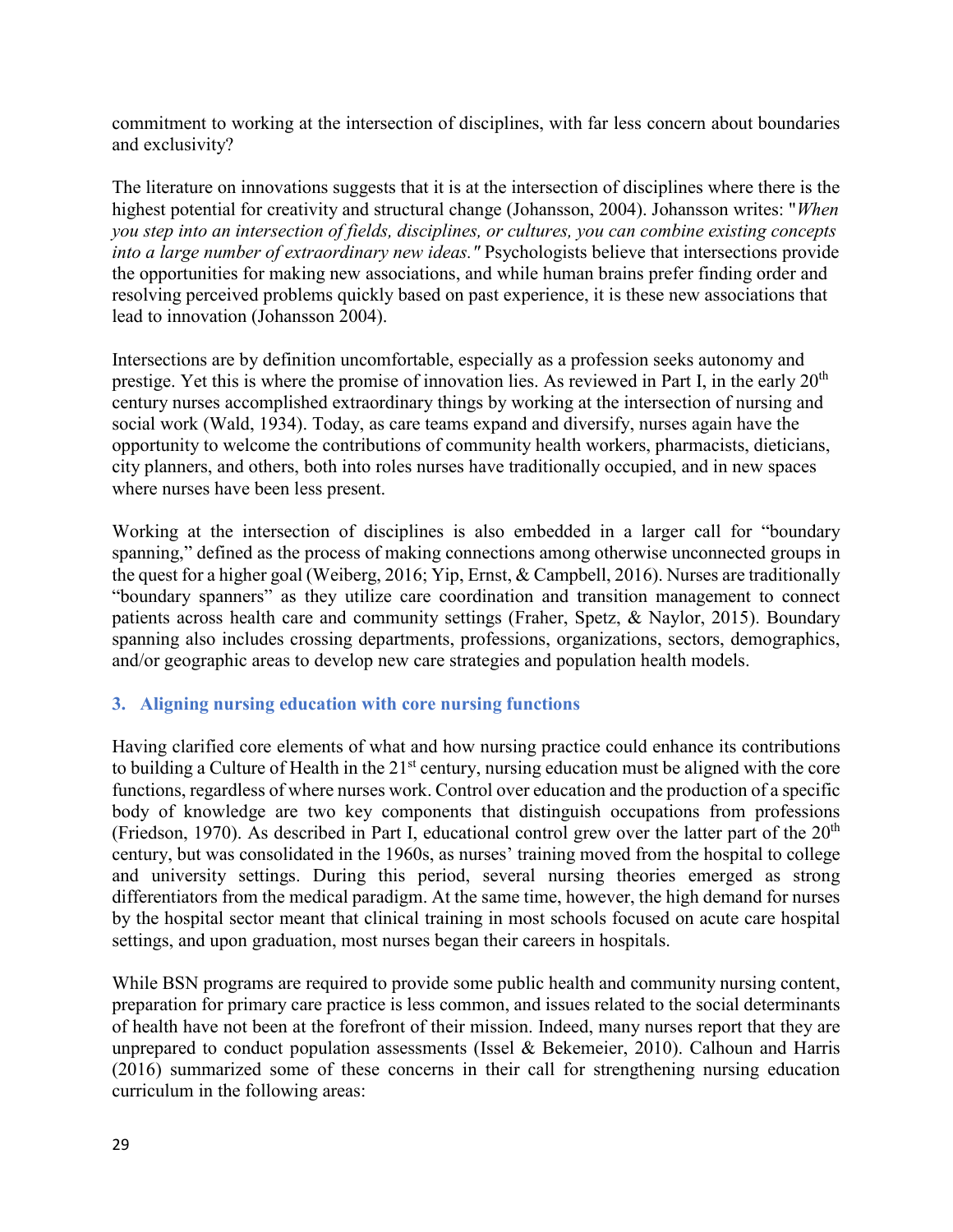- 1. Understanding population health;
- 2. Coordinating with interprofessional teams;
- 3. Recognizing and understanding epidemiological patterns;
- 4. Understanding care as value-based with a focus across the lifespan; and
- 5. Using ambulatory care delivery models.

The Center to Champion Nursing in America has been studying how leading nursing schools are actually doing this. In one example, the University of Montana system has been revamping its curriculum to focus on the specific needs of rural communities, many of which lack access to physicians and see nurses as the main point of contact.

Accelerating Interprofessional Education in Community-Based Settings, funded by the Robert Wood Johnson Foundation, the Josiah Macy Jr. Foundation, the John A. Hartford Foundation and the Gordon and Betty Moore Foundation, supported 16 schools of nursing to partner with other professional schools to develop community-based education and practice programs. For example, the Washburn University Nexus Project, which includes the School of Business, the Department of Communications, the Office of Sponsored Projects, and the local housing authority, developed a common curriculum for social determinants of health and opened a community clinic in a highneed public housing project staffed by students and preceptors to address the social determinants.

In addition to the need to bolster population health and primary care content in nursing schools, it has long been a goal of the nursing profession to better reflect, among its own ranks, the diversity of the populations it serves (Cohen, et al., 2002). In the National Academies report, *Assessing Progress on the Institute of Medicine's Report "The Future of Nursing"*, the committee finds that while progress has been made, particularly in terms of African American participation, other groups, such as Hispanics, have lagged behind. Among nursing faculty, they report, the problem is even greater; minorities comprise just 15 percent of nurse faculty in 2014 (2016).

Many professional nursing associations are working to increase diversity within the profession, including the National League for Nursing (NLN) and the American Association of Colleges of Nursing (AACN). AACN's Diversity, Equity, and Inclusion Group (DEIG), which serves as a convening body to explore innovative approaches to enhancing diversity, equity, and inclusion in academic nursing, spearheaded the development of "Holistic Admissions," an approach that calls for expanding admission criteria beyond grade point averages and SAT scores to a broad range of factors reflecting the applicant's academic readiness.

A call to reorient nursing education with the aim of what Fitzhugh Mullan calls the "social mission of education" is another promising initiative. Mullan, who pioneered the interprofessional "Beyond Flexner" movement to advance the concept, argues that social mission is about the ethical dimension of what it is to be a teaching institution, and asks the question "to whom is the institution accountable?" (2017). Among the early topics of discussion among members of the Social Mission in Nursing Education Advisory Committee, led by Mullan and Ashley Darcey-Mahony, was the importance of including social mission concepts in both the nurse licensure tests (NCLEX) and nursing program accreditation standards.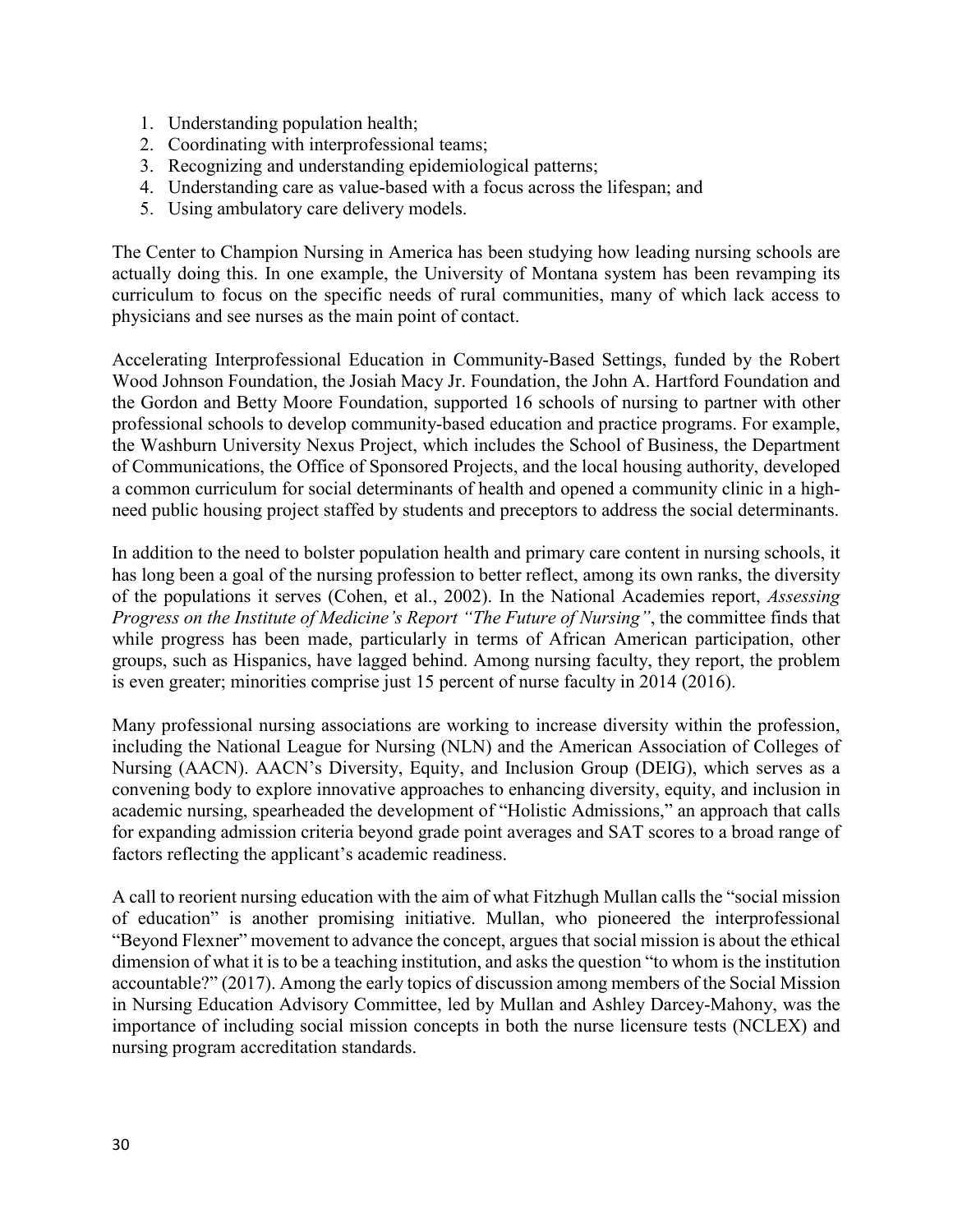Graduate nursing education is another important are in which changes are needed. In particular, there has been a sustained call from the field for APRN residencies to be funded through Medicare. The Graduate Nurse Education (GNE) demonstration project was funded in 2010 as part of the Affordable Care Act. The GNE used Medicare funds to test the creation of APRN residencies in five hospitals. Evaluators reported to Congress that 70 percent of residents were able to receive placements outside hospitals and that the cost per APRN was \$30,000 dollars, compared to an average of about 150,000 for physician residencies (DHHS 2018). While the program ended in 2018, the encouraging findings have resulted in calls for the continuation and expansion of the program. Many also believe RNs residencies outside the hospital setting would help to strengthen the roles of nurses in primary care and community based settings (IOM 2010).

# <span id="page-31-0"></span>**4. Aligning jobs, professional development and payment and regulatory policies with these functions**

While nurses are already demonstrating the contributions they can make when deployed in new and expanded roles in a variety of settings, many employers and policymakers are still not familiar with these programs. As a result, it is important to continue to make the business case for these expanded roles as they relate to changes occurring in health systems today. As described in Part II, the there is growing evidence showing the relationship of nurses' staffing levels and expanded roles to an array of outcome payment measures, including HCAHPS, 30-day hospital readmissions, hospital acquired infections, as well as more general shared savings programs based on health outcomes. More evaluation at the organizational level, and research at the national level on the return on investment (ROI) of these programs is essential to convince all employers that nurses can be deployed in more active roles.

In addition to playing a greater role in care coordination and care transitions, nurses will likely be more engaged in primary care settings in the future (Macy Foundation, 2015; Bodenheimer & Bauer, 2016), home visits, large workplaces, schools, community organizations, boardrooms, and, via telehealth, any other place they are needed (Storfjell, Winslow, and Saunders, 2017). The advancement of health technologies will enable this by creating opportunities for nurses to change where and how they practice. For example, the use of social determinants screening apps on tablets allows nurses to conduct comprehensive assessments and to move freely outside hospital walls. Telehealth also greatly facilitates the deployment of nurses in rural communities.

As these changes evolve, large nurse employers and nurse associations will need to develop and support opportunities for residencies and continuing professional development. UnitedHealth Group, which employs 20,000 nurses in a wide variety of roles, created the Center for Clinician Advancement. The Center's mission is to "enable clinicians to lead change, advance health and transform the health system." Among their most successful programs is an accelerated executive leadership development program for nurses, the aims of which are to increase executive mindset and presence, and to increase nurse leaders' ability to drive change across the company. The 13 month program requires that each participant develop a real "innovation," and upon graduation the Center tracks the results of these projects. They report that one project alone achieved \$5.8 million dollars in savings in just one year through skill mix changes and optimization of nursing resources. The seven-year longitudinal impact of the program is clearly evident with 96% of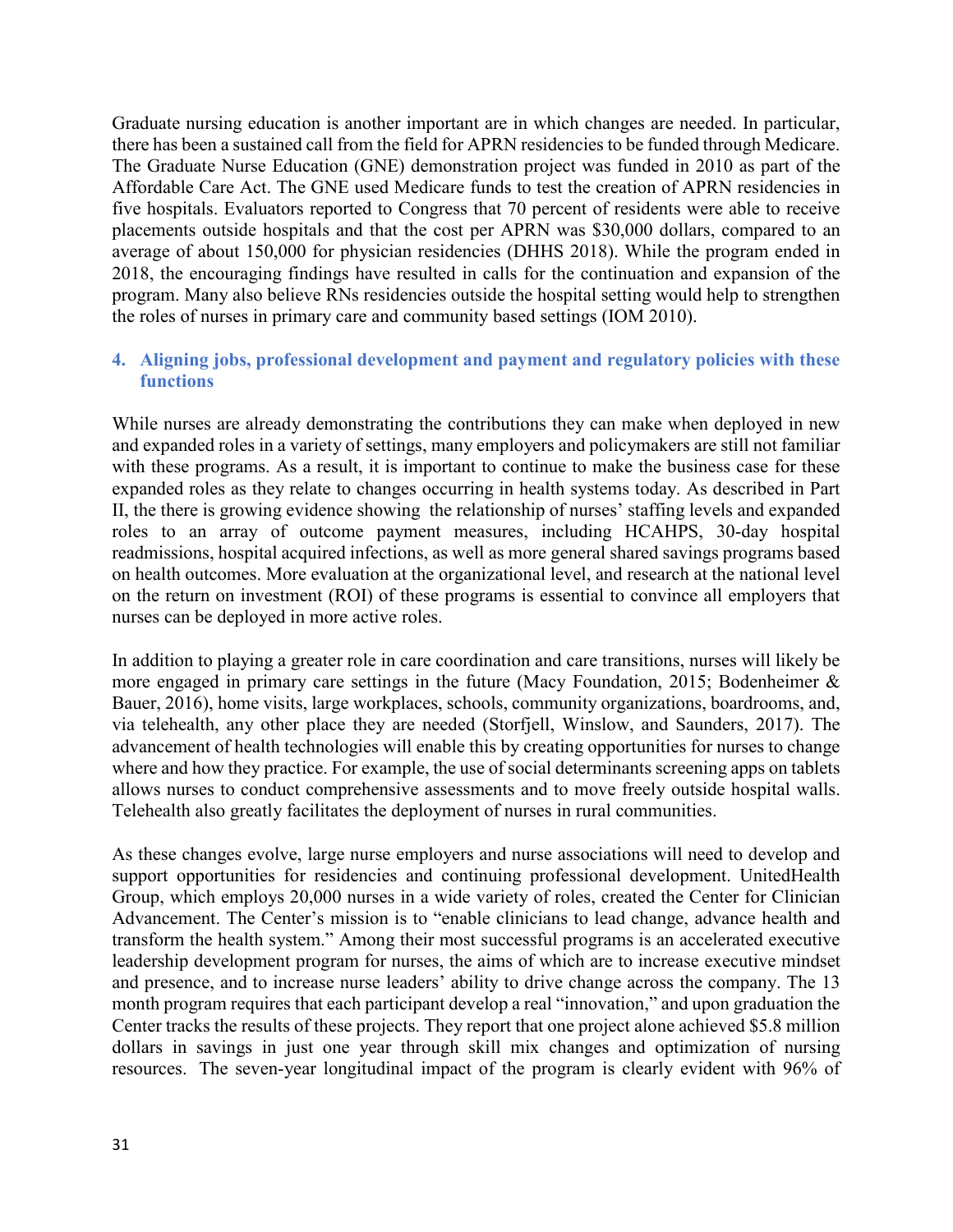participant projects institutionalized and demonstrating long-term value, a 78% program participant retention rate, 61% promotion rate (personal communication, 11/3/18).

Kaiser Permanente (KP) in southern California has approached professional development in the context of their labor management partnership (Pittman and Scully-Russ, 2015). Like many employers, KP provides scholarships and tuition reimbursement for nurses and other employees to continue their formal education. Perhaps more innovative, however, has been their inclusion of nurses and other frontline health care staff in both the design of quality improvement projects and system wide innovations. They also include nurse and other health professional representatives in the human resources department working groups that are designing job changes and job creation.

To realize this vision, policies must also be in place to support the changes. These include payment and regulatory policies for both RNs and APRNs. On the payment front, we know that ambulatory and community-based jobs generally pay far less than jobs in acute care settings. This discourages RNs from exploring employment outside the hospital. Creative payment policies could be developed to encourage providers to hire and deploy RNs differently. Examples could include allowing nurses to bill for certain services; providing upfront payments to justify hiring them; and offering reimbursement for specific nurse-led interventions. Additional research is needed to identify and evaluate these kinds of payment incentives.

Constraints on APRN scope of practice, as well as other "who is allowed to do what" rules that underpin credentialing, privileging and payment policies are also clearly a barrier to fully realizing the promise of these professionals. The American Association of Nurse Practitioners' [online NP](https://www.aanp.org/advocacy/state/state-practice-environment)  [scope of practice map](https://www.aanp.org/advocacy/state/state-practice-environment) shows 31 states and territories that still do not allow full practice authority for this group of nurses, although many states are incrementally taking steps to improve regulations. Organizations also vary dramatically in the degree to which they allow APRNs full privileges (Pittman et al 2018), and payers, including Medicare, still prevent APRNs from serving in certain roles. As nurse organizations advocate for these changes, so too must they be advocating for the liberalization of other professions and lay health workers' scopes of practice, so that they can work together in teams that utilize all personnel to their full potential.

# <span id="page-32-0"></span>**Research Needs**

<span id="page-32-1"></span>Progress in each of the proceeding areas will require research. Several broad areas of research emerge from this review, although they are by means the only areas of evidence needed.

- 1. *Assessment tools*. The first is a program of research focused on the review of current assessment tools, identification of gaps and the development of new or improved tools that would help to advance the core functions of an activated nurse workforce. These include the following:
	- *Curriculum and pedagogy review.* As more nursing education programs, healthcare organizations and other types of employers begin to see the need to activate nursing to address unmet social and health needs, a plethora of educational and training programs are emerging. A review of the content and pedagogical approaches of these programs would help to inform and enhance their spread.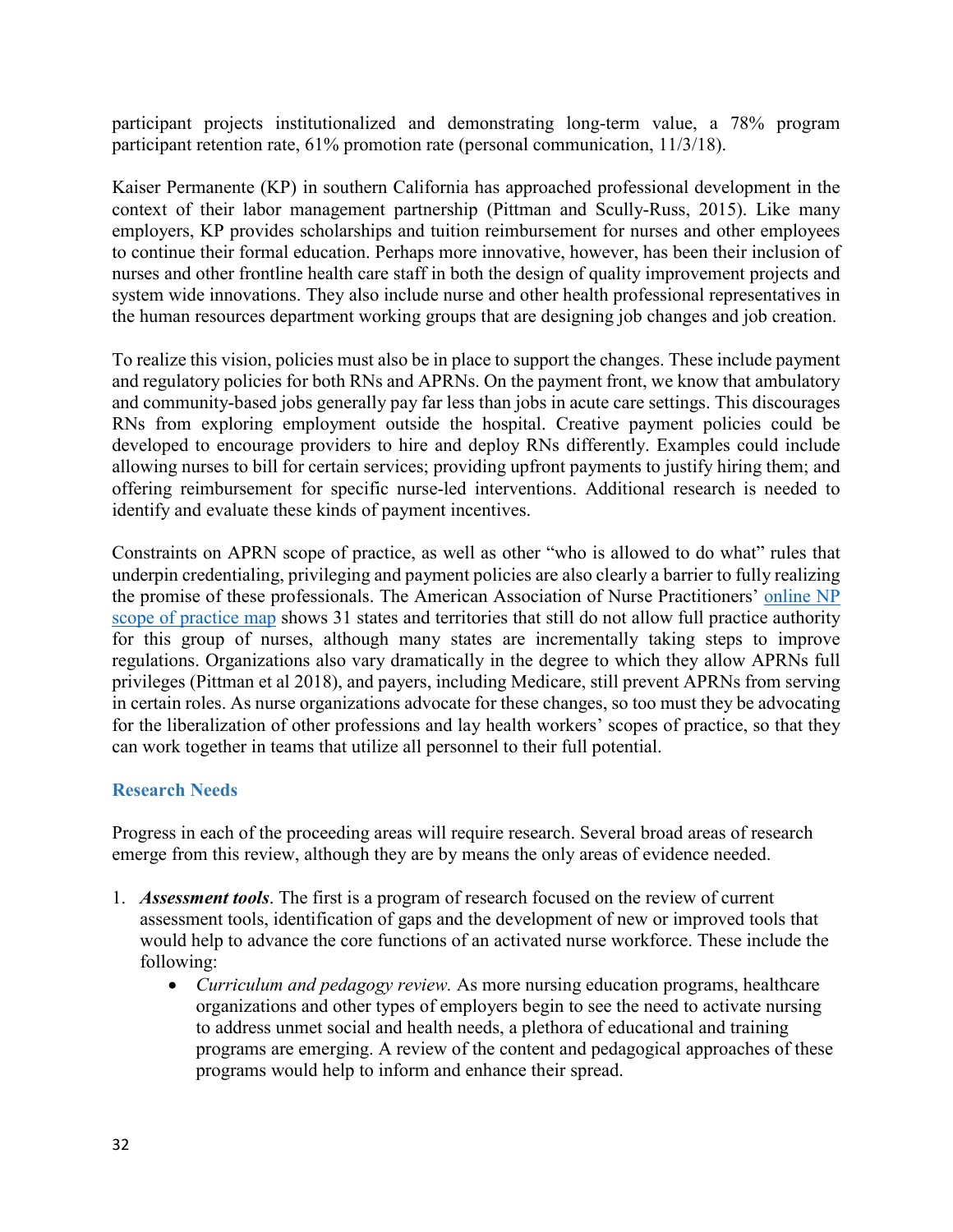- *Evaluation of patient assessment tools.* There are an increasing number of patient assessment tools that include social determinants of health. Research is needed to evaluate nurses' satisfaction and the impact of these screening tools. For example, tools must be easy and efficient to use, yet provide enough information to help nurses with deployment of resources, including getting help from other team members, such as social workers. Similarly, these tools have implications for electronic health records and those impacts require evaluation as well.
- *Competency assessments.* A variety of institutions would benefit from the development of standardized assessment tools that evaluate individual nurse's competencies as they relate to the expanded set of core nursing functions. These may include undergraduate and graduate level nursing programs, as well as by organizations recruiting to hire nurses, and/or offering professional development.
- *Organizational evaluation metrics.* Metrics and assessment tools are also needed at the organizational level to help institutions understand their baseline situation, and to evaluate the extent to which they are achieving the full potential of their nurses after they make changes such as new social determinants screening procedures, or the uptake of new technologies.
- 2. *Return on Investment (ROI).* More research on the ROI of new nurse-led (or nurse involved) programs/projects that aim to expand the focus of nursing to the social determinants of health and health equity. Heath care organizations, public and private health care payers, large employers in general, and communities will need ROI studies to justify the costs of their implementation. Systematic reviews will also be needed to synthesize the evidence as it emerges so that it can be easily accessed by decision makers.
- 3. *Stakeholder Analyses.* If nursing is to embrace working at the intersection of disciplines, there will be a need to better understand nurses' responses to change in specific situations, and in particular the underlying tensions that can surface in regard to interprofessional dynamics. Studies that use a positive deviance approach offer the opportunity to learn from organizations that have successfully managed these transitions. Types of changes that may warrant research include, for example:
	- the expansion of other team members' roles, such as medical assistants;
	- the incorporation of new healthcare/social needs occupations, such as community paramedics;
	- changes in the settings in which services are delivered;
	- uptake of new technologies that change the workflow;
	- partnerships with community based organizations in planning and implementing unmet needs screening and program responses.
- 4. *Evidence to inform scope of practice reforms across professions.* While considerable evidence has been amassed to inform APRN scope of practice, less research has been conducted on the expansion of RNs scope of practice, and the expansion of allied health professions and support staff. Analysis of the safety and quality of difference levels of scope for different professions is needed to inform changes in the workforce configuration. A program of research that also identifies similarities across professional groups could help inform broader reforms centered on changing how regulations in this area are developed.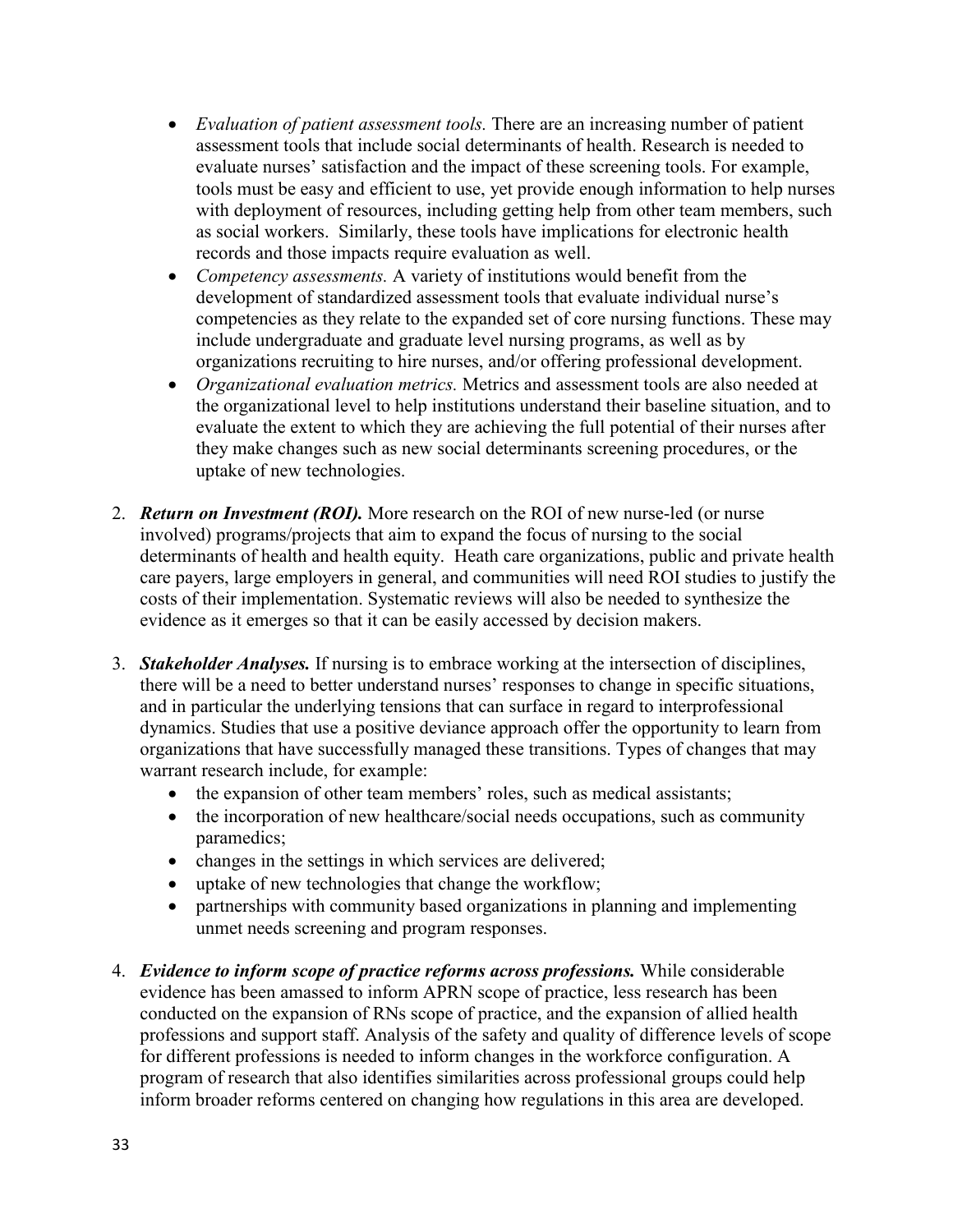Targeted international comparisons could be useful, as policymakers begin to imagine alternative decision-making processes for regulating scope of practice.

5. *Evidence to inform payment policy.* Organizations, and nurses themselves, will sometimes need additional incentives to remove barriers and activate the nursing workforce in a spectrum of new roles and settings. Accountability is one type of incentive, and the results of evaluations described in Topic #1 could evolve into broader public reporting mechanisms. The idea of paying for performance (financial incentives) enjoys broad political support and is a growing area of measurement science. Research is needed to identify the structural bottlenecks that impede change. For example, employers outside the hospital setting express concerns that market wages for RNs may be prohibitively high for certain sectors to be able to include them on teams. Similarly, RNs express concern that lower wages and the absence of unions outside hospitals make non-hospital jobs less attractive. Having identified the types of problems impeding change, alternative payment arrangements (whether they are fee for service, per member payments, or outcomes based) could be designed and tested.

# **Conclusions**

Faced with the surge in obesity, substance use disorders, mental health conditions and childhood asthma—among other conditions that are deeply rooted in social and economic conditions—, policymakers and health care organizations are beginning to see the limitations of the highly centralized and medicalized health services that characterized the last century. They are calling for greater integration of health and social services, and looking for ways to engage patients, families and communities in upstream solutions that improve population health, well-being and health equity. Payment policies and technologies are evolving as well, helping to drive and to facilitate these changes.

Given both its history and its sheer size, the nursing profession has the potential to help redirect the health care industry with the aim of addressing unmet needs of the  $21<sup>st</sup>$  century. To do this, a set of core nursing functions— such as building trust and compassion with patients, facilities and communities, conducting comprehensive evaluations, coordinating partnerships and identifying upstream collective solutions—must be identified and strengthened,. Many of these functions overlap with other disciplines, making it important for nursing, as a profession, to embrace the notion of working with other disciplines at intersections, where many roles will undoubtedly overlap. This may not always be comfortable, but if it is embraced as an opportunity for innovation, nurses will have the opportunity to engage in the kind of creative social solutions championed by Lilian Wald at the start of the last century.

Nursing education will also need to keep pace, with a stronger focus on population health and health equity, as well as programs to increase the diversity and inclusiveness of the nursing workforce. Likewise, health care and other employers will need to be convinced that new and incumbent nurses should be deployed in roles that allow them to realize their full potential. Nurses and others will need to lay out existing evidence and generate new studies that demonstrate the impact of using nurses in expanded functions on population health, well-being, health equity, as well as, of course, business revenues. Government and businesses will need to ensure that their incumbent nurse workforce has the opportunity to continue to learn and change through residencies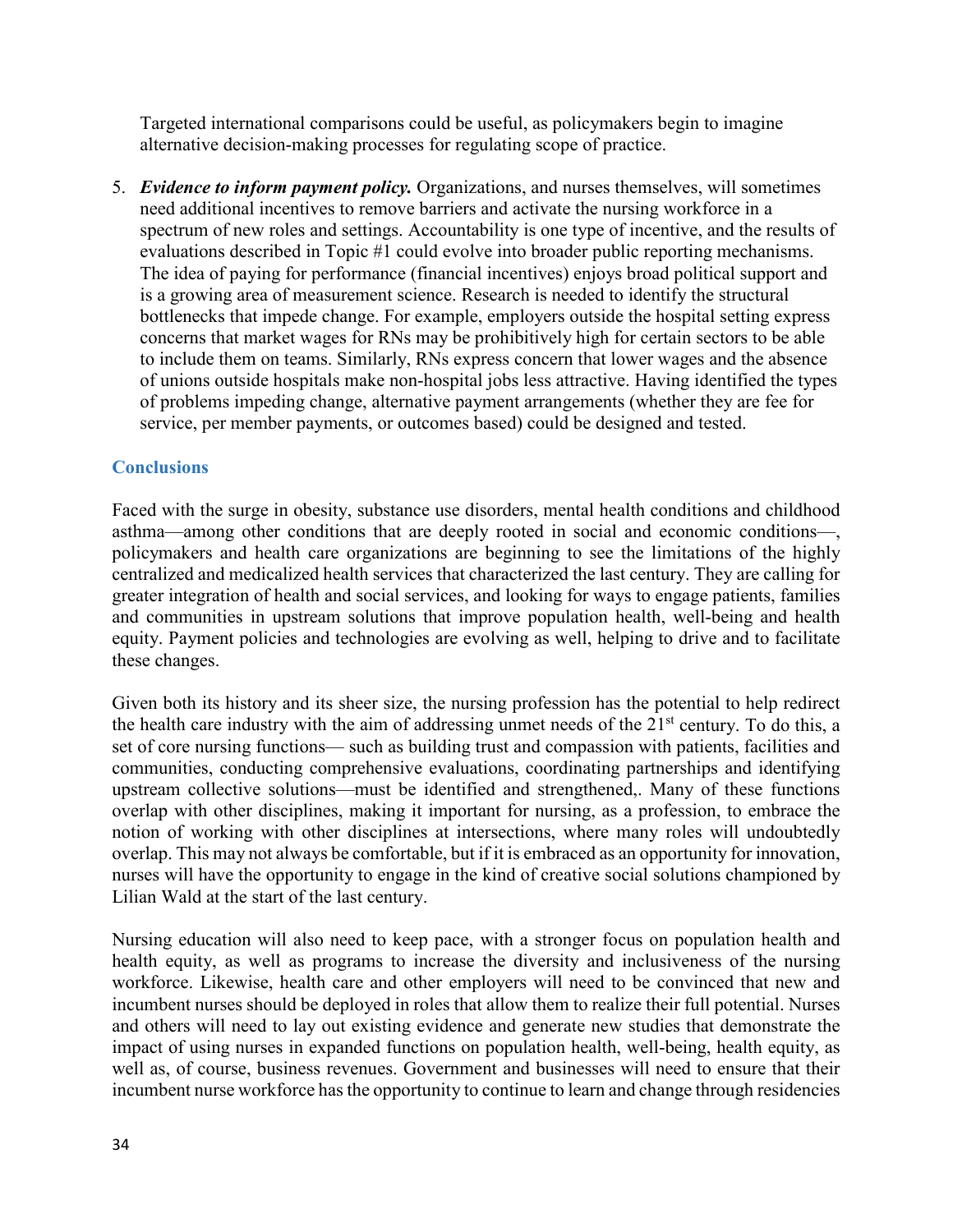and ongoing professional development and training. Payment and regulatory policies must be aligned to achieve these goals. Lastly, a robust research agenda associated with these transformational aims will help to inform and spur the process of change.

Regardless of the setting, or even sector, in which a nursing job exists, the nursing workforce has the potential to help the nation refocus on health as a holistic value. Nurses bring a specific set of knowledge and skills that, if encouraged to use them, could help address a new set of unmet needs that are emerging in the 21<sup>st</sup> century United States.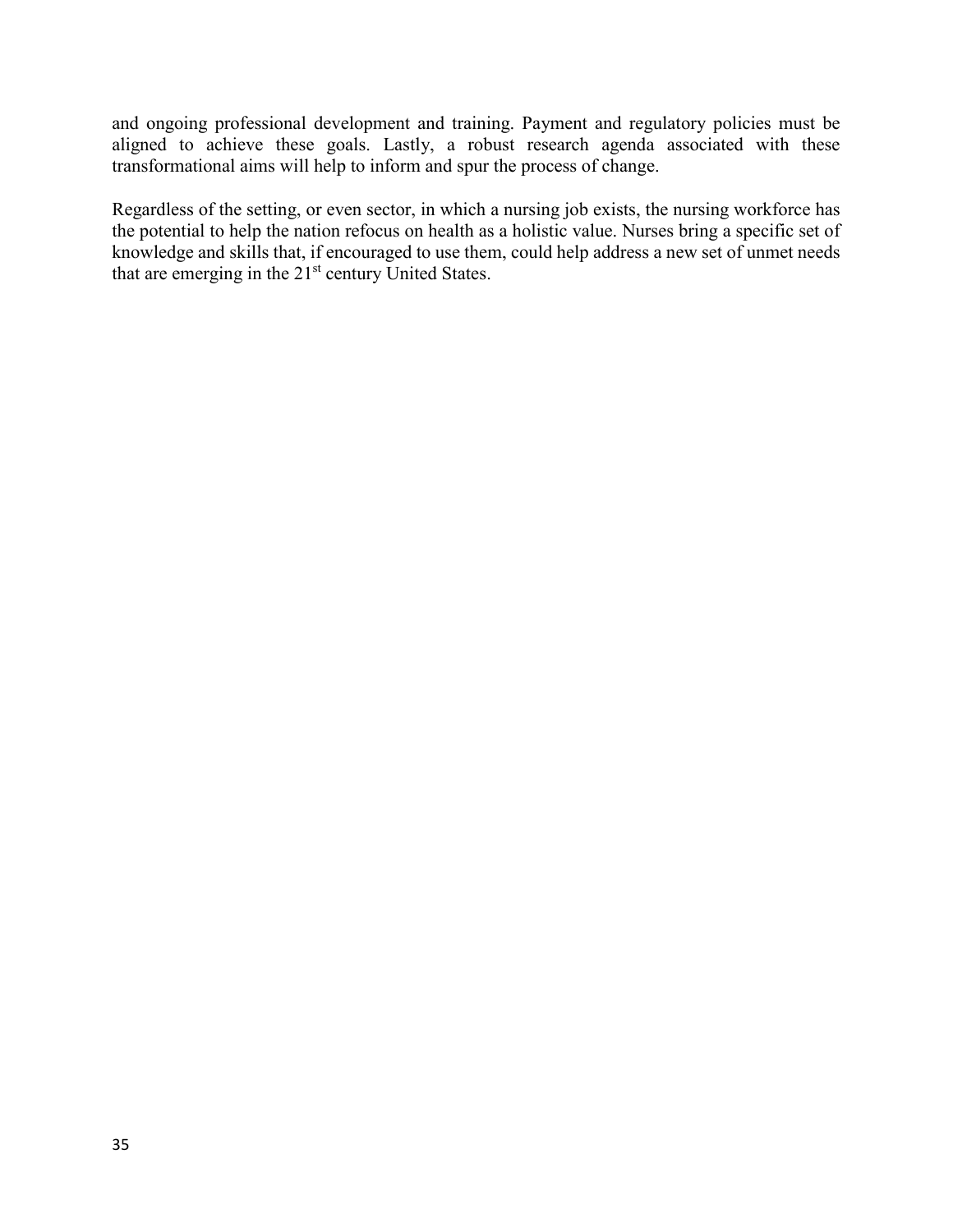#### <span id="page-36-0"></span>**REFERENCE LIST**

- AAMC (Association of American Medical Colleges). Community health needs assessment. <https://www.aamc.org/initiatives/research/healthequity/479350/chnaresources.html> (accessed on 01.08.19).
- AAMC (Association of American Medical Colleges). 2017. More Women Than Men Enrolled in U.S. Medical Schools in 2017. [https://news.aamc.org/press-releases/article/applicant](https://news.aamc.org/press-releases/article/applicant-enrollment-2017/)[enrollment-2017/](https://news.aamc.org/press-releases/article/applicant-enrollment-2017/) (accessed 03.2.19)
- AHRQ (Agency for Healthcare Research and Quality). 2017. 2017 national healthcare quality and disparities report.<https://www.ahrq.gov/research/findings/nhqrdr/nhqdr17/index.html> (accessed 11.28.18).
- Alberti, P.M., K.M. Sutton, and M. Baker. 2018. Changes in teaching hospitals' community benefit spending after implementation of the Affordable Care Act. *Academic Medicine* 93(10): 1524-1530.
- AAN (American Academy of Nursing). 2015a. Edge Runners: Transforming America's health system through nursing solutions.<http://www.aannet.org/initiatives/edge-runners> (accessed 01.08.19).
- AAN (American Academy of Nursing). 2015b. Raise the voice Edge Runner: Accountable community of health. [http://www.aannet.org/initiatives/edge-runners/profiles/edge](http://www.aannet.org/initiatives/edge-runners/profiles/edge-runners--accountablecommunity)[runners--accountablecommunity](http://www.aannet.org/initiatives/edge-runners/profiles/edge-runners--accountablecommunity) (accessed 01.08.19).
- AAN (American Academy of Nursing). 2015c. Raise the voice Edge Runner: Complex care center. [http://www.aannet.org/initiatives/edge-runners/profiles/edge-runners--complex](http://www.aannet.org/initiatives/edge-runners/profiles/edge-runners--complex-care-center)[care-center](http://www.aannet.org/initiatives/edge-runners/profiles/edge-runners--complex-care-center) (accessed 01.08.19).
- AAN (American Academy of Nursing). 2015d. Raise the voice Edge Runner: Interprofessional practice at the Vine School Health Center: A school-based nurse-managed clinic. [http://www.aannet.org/initiatives/edge-runners/profiles/edge-runners--interprofessional](http://www.aannet.org/initiatives/edge-runners/profiles/edge-runners--interprofessional-practice-vine-school)[practice-vine-school](http://www.aannet.org/initiatives/edge-runners/profiles/edge-runners--interprofessional-practice-vine-school) (accessed 01.08.19).

American Nurses Association. *Code of Ethics for Nurses*. Silver Spring: NurseBooks.org, 2015.

ASTHO (Association of State and Territorial Health Officials). *Community-based health needs assessment activities: Opportunities for collaboration between public health departments and rural hospitals*. Arlington: ASTHO, 2017. [http://www.astho.org//uploadedFiles/Programs/Access/Primary\\_Care/Scan%20of%20Co](http://www.astho.org/uploadedFiles/Programs/Access/Primary_Care/Scan%20of%20Community-Based%20Health%20Needs%20Assessment%20Activities.pdf) [mmunity-Based%20Health%20Needs%20Assessment%20Activities.pdf](http://www.astho.org/uploadedFiles/Programs/Access/Primary_Care/Scan%20of%20Community-Based%20Health%20Needs%20Assessment%20Activities.pdf) (access 11.17.18).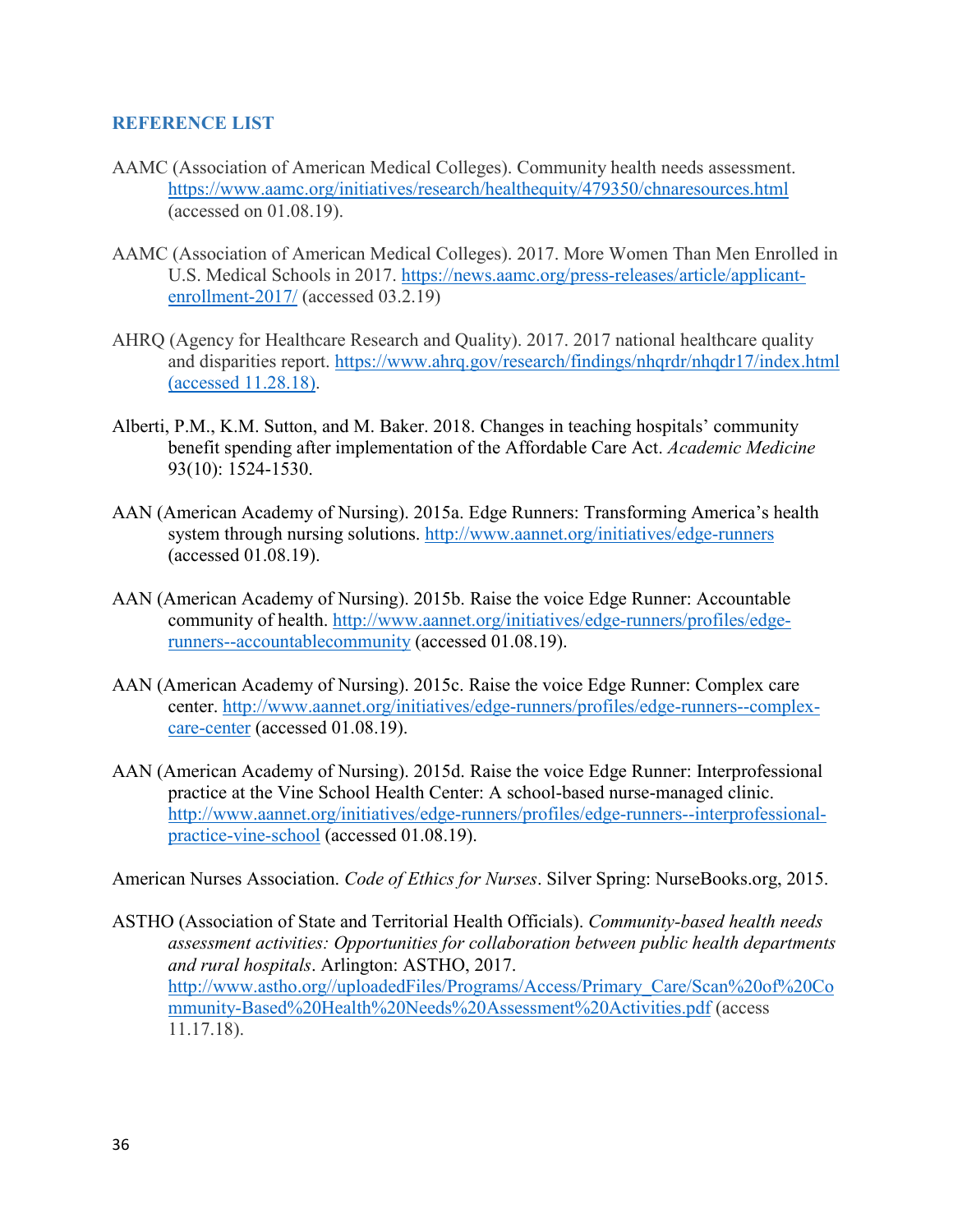- Barnes, H., M.R. Richards, M.D. McHugh, and G. Martsolf. 2018. Rural and nonrural primary care physician practices increasingly rely on nurse practitioners. *Health Affairs* 37(6): 908-914.
- Bodenheimer, T., and L. Bauer. 2016. Rethinking the primary care workforce an expanded role for nurses. *New England Journal of Medicine* 375(11):1015-1017.
- Bradley, E.H., and L.A. Taylor. *The American health care paradox: why spending more is getting us less*. New York (NY): PublicAffairs, 2013.
- Bradley, E.H., M. Canavan, E. Rogan, K. Talbert-Slagle, C. Ndumele, L. Taylor, et al. 2016. Variation in health outcomes: the role of spending on social services, public health, and health care, 2000–09. *Health Affairs* 35(5):760–768.
- Brenan, M. (2017, December). *Nurses keep healthy lead as most honest, ethical profession.* [https://news.gallup.com/poll/224639/nurses-keep-healthy-lead-honest-ethical](https://news.gallup.com/poll/224639/nurses-keep-healthy-lead-honest-ethical-profession.aspx)[profession.aspx](https://news.gallup.com/poll/224639/nurses-keep-healthy-lead-honest-ethical-profession.aspx) (accessed on 10.03.18).
- Brownlee, S. *Overtreated: Why too much medicine is making us sicker and poorer.* New York: Bloomsbury USA, 2007.
- Buhler-Wilkerson, K. 1999. Public Health Then and Now. Bringing Care to the People: Lillian Wald's Legacy in Public Health Nursing. *AJPH.* 83 (12). 1778-1786.
- Buerhaus, P., C. Desroches, R. Dittus, and K. Donelan. 2015. Practice characteristics of primary care nurse practitioners and physicians. *Nursing Outlook* 63(2), 144–153. https://doi.org/10.1016/j.outlook.2014.08.008
- Campaign for Action. 2018. *Number of nurse-led clinics in the United States.* <https://campaignforaction.org/resource/number-nurse-led-clinics-united-states/> (accessed 11.29.18)
- Case, A. and A. Deaton. 2015. Rising morbidity and mortality in midlife among white non-Hispanic Americans in the 21st century. *PNAS* 112(49): 15078-15083.
- Case, A., and A. Deaton. *Mortality and morbidity in the 21st century*. Washington D.C.: Brooking Institution, 2017. [https://www.brookings.edu/wp](https://www.brookings.edu/wp-content/uploads/2017/08/casetextsp17bpea.pdf)[content/uploads/2017/08/casetextsp17bpea.pdf](https://www.brookings.edu/wp-content/uploads/2017/08/casetextsp17bpea.pdf) (accessed 11.29.18).
- Calhoun, B., and K. Harris. (2016, January). *The promise of nursing in population health: The experience of Banner Health*. Presented at the 133rd meeting of the National Advisory Council for Nurse Education and Practice, Rockville, Maryland.
- Camden Coalition. Healthcare Hotspotting.<https://hotspotting.camdenhealth.org/> (accessed 01.08.19).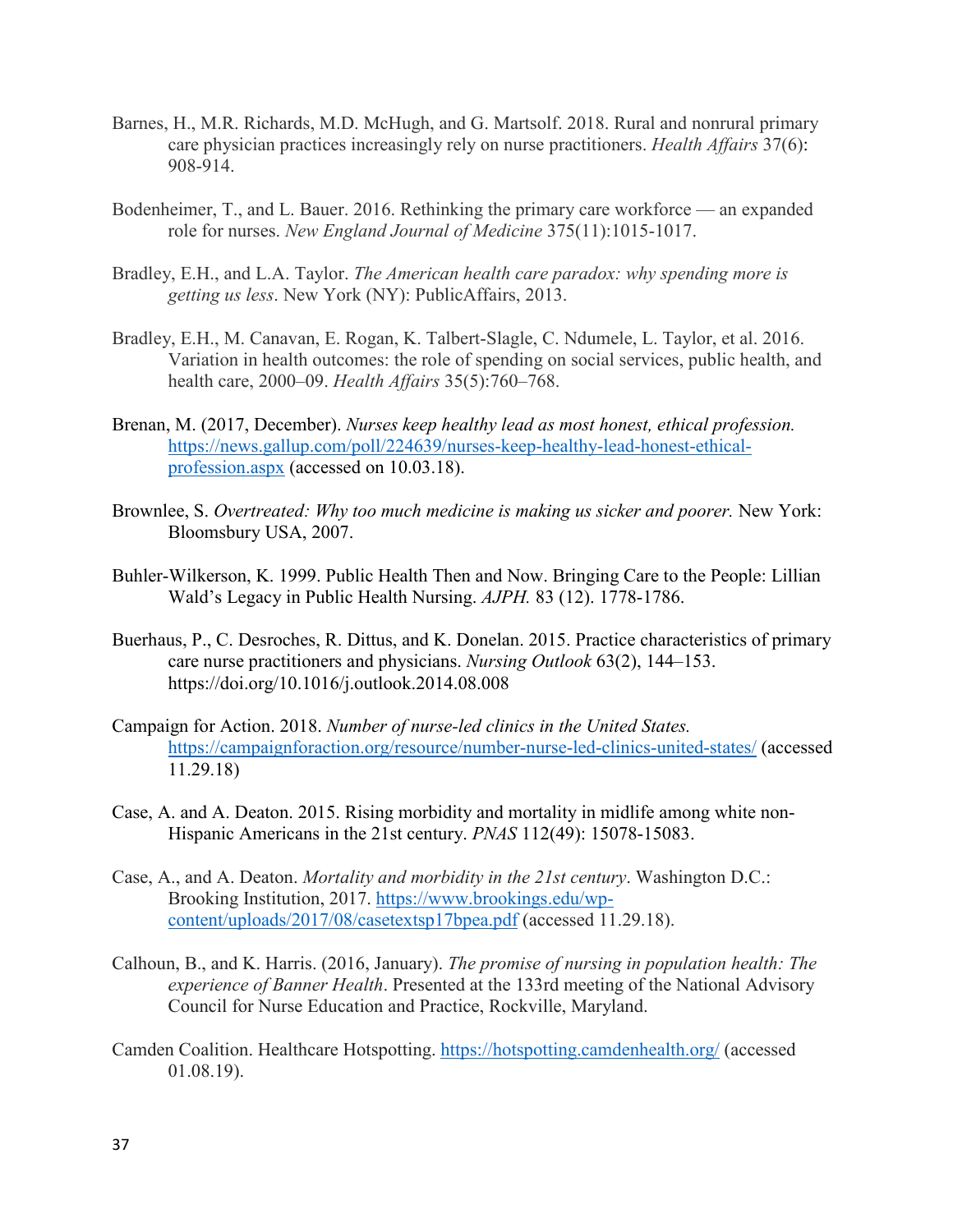- [Center for Interdisciplinary Health Workforce Studies,](http://healthworkforcestudies.com/) 2018. Third Quarter 2018 Data. [http://healthworkforcestudies.com/publications](http://healthworkforcestudies.com/publications-data/third_quarter_2018_data_now_available.html)[data/third\\_quarter\\_2018\\_data\\_now\\_available.html](http://healthworkforcestudies.com/publications-data/third_quarter_2018_data_now_available.html) (accessed 03.3.19)
- CFAR, Inc., J. Tomasik, and C. Fleming. *Lessons from the field: Promising Interprofessional Collaboration Practices*. Princeton: Robert Wood Johnson Foundation, 2015. <http://www.asu.edu/courses/ipe000/resources/Lessons-from-the-field-RWJF.pdf> (accessed 12.28.18).
- Cohen, J.J., B.A. Gabriel, and C. Terrell. 2002. The case for diversity in the health care workforce. *Health Affairs* 21(5): 90-102.
- County Health Rankings and Roadmaps. 2018. What Works in Health. [http://www.countyhealthrankings.org/take-action-to-improve-health/what-works-for](http://www.countyhealthrankings.org/take-action-to-improve-health/what-works-for-health/policies?search_api_views_fulltext=&items_per_page=50)[health/policies?search\\_api\\_views\\_fulltext=&items\\_per\\_page=50](http://www.countyhealthrankings.org/take-action-to-improve-health/what-works-for-health/policies?search_api_views_fulltext=&items_per_page=50) (accessed 11.29.18).
- Department of Health and Human Services. 2018. Evaluation of the Graduate Nurse Education Demonstration Project: Report to Congress [https://innovation.cms.gov/Files/reports/gne](https://innovation.cms.gov/Files/reports/gne-rtc.pdf)[rtc.pdf](https://innovation.cms.gov/Files/reports/gne-rtc.pdf) (accessed 03/2/19)
- Dempsey, C. *The antidote to suffering: How compassionate connected care can improve safety, quality, and experience*. New York: Press Ganey Associates, 2018.
- Erikson, C., P. Pittman, A. LaFrance, and S. Chapman. 2017. Alternative payment models lead to strategic care coordination workforce investments. *Nursing Outlook* 65(4): 1-9.
- Fairman, J. *Making room in the clinic: Nurse practitioners and the evolution of modern health care*. New Brunswick: Rutgers University Press, 2008.
- Foreman, K., N. Marquez, A. Dolgert, et al. 2018. Forecasting life expectancy, years of life lost, and all-cause cause-specific mortality for 250 causes of death: reference and alternative scenarios for 2016-40 for 195 countries and territories. *Lancet* 392(10159): 2052-2090.
- Fraher, E., J. Spetz, and M. Naylor. 2015. *Nursing in a transformed health care system: new roles, new rules.* Robert Wood Johnson Foundation Interdisciplinary Nursing Quality Research Initiative.<https://ldi.upenn.edu/sites/default/files/pdf/inqri-ldi-brief-nursing.pdf> (accessed 11.24.18).
- Friedman, S., D. Steinwachs, P. Rathouz, L. Burton, and D. Mukamel. 2005. Characteristics predicting nursing home admission in the program of all-inclusive care for elderly people. *The Gerontologist* 45(2): 157-166.
- Friedson, E. *Professional dominance: The social structure of medical care*. New York and London: Routledge Taylor and Francis Group, 1970.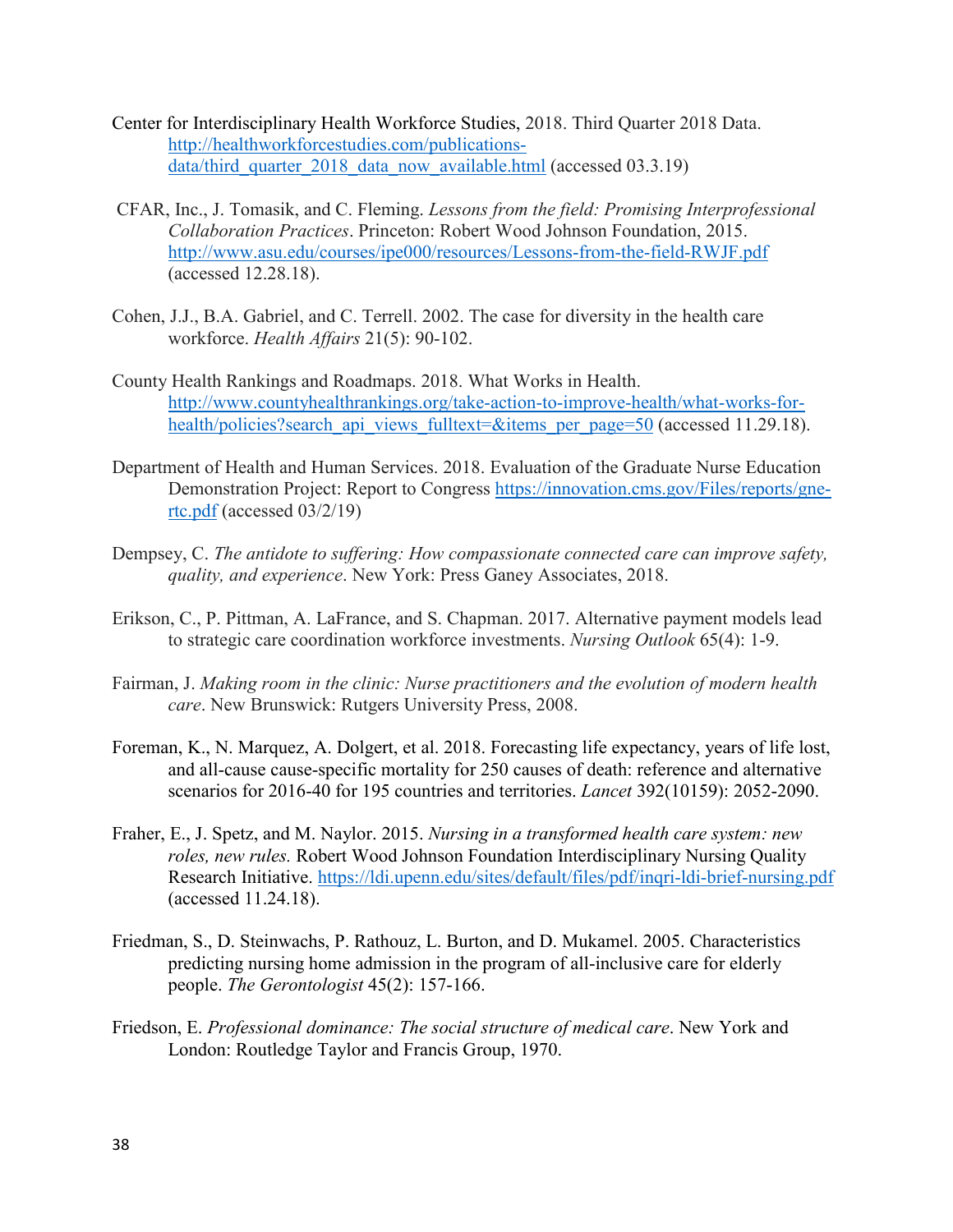- Hamowy, D. 1978. The early development of medical licensing laws in the United States, 1875- 1900. *Journal of Libertarian Studies* 3(1): 73-119.
- Institute of Medicine. The Future of Nursing: Leading Change, Advancing Health. Washington, D.C. The National Academies Press.
- Issel, L.M. and B. Bekemeier B. 2010. Safe practice of population-focused nursing care: Development of a public health nursing concept. *Nursing Outlook* 58: 226-232.
- Johansson, F. *The Medici effect: Breakthrough insights at the intersection of ideas, concepts, and cultures.* Harvard Business School Press, 2004.
- Kane, C. 2018. Policy Research Perspectives: Updated Data on Physician Practice Arrangements: Physician Ownership Drops Below 50 Percent. American Medical Association. [https://www.ama-assn.org/sites/ama-assn.org/files/corp/media](https://www.ama-assn.org/sites/ama-assn.org/files/corp/media-browser/public/health-policy/PRP-2016-physician-benchmark-survey.pdf)[browser/public/health-policy/PRP-2016-physician-benchmark-survey.pdf](https://www.ama-assn.org/sites/ama-assn.org/files/corp/media-browser/public/health-policy/PRP-2016-physician-benchmark-survey.pdf) (accessed 03.2.19)
- Laschober, M., E. Rich, T. Lake, et al. *Developing alternative payment models: Key considerations and lessons learned from years of collaboration with CMS*. Washington, DC: Mathematica Policy Research, 2015. [https://www.mathematica-mpr.com/our](https://www.mathematica-mpr.com/our-publications-and-findings/publications/developing-alternative-payment-models-key-considerations-and-lessons-learned-from-years)[publications-and-findings/publications/developing-alternative-payment-models-key](https://www.mathematica-mpr.com/our-publications-and-findings/publications/developing-alternative-payment-models-key-considerations-and-lessons-learned-from-years)[considerations-and-lessons-learned-from-years](https://www.mathematica-mpr.com/our-publications-and-findings/publications/developing-alternative-payment-models-key-considerations-and-lessons-learned-from-years) (accessed 11.29.18).
- Macy Foundation (Josiah Macy Jr Foundation). 2016. *Registered nurses: Partners in transforming care*. Recommendations from the Macy Foundation Conference on Preparing Registered Nurses for Enhanced Roles in Primary Care. [http://macyfoundation.org/publications/publication/conference-summary-registered](http://macyfoundation.org/publications/publication/conference-summary-registered-nurses-partners-in-transforming-primary-care)[nurses-partners-in-transforming-primary-care](http://macyfoundation.org/publications/publication/conference-summary-registered-nurses-partners-in-transforming-primary-care) (accessed 01.08.19).
- Malcarney, M., P. Pittman, L. Quigley, K. Horton, and N. Seiler. 2017. The changing roles of community health workers. *Health Services Research* 52(1): 360-382.
- Malka. S.G. *Daring to care: American nursing and second-wave feminism*. University of Illinois Press, 2007.
- Manyika, J., S. Lund, M. Chui, et al. J*obs lost, jobs gained: What the future of work will mean for jobs, skills and wages*. McKinsey Global Institute, 2017. [https://www.mckinsey.com/featured-insights/future-of-work/jobs-lost-jobs-gained-what](https://www.mckinsey.com/featured-insights/future-of-work/jobs-lost-jobs-gained-what-the-future-of-work-will-mean-for-jobs-skills-and-wages)[the-future-of-work-will-mean-for-jobs-skills-and-wages](https://www.mckinsey.com/featured-insights/future-of-work/jobs-lost-jobs-gained-what-the-future-of-work-will-mean-for-jobs-skills-and-wages) (accessed 12.02.18).
- Martsolf, G.R., T.B. Gibson, R. Benevent, H.J. Jiang, C. Stocks, E.D. Ehrlich, R. Kandrack, … Auerbach, D. I. 2016a. An examination of hospital nurse staffing and patient experience with care: Differences between cross-sectional and longitudinal estimates. *Health Services Research* 51(6): 2221-2241.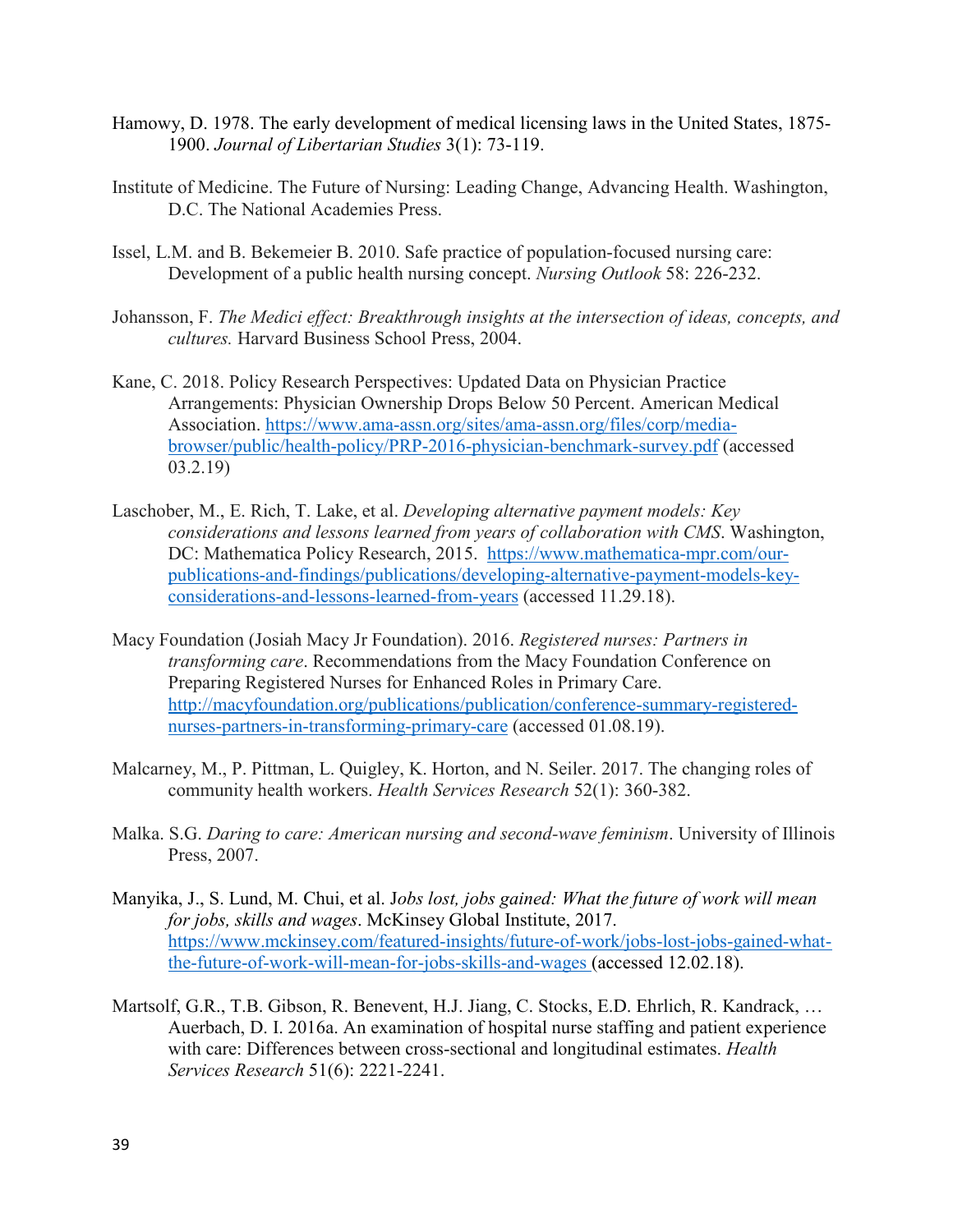- Martsolf, G.R.., T. Gordon, L.W. May, D.J. Mason, C. Sullivan, and A. Villarruel. 2016b.Innovative nursing care models and culture of health: Early evidence. *Nursing Outlook* 64(4): 367-376.
- Mattke, S., D. Han, A. Wilks, E. Sloss. 2015. Medicare home visit program associated with fewer hospital and nursing home admissions, increased office visits. *Health Affairs* 34(12): 2138–2146.
- McCollum, M., C.T. Kovner, M.T. Ojemeni, et al. 2017. Nurses improve their communities' health where they live, learn, work, and play. *Policy, Politics, & Nursing Practice* 18(1): 7-16.
- Mullan, F. 2017. Social mission in health professions education beyond Flexner. *JAMA*. 318(2):122-123.
- NAM (National Academy of Medicine). 2017a. Engaging Allies in the Culture of Health Movement: Stakeholder Meeting #1. January 25, 2017. Washington, DC https://nam.edu/event/culture-of-health-program-stakeholder-meeting-1/
- NAM (National Academy of Medicine). 2017b. Engaging Allies in the Culture of Health Movement: Stakeholder Meeting #2. November 9, 2017. Washington, DC. <https://nam.edu/event/engaging-allies-culture-health-movement-stakeholder-meeting-2/> (Accessed 10/5/18).
- NAM (National Academy of Medicine). 2018. Engaging Allies in the Culture of Health Movement: Stakeholder Meeting #3. August 8, 2018. Washington, DC. [https://nam.edu/event/engaging-allies-in-the-culture-of-health-movement-stakeholder](https://nam.edu/event/engaging-allies-in-the-culture-of-health-movement-stakeholder-meeting-3/)[meeting-3/](https://nam.edu/event/engaging-allies-in-the-culture-of-health-movement-stakeholder-meeting-3/) (Accessed 10/5/18).
- National Academies (National Academies of Sciences, Engineering, and Medicine). 2016. Assessing progress on the Institute of Medicine Report, The Future of Nursing. Washington, DC: The National Academies Press. [https://doi.org/10.17226/21838.](https://doi.org/10.17226/21838)
- National Academies (National Academies of Sciences, Engineering, and Medicine). 2017. Communities in Action: Pathways to health equity. Washington, DC: The National Academies Press. [https://doi.org/10.17226/24624.](https://doi.org/10.17226/24624)
- National Academies (National Academies of Sciences, Engineering, and Medicine). 2018a. Achieving rural health equity and well-being: Proceedings of a workshop. Washington, DC: The National Academies Press. doi:<https://doi.org/10.17226/2496>
- National Academies (National Academies of Sciences, Engineering, and Medicine). 2018b. Building the case for health literacy: Proceedings of a workshop. Washington, DC: The National Academies Press. doi: [https://doi.org/10.17226/25068.](https://doi.org/10.17226/25068)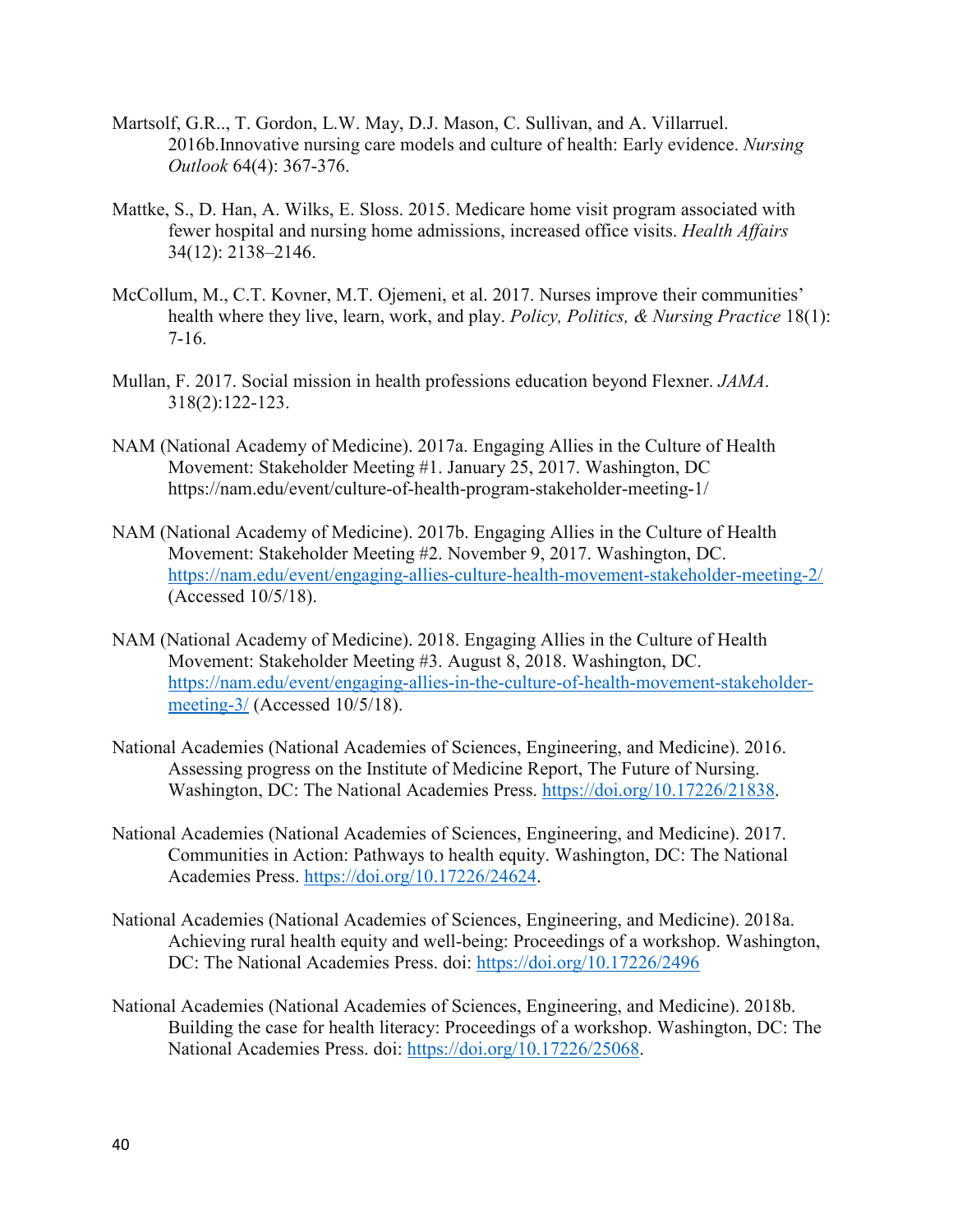- National Academies (National Academies of Sciences, Engineering, and Medicine). 2018c. Community-based health literacy interventions: Proceedings of a workshop. Washington, DC: The National Academies Press. doi:<https://doi.org/10.17226/2491>
- National Academies (National Academies of Sciences, Engineering, and Medicine). 2018d. Exploring early childhood care and education levers to improve population health: Proceedings of a workshop. Washington, DC: The National Academies Press. doi: [https://doi.org/10.17226/25129.](https://doi.org/10.17226/25129)
- National Academies (National Academies of Sciences, Engineering, and Medicine). 2018e. Exploring early childhood care and education levers to improve population health: Proceedings of a workshop—in brief. Washington, DC: The National Academies Press. doi: [https://doi.org/10.17226/25030.](https://doi.org/10.17226/25030)
- National Academies (National Academies of Sciences, Engineering, and Medicine). 2018f. Exploring tax policy to advance population health, health equity, and economic prosperity: Proceedings of a workshop—in brief. Washington, DC: The National Academies Press. doi: [https://doi.org/10.17226/25066.](https://doi.org/10.17226/25066)
- National Academies (National Academies of Sciences, Engineering, and Medicine). 2018g. Faith–health collaboration to improve population health: Proceedings of a workshop—in brief. Washington, DC: The National Academies Press. doi: [https://doi.org/10.17226/25169.](https://doi.org/10.17226/25169)
- National Academies (National Academies of Sciences, Engineering, and Medicine). 2018h. Integrating social needs care into the delivery of health care to improve the Nation's health. Accessed 01/08/19. [http://nationalacademies.org/hmd/Activities/HealthServices/IntegratingSocialNeedsCarei](http://nationalacademies.org/hmd/Activities/HealthServices/IntegratingSocialNeedsCareintotheDeliveryofHealthCaretoImprovetheNationsHealth.aspx) [ntotheDeliveryofHealthCaretoImprovetheNationsHealth.aspx](http://nationalacademies.org/hmd/Activities/HealthServices/IntegratingSocialNeedsCareintotheDeliveryofHealthCaretoImprovetheNationsHealth.aspx)
- National Academies (National Academies of Sciences, Engineering, and Medicine). 2018i. Permanent supportive housing: Evaluating the evidence for improving health outcomes among people experiencing chronic homelessness. Washington, DC: The National Academies Press. doi: [https://doi.org/10.17226/25133.](https://doi.org/10.17226/25133)
- National Academies (National Academies of Sciences, Engineering, and Medicine). 2018j. Transforming the financing of early care and education. Washington, DC: The National Academies Press. doi: [https://doi.org/10.17226/24984.](https://doi.org/10.17226/24984)
- National Academies (National Academies of Sciences, Engineering, and Medicine). 2018k. Violence and mental health: Opportunities for prevention and early intervention: Proceedings of a workshop. Washington, DC: The National Academies Press. doi: [https://doi.org/10.17226/24916.](https://doi.org/10.17226/24916)
- Nichols, L.M. and L.A. Taylor. 2018. Social determinants as public goods: A new approach to financing key investments in healthy communities. *Health Affairs* 37(80):1223-1230.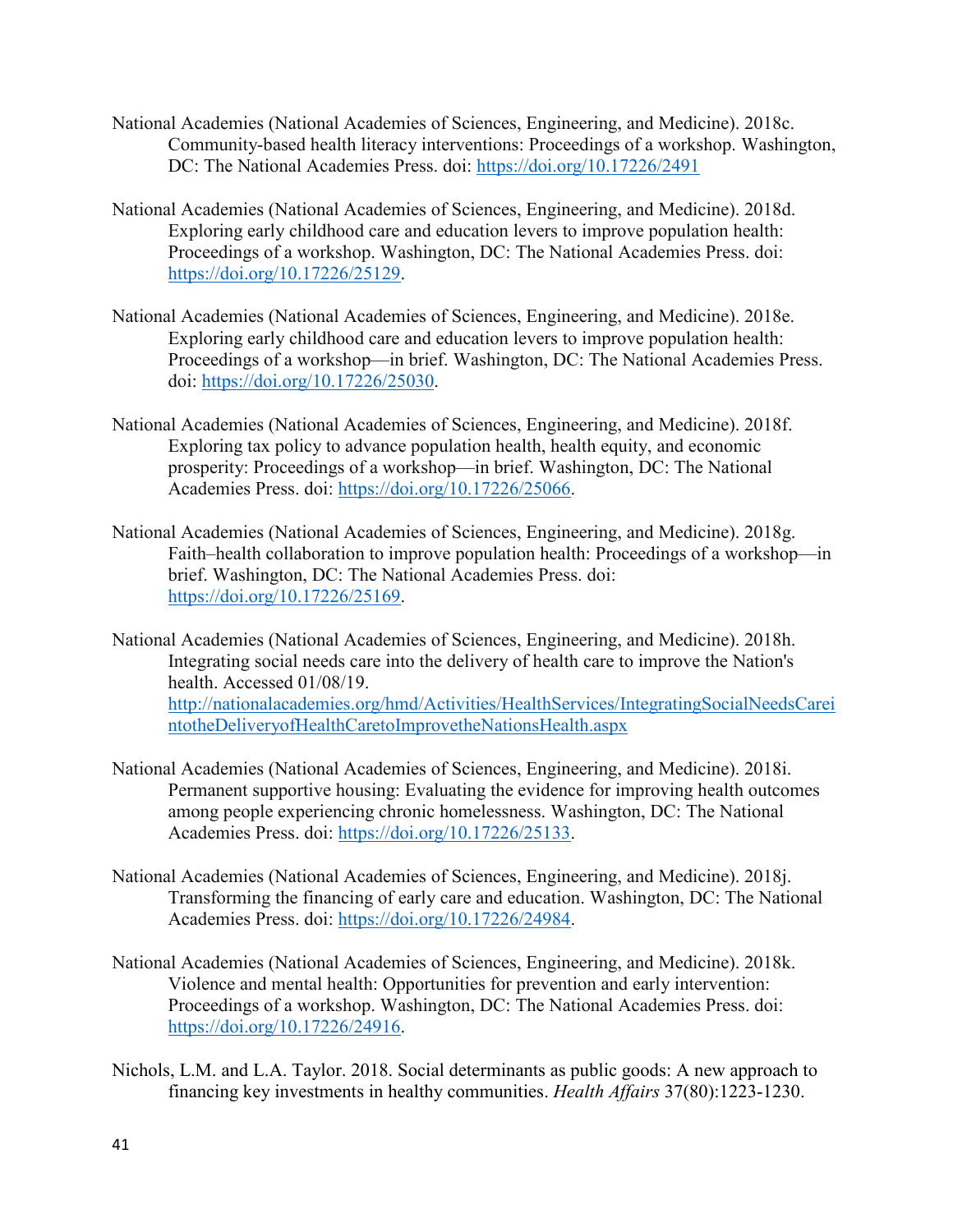Nightingale, F. Notes on nursing: What it is, and what it is not. Dover Publicatons, 1969.

- Park, J., X. Wu, B.K. Frogner, and P. Pittman. 2018. Does the patient-centered medical home model change staffing and utilization in the community health centers? *Medical Care* 56(9): 784–790.
- Pittman, P. and E. Forrest. 2015. The changing role of RNs in Pioneer ACOs. *Nursing Outlook* 63(5): 554–565.
- Pittman, P. and E. Scully-Russ. 2016. Health workforce planning and development in times of ystem transformation: The cases of two leading health systems. *Health and Human Resources.* 14-56.
- Pittman, P., B. Leach, C. Everett, X. Han, and M. Debra. 2018. NP and PA privileging in acute care settings: Do scope of practice laws matter? *Medical Care Research and Review*. 1– 15.
- Poghosyan, L., Norful, A. A., & Martsolf, G. R. (2017). Primary Care Nurse Practitioner Practice Characteristics: Barriers and Opportunities for Interprofessional Teamwork. *The Journal of ambulatory care management*, *40*(1), 77-86.
- Poon, S.J., J.D., Schuur, and A. Mehrotra. 2018. Trends in visits to acute care venues for treatment of low-acuity conditions in the United States from 2008 to 2015. *JAMA Internal Medicine* 178(10):1342–1349.
- Press Ganey. 2014. Compassionate connected care: A care model to reduce patient suffering. [http://www.pressganey.com/docs/default-source/default-document](http://www.pressganey.com/docs/default-source/default-document-library/compassionate_connected_care.pdf)[library/compassionate\\_connected\\_care.pdf](http://www.pressganey.com/docs/default-source/default-document-library/compassionate_connected_care.pdf) (accessed 01.08.19).
- Reeves, R.V. and D.B. Mathew. (2016, October). *6 charts showing race gaps within the American middle class [blog]***.** [https://www.brookings.edu/blog/social-mobility](https://www.brookings.edu/blog/social-mobility-memos/2016/10/21/6-charts-showing-race-gaps-within-the-american-middle-class/)[memos/2016/10/21/6-charts-showing-race-gaps-within-the-american-middle-class/](https://www.brookings.edu/blog/social-mobility-memos/2016/10/21/6-charts-showing-race-gaps-within-the-american-middle-class/) (accessed 12.02.18).
- Robert Wood Johnson Foundation. Building a Culture of Health. [https://www.rwjf.org/en/how](https://www.rwjf.org/en/how-we-work/building-a-culture-of-health.html)[we-work/building-a-culture-of-health.html](https://www.rwjf.org/en/how-we-work/building-a-culture-of-health.html) (accessed 11.24.18).
- Rosenbaum, S. 2016. Hospital community benefit spending: Leaning in on the social determinants of health. *Milbank Quarterly* 94(2): 251–254.
- Rothman, S.M. *Women's Proper Place: A History of Changing Ideals and Practices, 1870 to the Present.* New York. Basic Books, 1978.
- Rothman, D. 2002. Money and Medicine: What Should Physicians Earn/Be Paid? Ch. 8 in (Ed) Horowitz, I.L. *Eli Ginzberg: The Economist as a Public Intellectual*. New Brunswick. Transaction Publishers. pp. 107-120.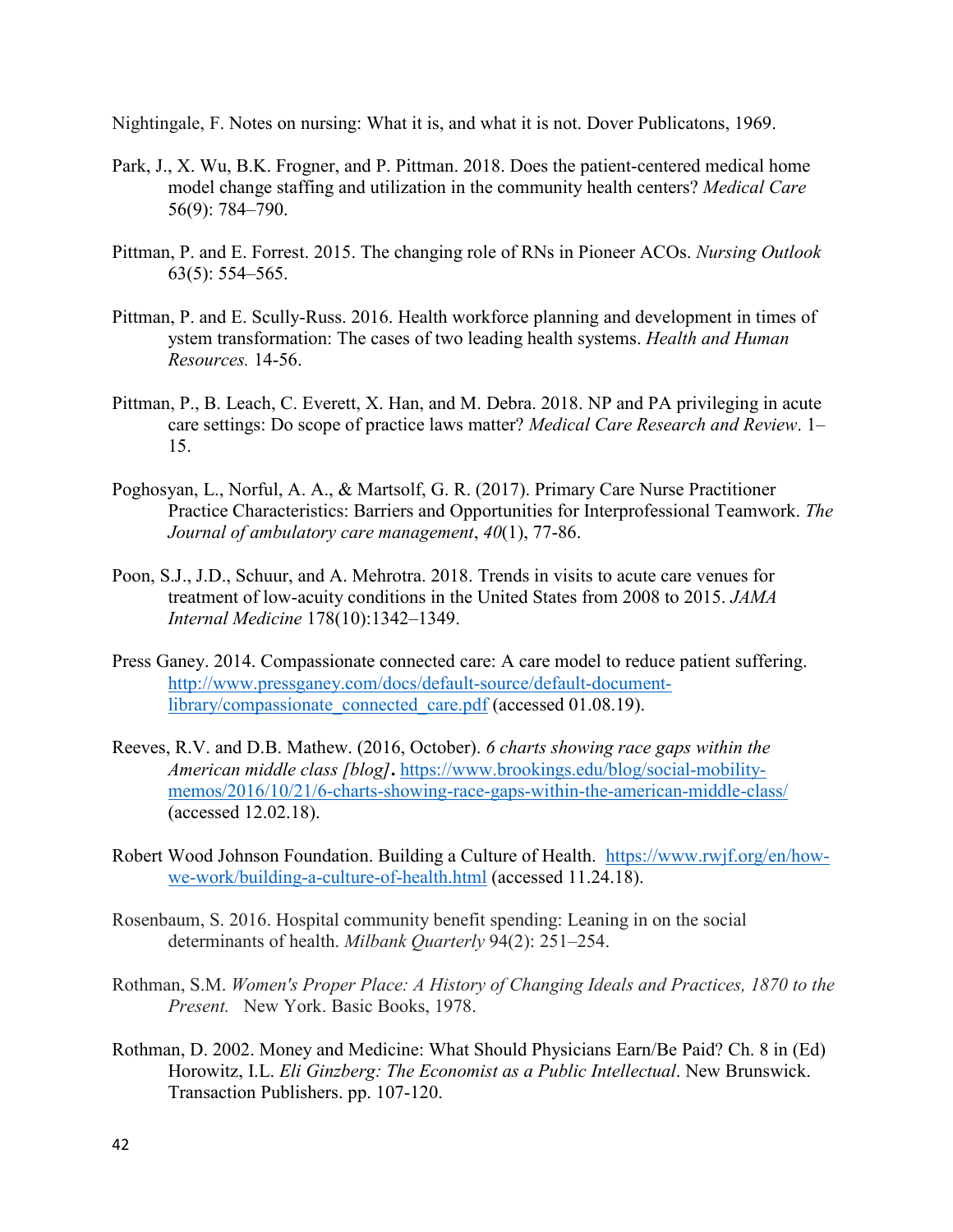- Smith, C.D., C. Balatbat, S. Corbridge, et al. 2018. *Implementing optimal team-based care to reduce clinician burnout*. NAM Perspectives. Discussion Paper, National Academy of Medicine, Washington, DC. [https://nam.edu/implementing-optimal-team-based-care-to](https://nam.edu/implementing-optimal-team-based-care-to-reduce-clinician-burnout/?utm_source=National+Academy+of+Medicine&utm_campaign=d87d23597d-10.10+Perspectives_COPY_01&utm_medium=email&utm_term=0_b8ba6f1aa1-d87d23597d-150944161)[reduce-clinician](https://nam.edu/implementing-optimal-team-based-care-to-reduce-clinician-burnout/?utm_source=National+Academy+of+Medicine&utm_campaign=d87d23597d-10.10+Perspectives_COPY_01&utm_medium=email&utm_term=0_b8ba6f1aa1-d87d23597d-150944161)[burnout/?utm\\_source=National+Academy+of+Medicine&utm\\_campaign=d87d23597d-](https://nam.edu/implementing-optimal-team-based-care-to-reduce-clinician-burnout/?utm_source=National+Academy+of+Medicine&utm_campaign=d87d23597d-10.10+Perspectives_COPY_01&utm_medium=email&utm_term=0_b8ba6f1aa1-d87d23597d-150944161)[10.10+Perspectives\\_COPY\\_01&utm\\_medium=email&utm\\_term=0\\_b8ba6f1aa1](https://nam.edu/implementing-optimal-team-based-care-to-reduce-clinician-burnout/?utm_source=National+Academy+of+Medicine&utm_campaign=d87d23597d-10.10+Perspectives_COPY_01&utm_medium=email&utm_term=0_b8ba6f1aa1-d87d23597d-150944161) [d87d23597d-150944161](https://nam.edu/implementing-optimal-team-based-care-to-reduce-clinician-burnout/?utm_source=National+Academy+of+Medicine&utm_campaign=d87d23597d-10.10+Perspectives_COPY_01&utm_medium=email&utm_term=0_b8ba6f1aa1-d87d23597d-150944161) (accessed 10.23.18).
- Smith, L., S. Norgate, T. Cherrett, N. Davies, C. Winstanley, and M. Harding. 2015. Walking school buses as a form of active transportation for children—A review of the evidence. *Journal of School Health* 85(3): 197-210.
- Spoehr, T. and B. Handy. The looming national security crisis: Young Americans unable to serve in the military (no. 3282). Washington, DC: Heritage Foundation, 2018. [https://www.heritage.org/defense/report/the-looming-national-security-crisis-young](https://www.heritage.org/defense/report/the-looming-national-security-crisis-young-americans-unable-serve-the-military)[americans-unable-serve-the-military](https://www.heritage.org/defense/report/the-looming-national-security-crisis-young-americans-unable-serve-the-military) (accessed 11.24.18).
- Starr, P. *The social transformation of American medicine*. Basic Books. New York, 1982.
- Storfjell, J.L., B.W. Winslow, and J.S.D. Saunders. Catalysts for change: Harnessing the power of nurses to build population health in the 21<sup>st</sup> Century. Robert Wood Johnson Foundation, 2017. [https://www.rwjf.org/en/library/research/2017/09/catalysts-for](https://www.rwjf.org/en/library/research/2017/09/catalysts-for-change--harnessing-the-power-of-nurses-to-build-population-health.html)[change--harnessing-the-power-of-nurses-to-build-population-health.html](https://www.rwjf.org/en/library/research/2017/09/catalysts-for-change--harnessing-the-power-of-nurses-to-build-population-health.html) (accessed 10.03.18).
- Swider, S., B. Berkowitz, S. Valentine-Maher, et al. 2017. Engaging communities in creating health: Leveraging community benefit. *Nursing Outlook* 65: 657-660
- Nurse Family Partnership. 2018. Better worlds start with great mothers. <https://www.nursefamilypartnership.org/wp-content/uploads/2018/11/Overview-2018.pdf> (accessed 11.24.18)
- Villarosa, L. 2018. Why America's black mothers and babies are in a life-or-death crisis. [https://www.nytimes.com/2018/04/11/magazine/black-mothers-babies-death-maternal](https://www.nytimes.com/2018/04/11/magazine/black-mothers-babies-death-maternal-mortality.html)[mortality.html](https://www.nytimes.com/2018/04/11/magazine/black-mothers-babies-death-maternal-mortality.html) (accessed 12.02.18).
- Yip, J., C. Ernst, and M. Campbell. *Boundary spanning leadership. Mission critical perspectives from the executive suite.* NC: Center for Creative Leadership, 2016. <https://www.ccl.org/wp-content/uploads/2015/04/BoundarySpanningLeadership.pdf> (accessed 01.08.19).
- Wald, L.D. Windows on Henry Street. Boston: Little, Brown, and Company, 1934.
- Wallace, D.R. and E. Daroszewski. 2015. Convenient care clinic nurse practitioner impact analysis. *Journal of Nursing Education and Practice* 5(9).